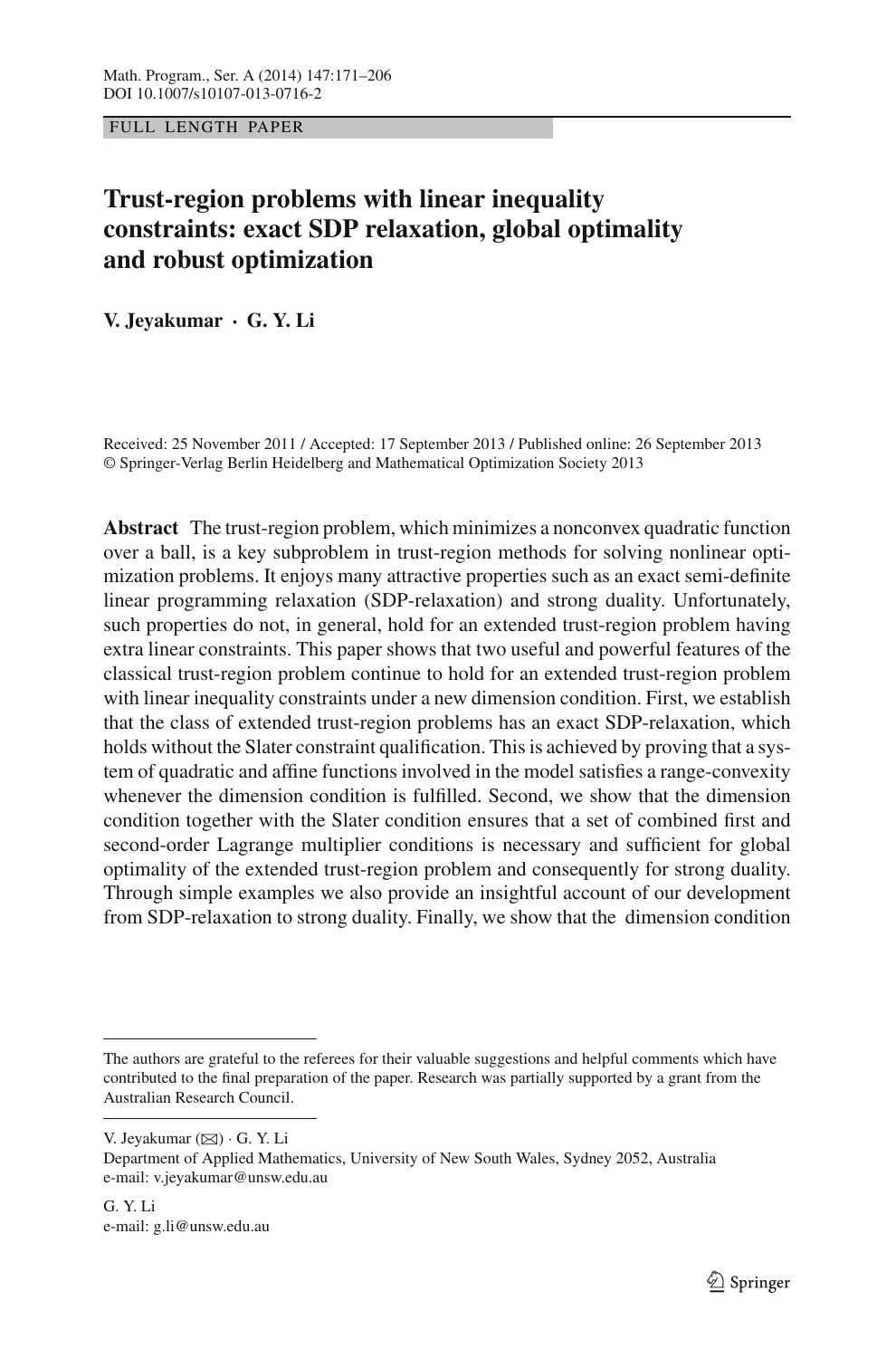is easily satisfied for the extended trust-region model that arises from the reformulation of a robust least squares problem (LSP) as well as a robust second order cone programming model problem (SOCP) as an equivalent semi-definite linear programming problem. This leads us to conclude that, under mild assumptions, solving a robust LSP or SOCP under matrix-norm uncertainty or polyhedral uncertainty is equivalent to solving a semi-definite linear programming problem and so, their solutions can be validated in polynomial time.

# **Mathematics Subject Classification** 90C20 · 90C22 · 90C26 · 49N30

# **1 Introduction**

Consider the extended trust-region model problem with linear inequality constraints

$$
(P) \min_{x \in \mathbb{R}^n} x^T A x + a^T x
$$
  
s.t.  $||x - x_0||^2 \le \alpha$ ,  
 $b_i^T x \le \beta_i$ ,  $i = 1, ..., m$ ,

where *A* is a symmetric  $(n \times n)$  matrix,  $a, b_i, x_0 \in \mathbb{R}^n$  and  $\alpha, \beta_i \in \mathbb{R}, \alpha > 0, i =$ 1,..., *m*. Model problems of this form arise from the application of the trust region method for solving constrained optimization problems [\[10](#page-34-0)], such as nonlinear programming problems with linear inequality constraints, nonlinear optimization problems with discrete variables [\[2](#page-34-1),[22\]](#page-35-0) (see Sect. [2\)](#page-3-0) and robust optimization problems  $[6,8]$  $[6,8]$  $[6,8]$  under matrix norm  $[9]$  $[9]$  or polyhedral uncertainty  $[6,15,18]$  $[6,15,18]$  $[6,15,18]$  $[6,15,18]$  (see Sect. [5\)](#page-21-0). The model (P) with a single linear inequality constraint, where  $m = 1$  and  $x<sub>0</sub> = 0$ , has recently been examined in the literature (see [\[2](#page-34-1)[,3](#page-34-5)] and other references therein).

In the special case of (P) where  $(b_i, \beta_i) = (0, 0)$ , it is the well-known trust-region model, and it has been extensively studied from both theoretical and algorithmic points of view [\[21,](#page-35-3)[26](#page-35-4)[,27](#page-35-5)[,31](#page-35-6)]. The classical trust-region problem enjoys exact semi-definite programming relaxation (SDP-relaxation) and admits strong duality. Moreover, its solution can be found by solving a dual Lagrangian system. Unfortunately, these results are, in general, no longer true for our extended trust-region model (P). Indeed, even in the simplest case of (P) with a single linear inequality constraint, it has been shown that the SDP-relaxation is not exact (see [\[3](#page-34-5),[28\]](#page-35-7) and other references therein). However, in the case of single inequality constraint, exact SDP-relaxation and strong duality hold under a dimension condition (see [\[3](#page-34-5)] and Corollary [4.2](#page-18-0) in Sect. [4\)](#page-14-0).

In this paper, we make the following contributions which extend the attractive features of the classical trust-region model to our extended trust-region model (P) under a new dimension condition:

(i) Exploiting a hidden convexity property of the extended trust-region system of (P), we establish that the SDP-relaxation of our extended trust-region problems (P) is exact whenever a dimension condition is fulfilled.

The dimension condition requires that the number of inequalities must be strictly less than the multiplicity of the minimum eigenvalue of the matrix *A*. It guarantees a joint-range-convexity for the extended trust-region system of (P).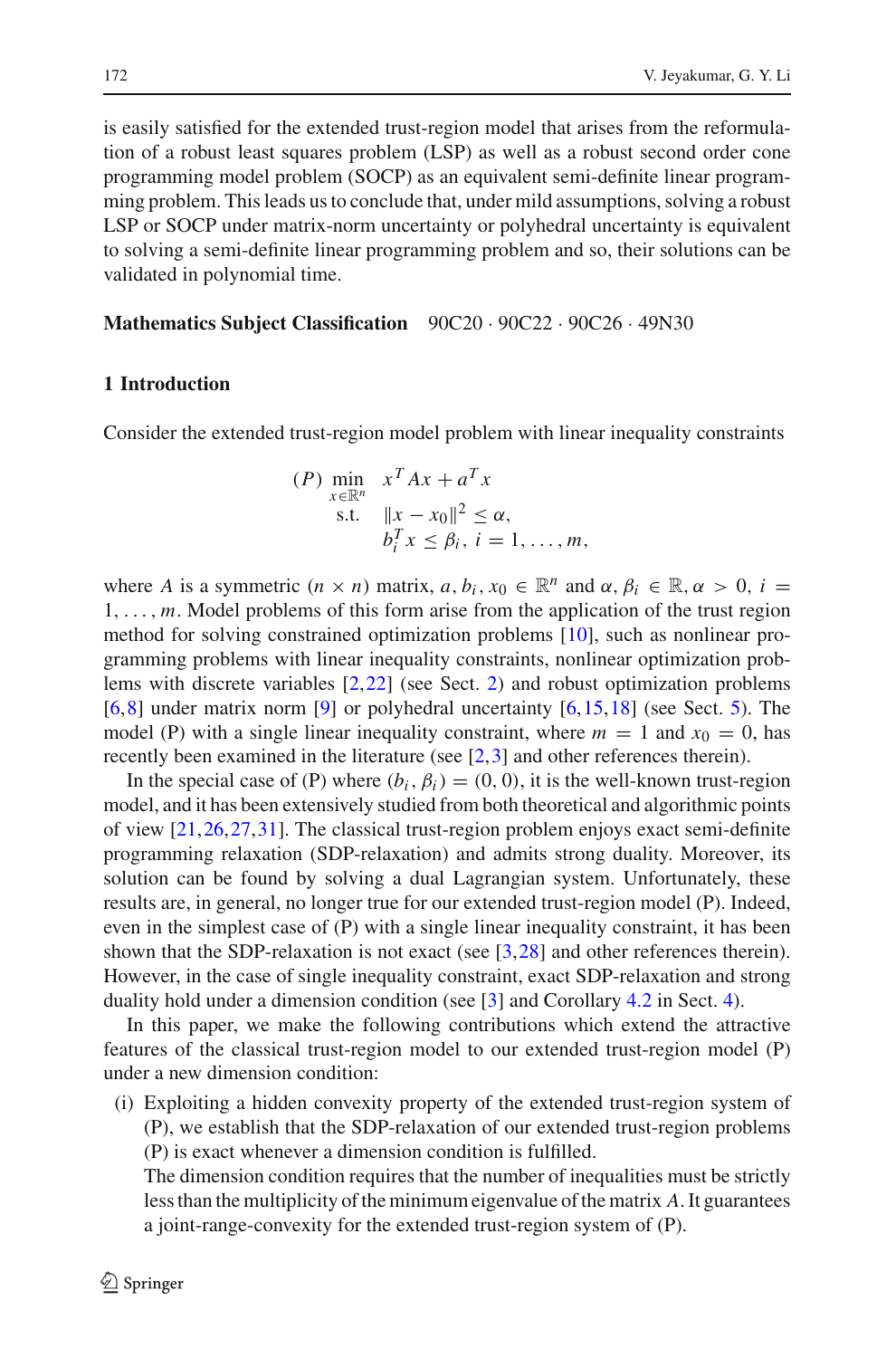The exact SDP-relaxation is derived without the standard Slater condition. For related exact relaxation result for problems involving uniform quadratic systems (see [\[4](#page-34-6)] and other reference therein).

- (ii) We present a necessary and sufficient condition for global optimality for our model problem (P). Consequently, we derive strong duality between (P) and its Lagrangian dual problem under the Slater condition. Also, we obtain two forms of S-lemma for extended trust-region systems. In the case of (P) with two linear (bound) constraints our result provides a more general dimension condition than the corresponding condition, given recently in [\[3\]](#page-34-5).
- (iii) Under suitable, but commonly used, uncertainty sets of robust optimization, we show that the dimension condition is easily satisfied for our extended trust-region model that arises from the reformulation of a robust least squares model problem (LSP) as well as a second order cone programming model problem (SOCP) as a semi-definite linear programming problem. As a result, we establish a complete characterization of the solution of a robust (LSP) and a robust (SOCP) in terms of the solution of a semi-definite linear programming problem.

The significance of our contributions is that:

- (i) Our dimension condition, expressed in terms of original data, not only reveals a hidden convexity of the extended trust-region problems but also allows direct applications to solving robust optimization problems such as the robust (LSP) and (SOCP) models. These models are increasingly becoming the models of choice for efficiently solving many classes of hard problems by relaxation or reformulation techniques [\[1](#page-34-7),[5,](#page-34-8)[6\]](#page-34-2).
- (ii) Our results show that a worst-case solution of a least-squares problems or a second-order cone programming problem in the face of data uncertainty, especially in the case of a matrix-norm uncertainty or a polyhedral uncertainty, can be found by solving a semi-definite linear programming problem.
- (iii) Our approach suggests further extensions of global optimality, strong duality and exact SDP-relaxation results to broad classes of extended trust-region models with (uniformly) convex quadratic constraints by way of examining joint-range convexity properties of the corresponding systems (see Sect. [6\)](#page-29-0).

The outline of the paper is as follows. In Sect. [2,](#page-3-0) we introduce the dimension condition and establish a joint-range convexity property. In Sect. [3](#page-8-0) we derive exact relaxation results for (P) and illustrate the results with numerical examples. In Sect. [4,](#page-14-0) we show that the dimension condition together with the Slater condition ensures that a combined first and second-order Lagrange multiplier condition is necessary and sufficient for global optimality of (P) and guarantees strong duality between (P) and its Lagrangian dual. In Sect. [5,](#page-21-0) we present an application of strong duality to Slemma and consequently to robust optimization problems [\[6](#page-34-2)]. In Sect. [6,](#page-29-0) we show how our dimension condition can be extended to obtain corresponding exact relaxation and strong duality results for trust-regions problems with certain convex quadratic inequalities. Finally, in "Appendix", for the sake of self-containment, we describe some useful technical results that are related to non-convex quadratic systems and robust optimization.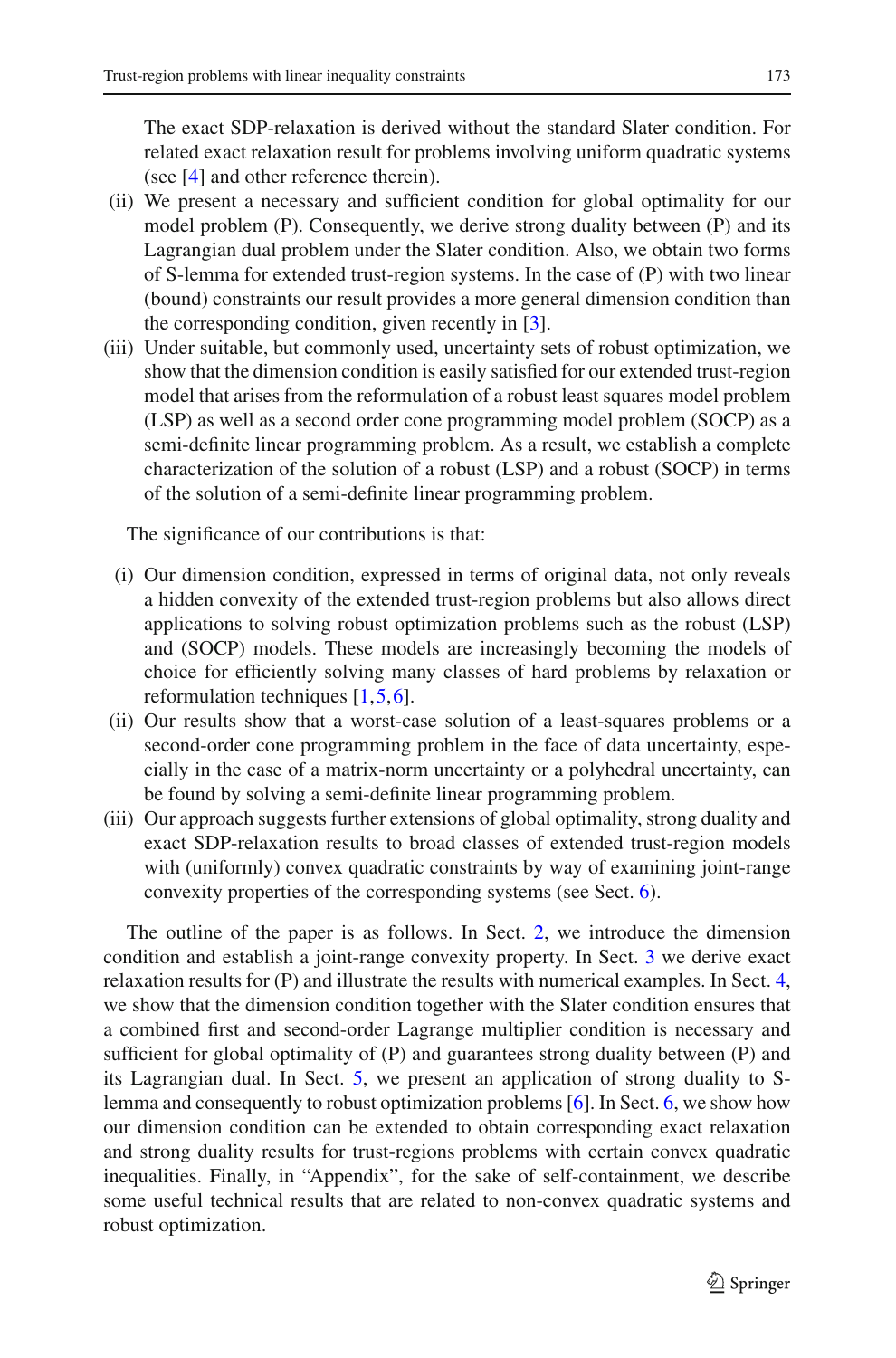# <span id="page-3-0"></span>**2 Hidden convexity of extended trust regions**

In this section, we derive an important hidden convexity property of extended trustregion quadratic systems which will play a key role in our study of exact relaxation and strong duality later on.

We begin by fixing the notation and definitions that will be used later in the paper. The real line is denoted by  $\mathbb R$  and the *n*-dimensional real Euclidean space is denoted by  $\mathbb{R}^n$ . The set of all non-negative vectors of  $\mathbb{R}^n$  is denoted by  $\mathbb{R}^n_+$ . The space of all  $(n \times n)$ symmetric real matrices is denoted by  $S^{n \times n}$ . The  $(n \times n)$  identity matrix is denoted by  $I_n$ . The notation  $A \succeq B$  means that the matrix  $A - B$  is positive semi-definite. Moreover, the notation  $A \succ B$  means the matrix  $A - B$  is positive definite. The set consists of all  $n \times n$  positive semidefinite matrices is denoted by  $S^n_+$ . Let  $A, B \in S^{n \times n}$ . The (trace) inner product of *A* and *B* is defined by  $A \cdot B = \sum_{i=1}^{n} \sum_{j=1}^{n} a_{ij} b_{ji}$ , where  $a_{ij}$  is the  $(i, j)$  element of *A* and  $b_{ij}$  is the  $(j, i)$  element of *B*. A useful fact about the trace inner product is that  $A \cdot (xx^T) = x^T A x$  for all  $x \in \mathbb{R}^n$  and  $A \in S^{n \times n}$ . For a matrix  $A \in S^{n \times n}$ , Ker $(A) := \{d \in \mathbb{R}^n : Ad = 0\}$ . For a subspace *L*, we use dim *L* to denote the dimension of *L*.

As in [\[3,](#page-34-5)[4\]](#page-34-6), the study of exact relaxation and strong duality requires the examination of topological and geometrical properties of the set

$$
U(f, g_0, g_1, \ldots, g_m) := \{ (f(x), g_0(x), g_1(x), \ldots, g_m(x)) : x \in \mathbb{R}^n \} + \mathbb{R}^{m+2}_+,
$$

where  $f(x) = x^T A x + a^T x + \gamma$ ,  $g_0(x) = ||x - x_0||^2 - \alpha$  and  $g_i(x) = b_i^T x - \beta_i$ ,  $i = 1, ..., m, A \in S^{n \times n}, a, x_0, b_i \in \mathbb{R}^n$  and  $\gamma, \alpha, \beta_i \in \mathbb{R}, i = 1, ..., m$ .

We note that the range set  $U(f, g_0, g_1, \ldots, g_m)$  is the sum of the nonnegative orthant and the image of the quadratic mapping  $\{(f(x), g_0(x), g_1(x), \ldots, g_m(x)) : x \in \mathbb{R}^n\}.$ Hence, the range set  $U(f, g_0, g_1, \ldots, g_m)$  is convex whenever the image of the quadratic mapping is convex. It is known that the joint-range convexity of quadratic mappings has a close relationship with strong duality of an associated optimization problem. For example, Fradkov and Yakubovich [\[12,](#page-34-9)[29\]](#page-35-8) used convexity of the joint-range  $\{(f(x), g_0(x)) : x \in \mathbb{R}^n\}$  in the case of homogeneous (not necessarily convex) quadratic functions  $f$ ,  $g_0$  (cf. [\[11\]](#page-34-10)) to show that strong duality holds for quadratic optimization problem with single quadratic constraint, under the Slater condition.

Recently, Polyak [\[25](#page-35-9)] established a strong duality result for homogenous nonconvex quadratic problems involving two quadratic constraints by showing that the jointrange of three homogenous quadratic functions is convex under a positive definiteness condition. On the other hand, the image of three nonhomogeneous quadratic function is, in general, not convex. See [\[4,](#page-34-6)[24](#page-35-10)[,25](#page-35-9)] for more detailed discussion for joint-range convexity of quadratic functions.

We begin by showing that the set  $U(f, g_0, g_1, \ldots, g_m)$  is always closed.

<span id="page-3-1"></span>**Proposition 2.1** *Let*  $f(x) = x^T A x + a^T x + \gamma$ ,  $g_0(x) = ||x - x_0||^2 - \alpha$  and  $g_i(x) =$  $b_i^T x - \beta_i$ ,  $i = 1, ..., m$ ,  $A \in S^{n \times n}$ ,  $a, x_0, b_i \in \mathbb{R}^n$  *and*  $\gamma, \alpha, \beta_i \in \mathbb{R}$ ,  $i = 1, ..., m$ . *Then*  $U(f, g_0, g_1, \ldots, g_m)$  *is closed.*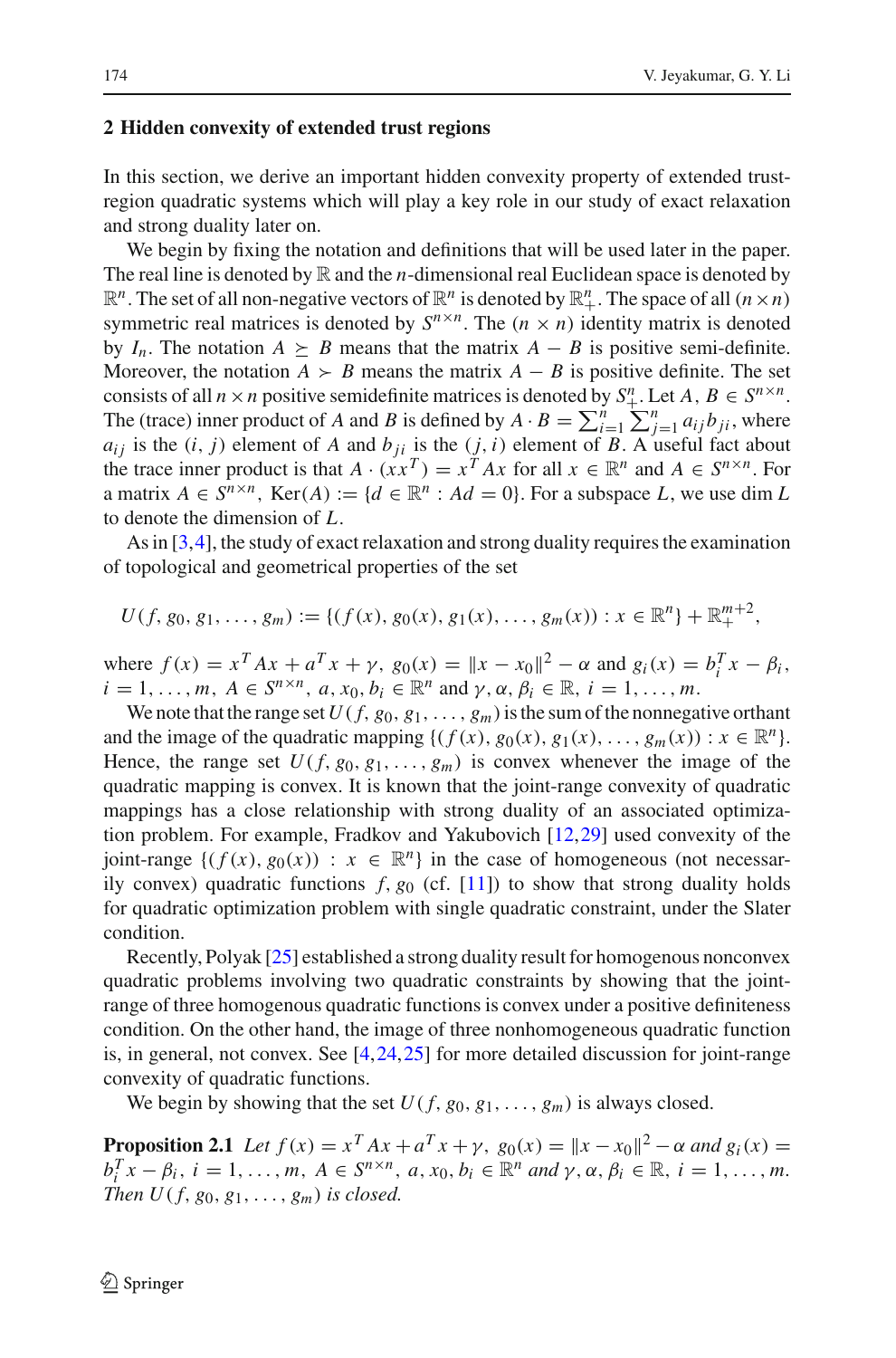*Proof* Let  $(r^k, s_0^k, s_1^k, \ldots, s_m^k) \in U$   $(f, g_0, g_1, \ldots, g_m)$  with

$$
\left(r^k, s_0^k, s_1^k, \ldots, s_m^k\right) \rightarrow \left(r, s_0, s_1, \ldots, s_m\right).
$$

<span id="page-4-0"></span>By the definition, for each *k*, there exists  $x^k \in \mathbb{R}^n$ 

$$
f(x^{k}) \leq r^{k}, \quad \|x^{k} - x_{0}\|^{2} \leq \alpha + s_{0}^{k}, \quad b_{1}^{T}x^{k} \leq \beta_{1} + s_{1}^{k}, \dots, \quad b_{m}^{T}x^{k} \leq \beta_{m} + s_{m}^{k}.
$$
\n
$$
(2.1)
$$

This implies that  $x^k$  is bounded, and so, by passing to subsequences, we may assume that  $x_k \to x$ . Then, passing limits in [\(2.1\)](#page-4-0), we have

$$
f(x) \le r, ||x - x_0||^2 \le \alpha + s_0, b_1^T x \le \beta_1 + s_1, ..., b_m^T x \le \beta_m + s_m.
$$

That is to say,  $(r, s_0, s_1, ..., s_m)$  ∈  $U(f, g_0, g_1, ..., g_m)$ . So,  $U(f, g_0, g_1, ..., g_m)$  is closed. □  $\Box$ closed.

The following simple one-dimensional example shows that the set  $U(f, g_0, g_1, \ldots, g_n)$ *gm*) is, in general, not a convex set.

*Example 2.1* (Nonconvexity of  $U(f, g_0, g_1, ..., g_m)$ ) For (P), let  $n = 1, m =$ 1,  $f(x) = x - x^2$ ,  $g_0(x) = x^2 - 1$  and  $g_1(x) = -x$ . Then,  $f(x) = x^T A x + a^T x + r$ with  $A = -1$ ,  $a = 1$  and  $r = 0$ ,  $g_0(x) = ||x - x_0||^2 - \alpha$  with  $x_0 = 0$ ,  $\alpha = 1$  and  $g_1(x) = b_1^T x - \beta_1$  with  $b_1 = 1$  and  $\beta_1 = 0$ .

Then, the set  $U(f, g_0, g_1)$  is not a convex set. To see this, note that  $f(0) =$ 0,  $g_0(0) = -1$  and  $g_1(0) = 0$ , and  $f(1) = 0$ ,  $g_0(1) = 0$  and  $g_1(1) = -1$ . So,  $(0, -1, 0)$  ∈  $U(f, g_0, g_1)$  and  $(0, 0, -1)$  ∈  $U(f, g_0, g_1)$ . However, the mid point  $(0, -\frac{1}{2}, -\frac{1}{2}) \notin U(f, g_0, g_1)$ . Otherwise, there exists  $x \in \mathbb{R}$  such that

$$
x - x^2 \le 0, x^2 - 1 \le -\frac{1}{2} and -x \le -\frac{1}{2}.
$$

It is easy to check that the above inequality system has no solution. This is a contradiction, and hence  $(0, -\frac{1}{2}, -\frac{1}{2}) \notin U(f, g_0, g_1)$ . Thus,  $U(f, g_0, g_1)$  is not convex.

The following dimension condition plays a key role in the rest of the paper. Recall that, for a matrix  $A \in S^n$ ,  $\lambda_{\min}(A)$  denotes the smallest eigenvalue of A.

<span id="page-4-1"></span>**Definition 2.1** (Dimension condition) Consider the system of functions  $f(x) =$  $x^T A x + a^T x + \gamma$ ,  $g_0(x) = ||x - x_0||^2 - \alpha$  and  $g_i(x) = b_i^T x - \beta_i$ ,  $i = 1, \ldots, m$ , where  $A \in S^{n \times n}$ ,  $a, x_0, b_i \in \mathbb{R}^n$  and  $\gamma, \alpha, \beta_i \in \mathbb{R}$ . Let dim span $\{b_1, \ldots, b_m\} = s, s \leq n$ . Then, we say that the dimension condition holds for the system whenever

$$
\dim \text{Ker}(A - \lambda_{\min}(A)I_n) \ge s + 1. \tag{2.2}
$$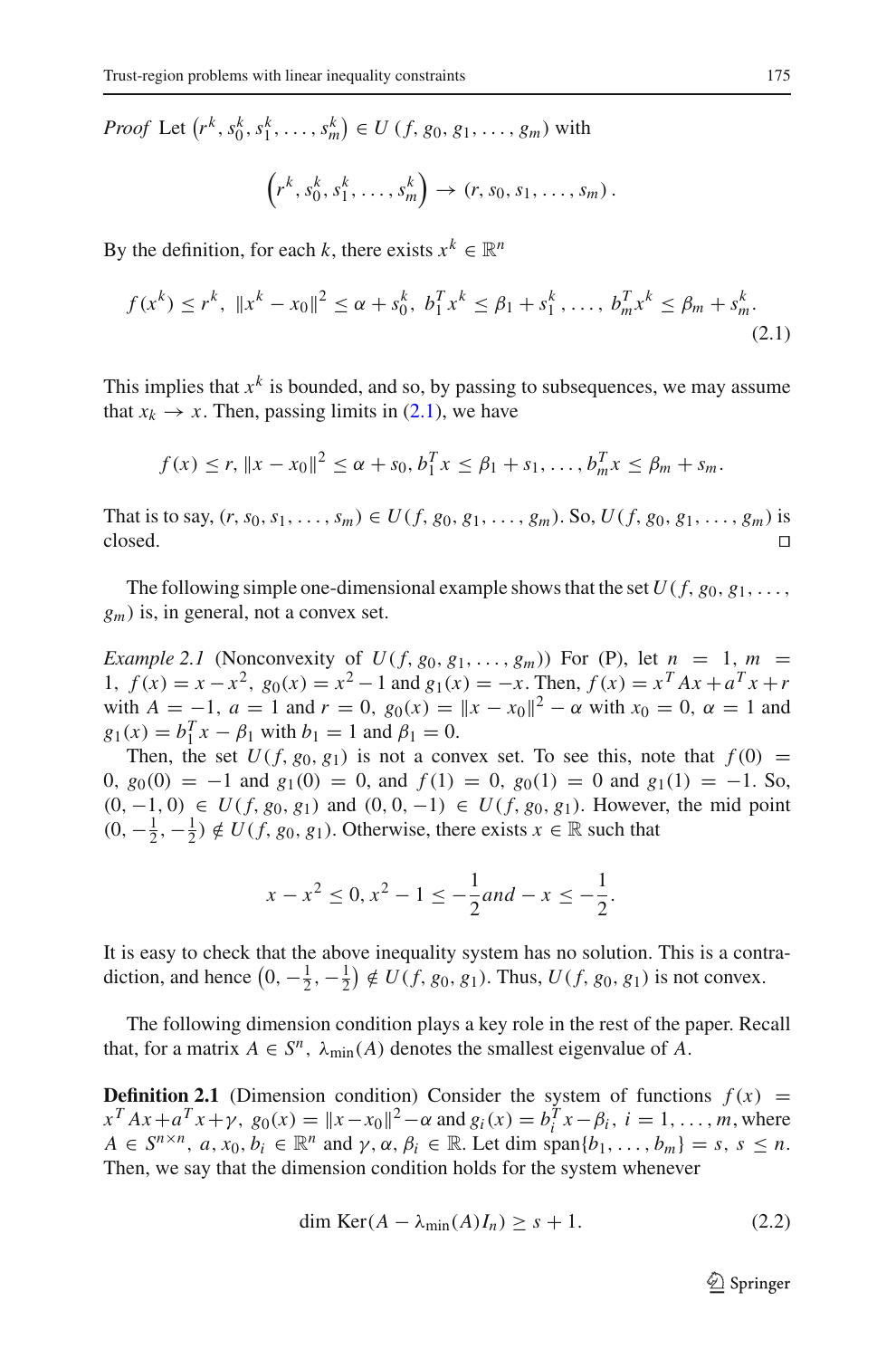In other words, the dimension condition states that the multiplicity of the minimum eigenvalue of *A* is at least  $s + 1$ .

Recall that the optimal value function  $h : \mathbb{R}^{m+1} \to \mathbb{R} \cup \{+\infty\}$  of (P) is given by

$$
h(r, s_1, ..., s_m)
$$
  
= 
$$
\begin{cases} \min_{x \in \mathbb{R}^n} \{f(x) : ||x - x_0||^2 \le \alpha + r, \ b_i^T x \le \beta + s_i, \ i = 1, ..., m \}, & (r, s_1, ..., s_m) \in D, \\ +\infty, & \text{otherwise,} \end{cases}
$$

<span id="page-5-0"></span>where  $D = \{(r, s_1, \ldots, s_m) : ||x - x_0||^2 \le \alpha + r, b_i^T x \le \beta_i + s_i \text{ for some } x \in \mathbb{R}^n\}.$ 

**Theorem 2.1** (Dimension condition revealing hidden convexity) Let  $f(x) = x^T A x +$  $a^T x + \gamma$ ,  $g_0(x) = ||x - x_0||^2 - \alpha$  *and*  $g_i(x) = b_i^T x - \beta_i$ ,  $i = 1, ..., m$ ,  $A \in$  $S^{n \times n}$ ,  $a, x_0, b_i \in \mathbb{R}^n$  *and*  $\gamma, \alpha, \beta_i \in \mathbb{R}$ *. Suppose that the dimension condition* [\(2.2\)](#page-4-1) *is satisfied.*

*Then,*

$$
U(f, g_0, g_1, \ldots, g_m) := \{ (f(x), g_0(x), g_1(x), \ldots, g_m(x)) : x \in \mathbb{R}^n \} + \mathbb{R}^{m+2}_+
$$

*is a convex set.*

*Proof* We first note that, if *A* is positive semidefinite, then  $f$ ,  $g_i$ ,  $i = 0, 1, \ldots, m$ , are all convex functions. So,  $U(f, g_0, g_1, \ldots, g_m)$  is always convex in this case. Therefore, we may assume that *A* is not positive semidefinite and hence  $\lambda_{\min}(A) < 0$ .

 $[U(f, g_0, g_1, \ldots, g_m) = epih]$ . Let  $D = \{(r, s_1, \ldots, s_m) : ||x - x_0||^2 \leq \alpha +$ *r*,  $b_i^T x \leq \beta_i + s_i$  for some  $x \in \mathbb{R}^n$ . Clearly, *D* is a convex set. Then, by the definition, we have  $U(f, g_0, g_1, \ldots, g_m) = \text{epi}h$ .

[**Convexity of the value function** *h*]. To see this, we claim that, for each  $(r, s_1, \ldots, s_m) \in D$ , the minimization problem

$$
\min_{x \in \mathbb{R}^n} \{f(x) - \lambda_{\min}(A) \|x - x_0\|^2 : \|x - x_0\|^2 \le \alpha + r, b_i^T x \le \beta_i + s_i\}
$$

attains its minimum at some  $\overline{x} \in \mathbb{R}^n$  with  $\|\overline{x} - x_0\|^2 = \alpha + r$  and  $b_i^T \overline{x} \le \beta_i + s_i$ . Granting this, we have

$$
\min_{x \in \mathbb{R}^n} \{f(x) - \lambda_{\min}(A) \|x - x_0\|^2 : \|x - x_0\|^2 \le \alpha + r, \ b_i^T x \le \beta_i + s_i\} \n= f(\overline{x}) - \lambda_{\min}(A)(\alpha + r) \n\ge \min_{x \in \mathbb{R}^n} \{f(x) : \|x - x_0\|^2 \le \alpha + r, \ b_i^T x \le \beta + s_i\} - \lambda_{\min}(A)(\alpha + r) \n= \min_{x \in \mathbb{R}^n} \{f(x) - \lambda_{\min}(A)(\alpha + r) : \|x - x_0\|^2 \le \alpha + r, \ b_i^T x \le \beta + s_i\} \n\ge \min_{x \in \mathbb{R}^n} \{f(x) - \lambda_{\min}(A) \|x - x_0\|^2 : \|x - x_0\|^2 \le \alpha + r, \ b_i^T x \le \beta_i + s_i\},
$$

where the last inequality follows by  $\lambda_{\min}(A) < 0$ . This yields that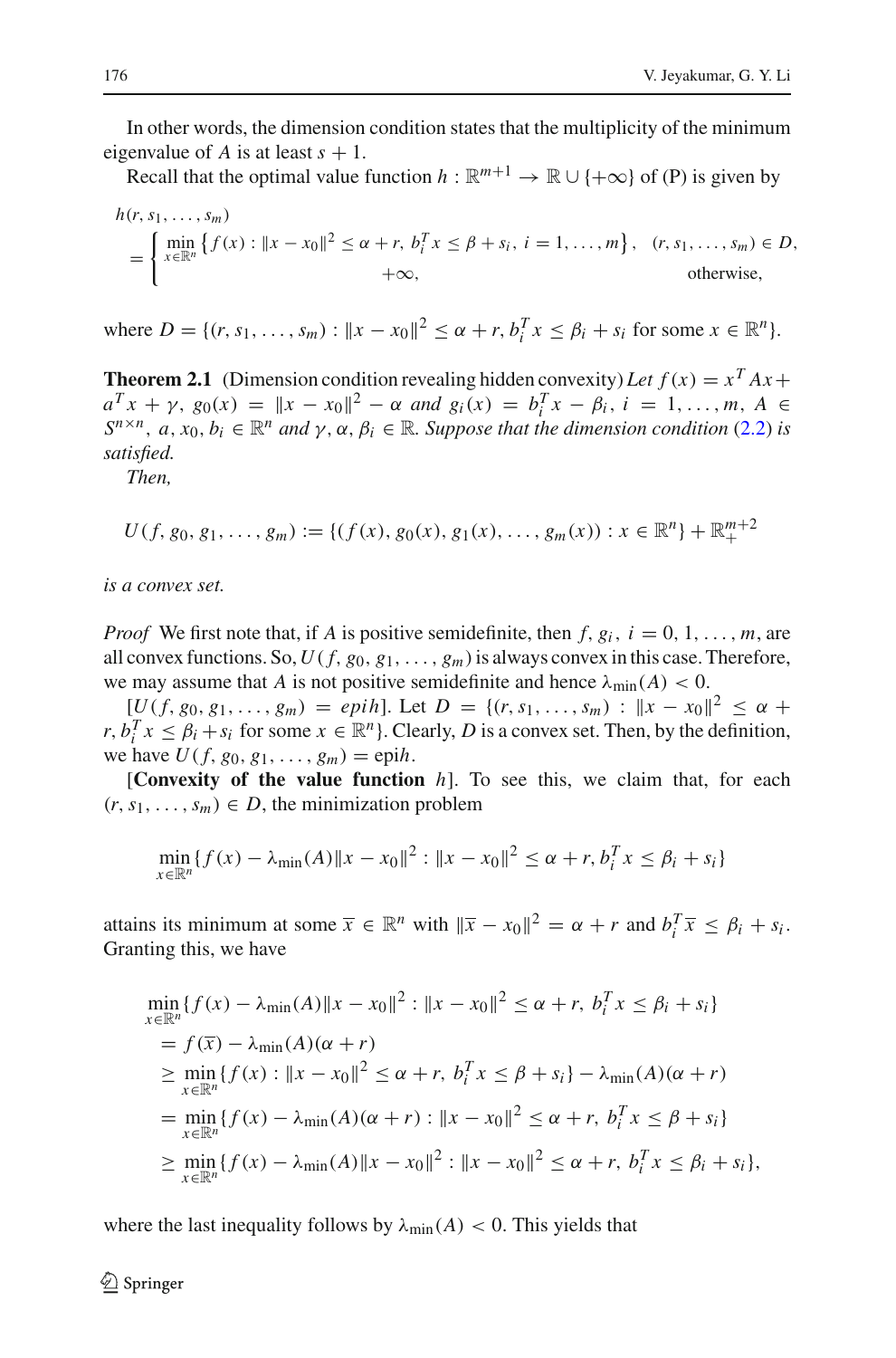$$
\min_{x \in \mathbb{R}^n} \{ f(x) : \|x - x_0\|^2 \le \alpha + r, \ b_i^T x \le \beta + s_i, \ i = 1, ..., m \}
$$
\n
$$
= \min_{x \in \mathbb{R}^n} \{ f(x) - \lambda_{\min}(A) \|x - x_0\|^2 : \|x - x_0\|^2 \le \alpha + r, \ b_i^T x \le \beta_i + s_i \}
$$
\n
$$
+ \lambda_{\min}(A)(\alpha + r).
$$

Note that

$$
F(x) := f(x) - \lambda_{\min}(A) \|x - x_0\|^2
$$
  
=  $x^T (A - \lambda_{\min}(A) I_n) x + (a + 2\lambda_{\min}(A) x_0)^T x + (\gamma - \lambda_{\min}(A) \|x_0\|^2)$ 

is a convex function, and so,  $(r, s_1, \ldots, s_m) \mapsto \min_{x \in \mathbb{R}^n} \{F(x) : ||x - x_0||^2 \leq \alpha +$ *r*,  $b_i^T x \leq \beta_i + s_i$  is also convex. It follows that

$$
(r, s_1, \ldots, s_m) \mapsto \min_{x \in \mathbb{R}^n} \{f(x) : ||x - x_0||^2 \le \alpha + r, \ b_i^T x \le \beta + s_i, \ i = 1, \ldots, m\}
$$

is convex. Therefore, *h* is convex, and so,  $U(f, g_0, g_1, \ldots, g_m) = \text{epi}h$  is a convex set.

[**Attainment of minimizer on the sphere**] To see the claim, we proceed by the method of contradiction and suppose that any minimizer *x*<sup>∗</sup> of

$$
\min_{x \in \mathbb{R}^n} \{ F(x) : ||x - x_0||^2 \le \alpha + r, b_i^T x \le \beta_i + s_i \}
$$

satisfy  $||x^* - x_0||^2 < \alpha + r$  and  $b_i^T x^* \le \beta_i + s_i$ . We note that there exists  $v \in \mathbb{R}^n \setminus \{0\}$ such that

$$
v \in \left(\bigcap_{i=1}^{m} b_i^{\perp}\right) \cap \text{Ker}(A - \lambda_{\text{min}}(A)I_n). \tag{2.3}
$$

<span id="page-6-0"></span>[Otherwise,  $\left(\bigcap_{i=1}^m b_i^{\perp}\right) \cap \text{Ker}(A - \lambda_{\min}(A)I_n) = \{0\}$ . Recall from our dimension condition that dimKer( $A - \lambda_{min}(A)I_n$ ) ≥  $s + 1$  where *s* is the dimension of span ${b_1, \ldots, b_m}$ . Then, it follows from the dimension theorem that

$$
n + 1 = (s + 1) + (n - s)
$$
  
\n
$$
\leq \dim \operatorname{Ker}(A - \lambda_{\min}(A)I_n) + \dim \left(\bigcap_{i=1}^{m} b_i^{\perp}\right)
$$
  
\n
$$
= \dim \left(\operatorname{Ker}(A - \lambda_{\min}(A)I_n) + \bigcap_{i=1}^{m} b_i^{\perp}\right) + \dim \left(\bigcap_{i=1}^{m} b_i^{\perp} \cap \operatorname{Ker}(A - \lambda_{\min}(A)I_n)\right)
$$
  
\n
$$
\leq n,
$$

which is impossible, and hence  $(2.3)$  holds.] Fix an arbitrary minimizer  $x^*$  of  $\min_{x \in \mathbb{R}^n} \{F(x) : ||x - x_0||^2 \le \alpha + r, b_i^T x \le \beta_i + s_i\}$ . We now split the discussion into two cases: Case 1,  $(a + 2\lambda_{\min}(A)x_0)^T v = 0$ ; Case 2,  $(a + 2\lambda_{\min}(A)x_0)^T v \neq 0$ .

<sup>2</sup> Springer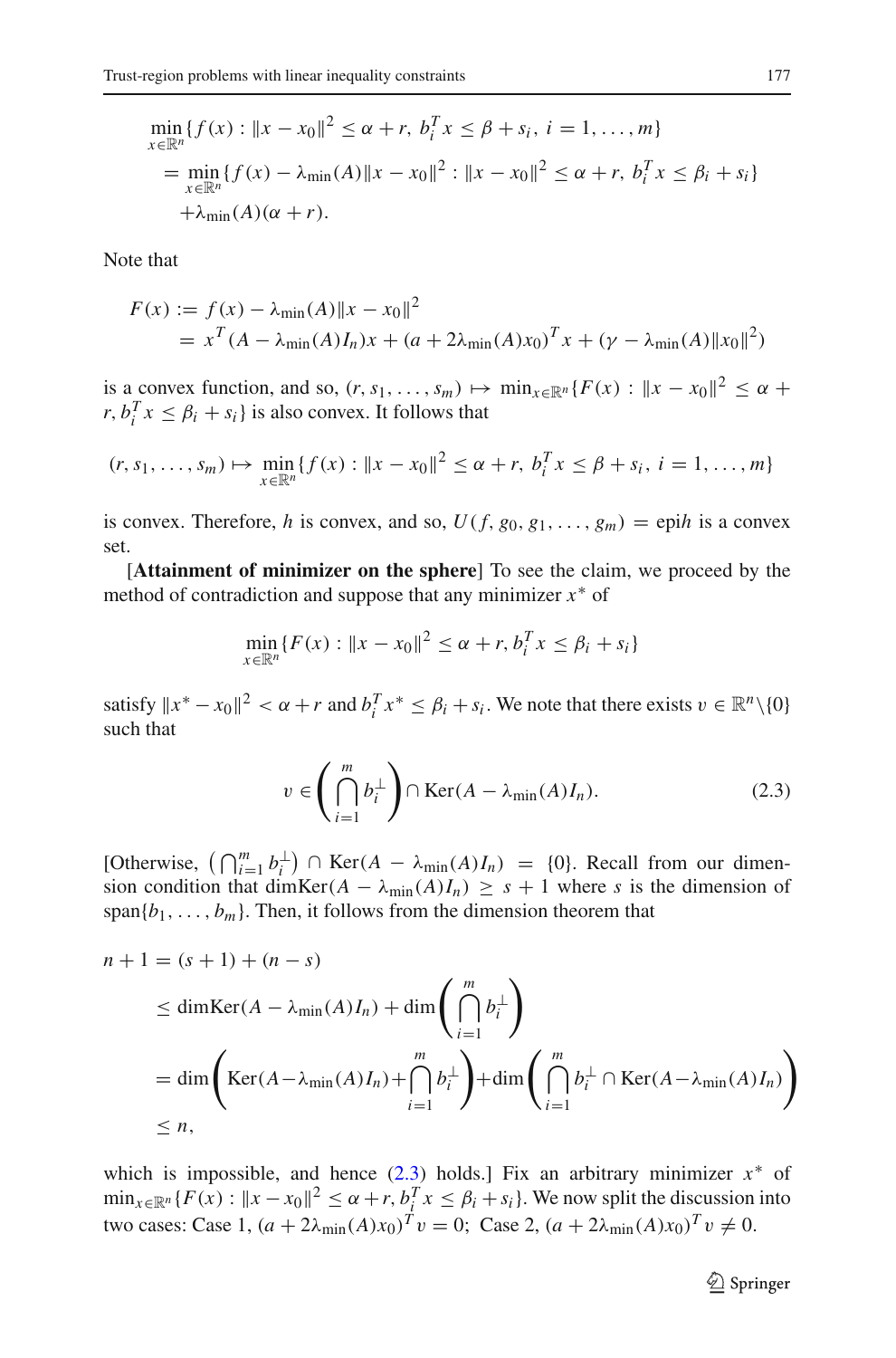Suppose that case 1 holds, i.e.,  $(a + 2\lambda_{\min}(A)x_0)^T v = 0$ . Consider  $x(t) = x^* + tv$ . As  $||x^* - x_0||^2 < \alpha + r$ , there exists  $t_0 > 0$  such that  $||x(t_0) - x_0||^2 = \alpha + r$ . Note that  $b_i^T x(t_0) = b_i^T (x^* + t_0 v) = b_i^T x^* \le \beta_i + s_i$  and

$$
F(x(t_0)) = (x^* + t_0 v)^T (A - \lambda_{\min}(A)I_n)(x^* + t_0 v)
$$
  
+  $(a + 2\lambda_{\min}(A)x_0)^T (x^* + t_0 v) + (\gamma - \lambda_{\min}(A) ||x_0||^2)$   
=  $(x^*)^T (A + \lambda_{\min}(A)I_n)x^* + (a + 2\lambda_{\min}(A)x_0)^T x^* + (\gamma - \lambda_{\min}(A) ||x_0||^2)$   
=  $F(x^*).$ 

This contradicts our assumption that any minimizer  $x^*$  of min<sub> $x \in \mathbb{R}^n$ </sub> { $F(x): ||x-x_0||^2 \le$  $\alpha + r, b_i^T x \le \beta_i + s_i$ } satisfy  $||x^* - x_0||^2 < \alpha + r$ .

Suppose that case 2 holds, i.e.,  $(a+2\lambda_{\min}(A)x_0)^T v \neq 0$ . By replacing v with  $-v$  if necessary, we may assume without loss of generality that  $(a + 2\lambda_{\min}(A)^T x_0)^T v < 0$ . As  $||x^* - x_0||^2 < \alpha + r$ , there exists  $t_0 > 0$  such that  $||x(t) - x_0||^2 \leq \alpha + r$  for all *t*  $\in (0, t_0]$ . Note that  $b_i^T x(t_0) = b_i^T (x^* + t_0 v) = b_i^T x^* \le \beta_i + s_i$  and

$$
F(x(t_0)) = (x^* + t_0 v)^T (A - \lambda_{\min}(A)I_n)(x^* + t_0 v)
$$
  
+  $(a + 2\lambda_{\min}(A)x_0)^T (x^* + t_0 v) + (\gamma - \lambda_{\min}(A) ||x_0||^2)$   
 $< (x^*)^T (A - \lambda_{\min}(A)I_n)x^* + (a + 2\lambda_{\min}(A)x_0)^T x^* + (\gamma - \lambda_{\min}(A) ||x_0||^2)$   
=  $F(x^*).$ 

This contradicts our assumption that  $x^*$  is a minimizer.

As a consequence, we deduce the hidden convexity of the well-known trust region system.

**Corollary 2.1** (Polyak [\[25](#page-35-9), Theorem 2.2]) Let  $f(x) = x^T A x + a^T x + \gamma$  and  $g_0(x) =$  $||x - x_0||^2$  − α *where*  $A \in S^{n \times n}$ ,  $a, x_0 \in \mathbb{R}^n$  *and*  $\gamma, \alpha \in \mathbb{R}$ *. Then, U*(*f*, *g*<sub>0</sub>) *is convex.* 

*Proof* Let  $b_i = 0$ ,  $i = 1, \ldots, m(s_0, \text{dim span}\{b_1, \ldots, b_m\} = 0)$ . Then the dimension condition [\(2.2\)](#page-4-1) reduces to dimKer( $A - \lambda_{min}(A)I_n$ ) ≥ 1 which is always satisfied. So, Theorem [2.1](#page-5-0) shows the  $U(f, g_0)$  is always convex.

*Remark 2.1* (Observations on the Dimension Condition) We observe that the dimension condition [\(2.2\)](#page-4-1) in the case of quadratic programs with one linear inequality constraint, i.e.  $m = 1$  in [\(2.2\)](#page-4-1), has been used to establish strong duality in [\[3\]](#page-34-5). This conclusion is deduced in Corollary [4.2](#page-18-0) of Sect. [4.](#page-14-0)

Moreover, a close inspection of the proof of Theorem [2.1](#page-5-0) suggests that, for a general system of quadratic functions  $f(x) = x^T A x + a^T x + \gamma$ ,  $g_0(x) = ||x - x||^2$  $||x_0||^2 - \alpha$  and  $g_i(x) = ||Bx||^2 + b_i^T x - \beta_i, i = 1, ..., m$  with  $B \in \mathbb{R}^{l \times n}$  for some  $l \in \mathbb{N}, U(f, g_0, g_1, \ldots, g_m)$  can be shown to be convex under a modified dimension condition. This will be given later in Sect. [6.](#page-29-0)

$$
\Box
$$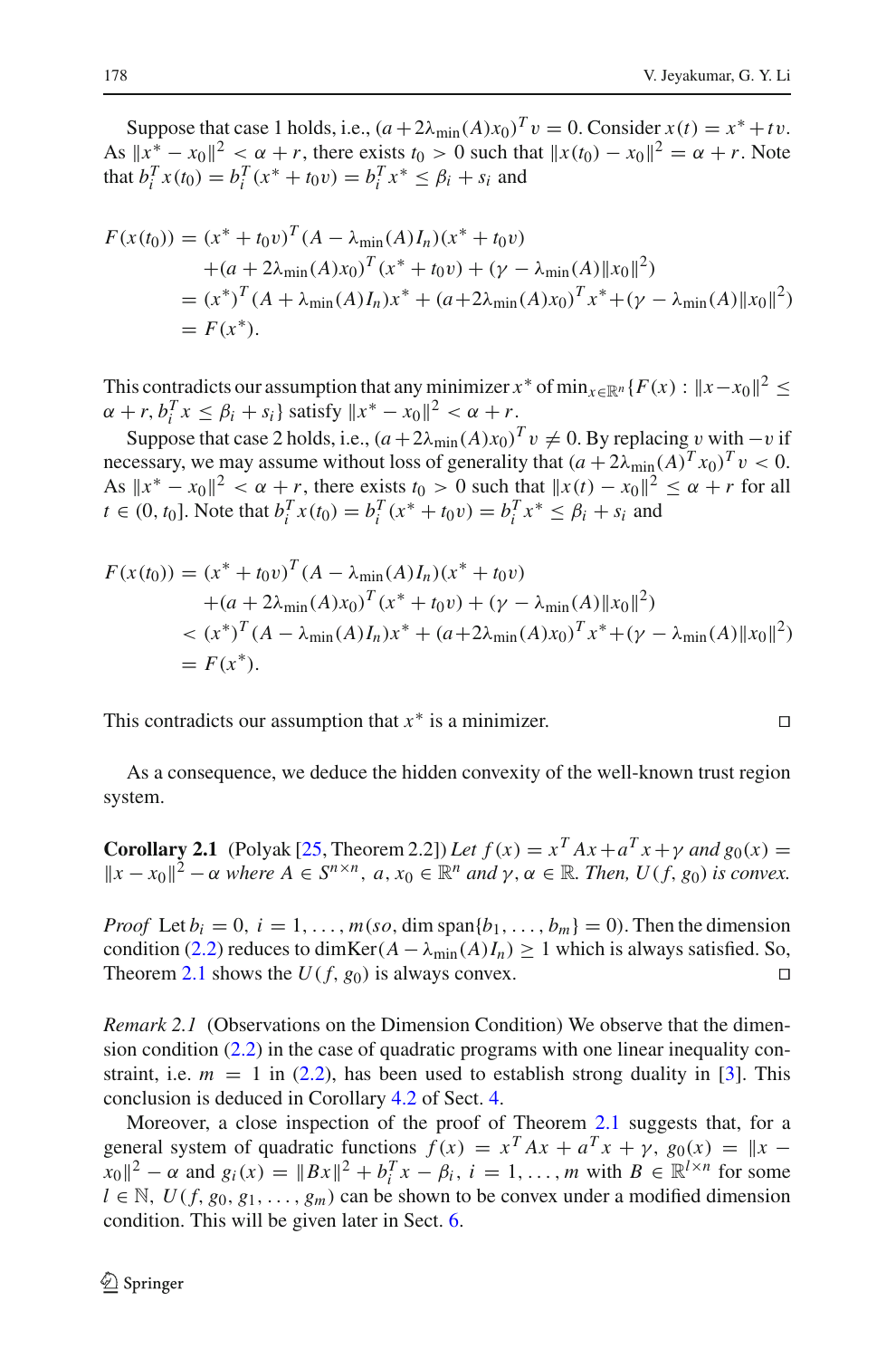# <span id="page-8-0"></span>**3 Exact SDP relaxations**

In this section, we establish that a semi-definite relaxation of the model problem (P)

$$
(P) \min_{x \in \mathbb{R}^n} x^T A x + a^T x
$$
  
s.t. 
$$
\|x - x_0\|^2 \le \alpha,
$$

$$
b_i^T x \le \beta_i, \quad i = 1, ..., m,
$$

is exact under the dimension condition. Importantly, it holds without the Slater condition. To formulate a SDP relaxation of (P), let us introduce the following  $(n+1)\times(n+1)$ matrices:  $M = \begin{pmatrix} A & a/2 \\ a^T/2 & 0 \end{pmatrix}$ ,

$$
H_0 = \begin{pmatrix} I_n & -x_0 \\ -x_0^T & ||x_0||^2 - \alpha \end{pmatrix} \text{ and } H_i = \begin{pmatrix} 0 & b_i/2 \\ b_i^T/2 & -\beta_i \end{pmatrix}, \quad i = 1, \dots, m. \quad (3.1)
$$

<span id="page-8-1"></span>Note that  $x^T A x + a^T x = \text{Tr}(MX)$ ,  $||x - x_0||^2 - \alpha = \text{Tr}(H_0 X)$  and  $b_i^T x - \beta_i =$ Tr( $H_i X$ ) where  $X = \tilde{x} \tilde{x}^T$  with  $\tilde{x} = (x^T, 1)^T$ . Thus, the model problem can be equivalently rewritten as

$$
\min_{X \in S_+^{n+1}} \text{Tr}(MX)
$$
  
s.t. 
$$
\text{Tr}(H_0X) \le 0,
$$

$$
\text{Tr}(H_iX) \le 0, \quad i = 1, ..., m
$$

$$
X_{n+1,n+1} = 1, \text{rank}(X) = 1,
$$

where  $rank(X)$  denotes the rank of the matrix *X* and  $X_{n+1,n+1}$  is the element of *X* that lies in the  $n + 1$ <sup>th</sup> row and  $n + 1$ <sup>th</sup> column. By removing the rank one constraint, we obtain the following semi-definite relaxation of (P)

(SDRP) min  
\n
$$
X \in S^{n+1}_{+}
$$
 Tr(MX)  
\ns.t. Tr(H<sub>0</sub>X)  $\leq 0$ ,  
\nTr(H<sub>i</sub>X)  $\leq 0$ ,  $i = 1,..., m$   
\n $X_{n+1,n+1} = 1$ .

The semi-definite relaxation problem (SDRP) is a convex program over a matrix space. Its convex dual problem can be stated as follows

$$
(D) \max_{\mu \in \mathbb{R}, \ \lambda_i \ge 0, i=0,...,m} \left\{ \mu : M + \sum_{i=0}^{m} \lambda_i H_i \ge \begin{pmatrix} 0 & 0 \\ 0 & \mu \end{pmatrix} \right\}
$$
  
= 
$$
\max_{\substack{\lambda_i \ge 0, \ x \in \mathbb{R}^n \\ i=0,...,m}} \left\{ x^T A x + a^T x + \lambda_0 \left( ||x - x_0||^2 - \alpha \right) + \sum_{i=1}^{m} \lambda_i (b_i^T x - \beta_i) \right\},
$$

which coincides with the Lagrangian dual problem of (P). Clearly, (SDRP) and (D) are semi-definite linear programming problems and hence can be solved efficiently,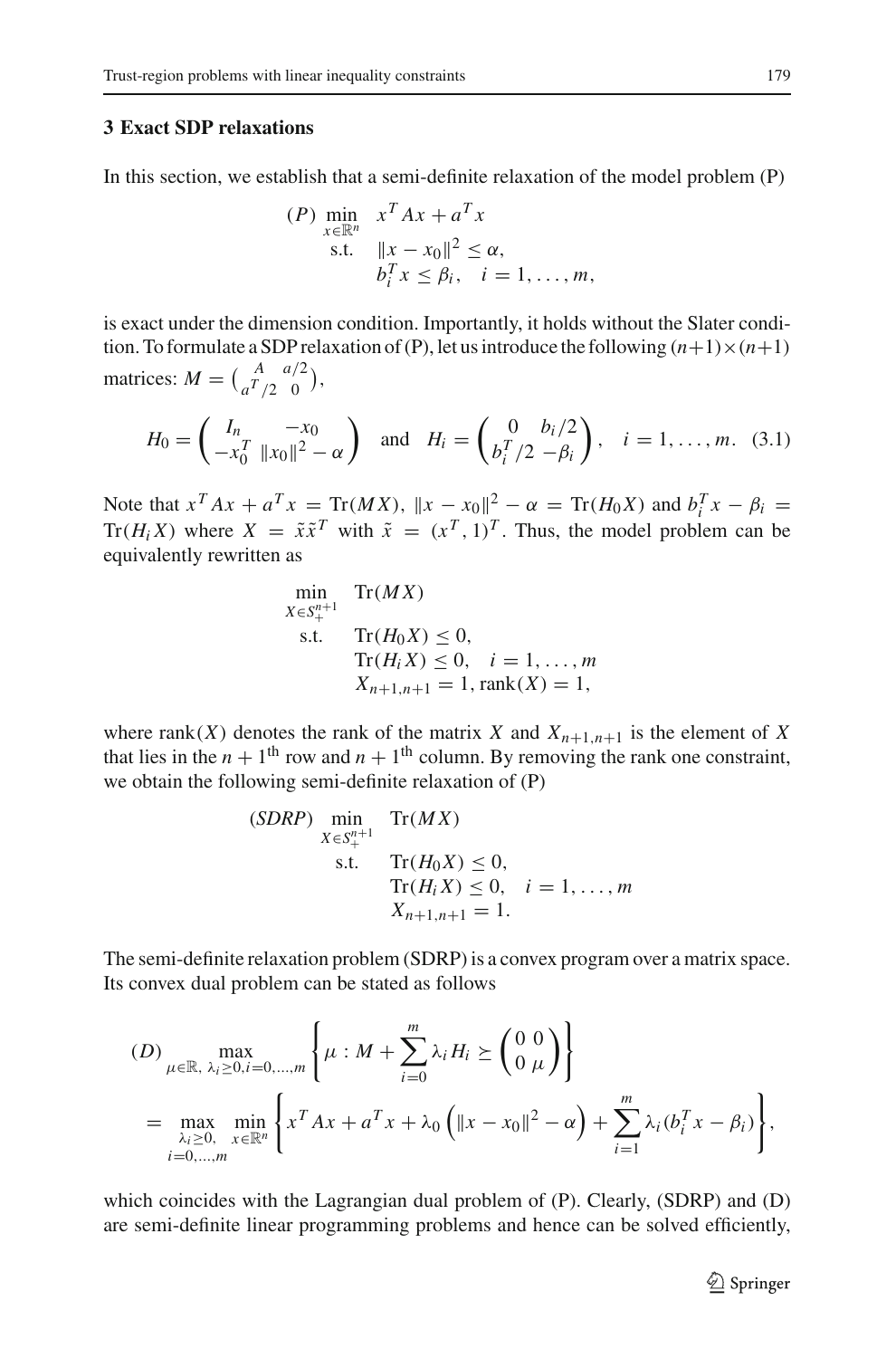whereas the original problem (P) which is a non-convex quadratic program with multiple constraints, is, in general, a computationally hard problem. Therefore, it is of interest to study when the semi-definite relaxation is exact in the sense that  $min(P)$  = min(*SDRP*). For related most recent results on exact SDP relaxations, see [\[16](#page-35-11)].

If *A* is positive semidefinite, then the problem (P) is a convex quadratic optimization problem which is known to enjoy nice properties such as strong duality and exact relaxation. *Therefore, from now on, we assume that A is not positive semidefinite and so, has at least one negative eigenvalue.*

<span id="page-9-0"></span>**Theorem 3.1** (Exact SDP-relaxation) *Suppose that the dimension condition* [\(2.2\)](#page-4-1) *is satisfied. Then, the semi-definite relaxation is exact, i.e.,*  $min(P) = min(SDRP)$ .

*Proof*  $[\min(P) = \max(D) < +\infty]$ . We first prove that there is no duality gap between (P) and (D) under the dimension condition. It is known that this will follow if we show that the optimal value function of (P)

$$
v(s_0, s_1, \dots, s_m) := \inf_{x \in \mathbb{R}^n} \{x^T A x + a^T x : ||x - x_0||^2 \le \alpha + s_0, b_i^T x \le \beta_i + s_i, i = 1, \dots, m\},\
$$

is lower semicontinuous and convex function on  $\mathbb{R}^{m+1}$  (See, for instance [\[20](#page-35-12)] for details). To see this, we first note that epi $v = U(f, g_0, g_1, \ldots, g_m)$  where  $f(x) =$  $x^T A x + a^T x$ ,  $g_0(x) = ||x - x_0||^2 - \alpha$  and  $g_i(x) = b_i^T x - \beta_i$ ,  $i = 1, ..., m$ . So, by Proposition  $2.1$ , epiv is a convex set, and so, v is a convex function. The lower semicontinuity of v will follow from Proposition [2.1](#page-3-1) as  $U(f, g_0, g_1, \ldots, g_m)$  is a closed set.

[min(**P**) = min(**SDRP**)]. By the construction of the SDP relaxation problem (SDRP) and the dual (D), it is easy see that

$$
\min(P) \ge \min(SDRP) \ge \max(D).
$$

As there is no duality gap between (P) and (D), we obtain that  $min(P) = min(SDRP)$ .

[**Attainment of Minimum of** (**SDRP**)] We now show that the minimum in (SDRP) is attained. To see this, we only need to show the feasible set of (SDRP) is bounded. If not, then there exist  $X^k \in S^{n+1}_+$  with

$$
X^k = \begin{pmatrix} Y^k & y^k \\ y^k & 1 \end{pmatrix}
$$

such that  $||X^k||_F := \sqrt{\text{Tr}(X^k X^k)} \to +\infty$ ,  $\text{Tr}(H_i X^k) \leq 0$ ,  $i = 0, 1, ..., m$  where  $H_i$ ,  $i = 0, 1, \ldots, m$  is defined as in  $(3.1)$ . This implies that

$$
0 \le \text{Tr}(Y^k) \le -\|x_0\|^2 + \alpha + 2(y^k)^T x_0 \text{ and } b_i^T y^k \le \beta_i.
$$

As  $X^k \geq 0$ , we have  $Y^k - y^k(y^k)^T \geq 0$ . So,

$$
||y^k||^2 = \text{Tr}(y^k(y^k)^T) \le \text{Tr}(Y^k) \le -||x_0||^2 + \alpha + 2(y^k)^T x_0.
$$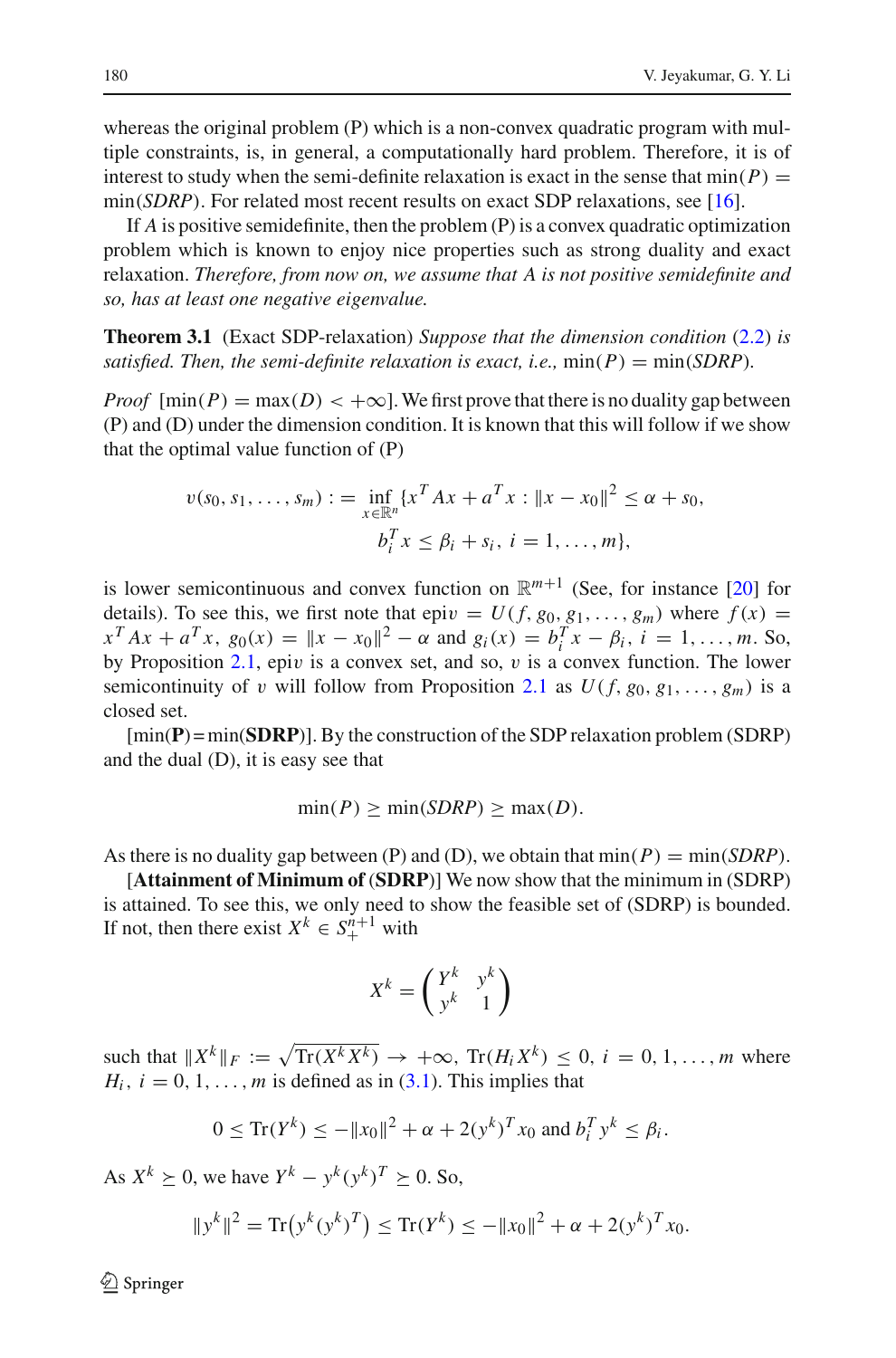So,  $y^k$  is bounded, and so Tr( $Y^k$ ) is also a bounded sequence. Thus, both  $Y^k$  and  $y^k$  are bounded. It follows that  $X_k$  is bounded which contradicts the fact that  $X^k \rVert_F \to +\infty$ .  $\Box$ 

It should be noted that convexity of the set  $U(f, g_0, g_1, \ldots, g_m)$  plays an important role in establishing the exact SDP relaxation of (P). However, as we see in the following example, the convexity does not imply that problem (P) is equivalent to a convex optimization problem in the sense that they have the same minimizers.

*Example 3.1* Consider  $f(x) = x^2$ ,  $g_0(x) = x^2 - 1$  and  $g_1(x) = -x^2 + 1$ . It can be checked that

$$
U(f, g_0, g_1) = \{ (x^2, x^2 - 1, -x^2 + 1) : x \in \mathbb{R} \} = \{ (z, z - 1, -z + 1) : z \ge 0 \},
$$

which is a closed and convex set. On the other hand, the corresponding optimization problem  $\min_{x \in \mathbb{R}} \{x^2 : x^2 - 1 \le 0, -x^2 + 1 \le 0\}$  cannot be equivalent to a convex optimization problem as its solution set is  $\{-1, 1\}$  which is not a convex set.

One interesting feature of our SDP relaxation result is that its exactness is independent of the Slater condition. The following example illustrates that our SDP relaxation may be exact while the Slater condition fails.

<span id="page-10-0"></span>*Example 3.2* (Exact SDP-relaxation without the Slater condition) Consider the three dimensional quadratic optimization problem with two linear inequalities:

$$
(EP) \min_{\substack{(x_1, x_2, x_3) \in \mathbb{R}^3 \\ \text{s.t.}}} -x_1^2 - x_2^2 - x_3^2 + 3x_1 + 2x_2 + 2x_3
$$
  
s.t. 
$$
\frac{(x_1 - 1)^2 + x_2^2 + x_3^2 \le 1}{x_1 \le 0},
$$

$$
x_1 + x_2 + x_3 \le 0.
$$

This can be written as our model problem where  $A =$  $\sqrt{-1}$  0 0  $0 -1 0$ 0 0 −1  $\bigg), a = (3, 2, 2)^T,$ 

 $x_0 = (1, 0, 0)^T$ ,  $\alpha = 1$ ,  $b_1 = (1, 0, 0)^T$ ,  $b_2 = (1, 1, 1)$  and  $\beta_1 = \beta_2 = 0$ . Clearly, the only feasible point is  $(0, 0, 0)$  and so,  $min(EP) = 0$ . We also note that the Slater condition fails. Let  $s = \dim \text{span}{b_1, b_2} = 2$ . We see that

$$
\dim \text{Ker}(A - \lambda_{\min}(A)I_n) = 3 = s + 1.
$$

So, the dimension condition is satisfied.

On the other hand, the SDP-relaxation of (EP) is given by

$$
(SDRP_E) \min_{X \in S^4} -z_1 + 3z_4 - z_5 + 2z_7 - z_8 + 2z_9
$$
  
s.t.  $z_1 - 2z_4 + z_5 + z_8 \le 0$   
 $z_4 \le 0$   
 $z_4 + z_7 + z_9 \le 0$   

$$
X = \begin{pmatrix} z_1 & z_2 & z_3 & z_4 \\ z_2 & z_5 & z_6 & z_7 \\ z_3 & z_6 & z_8 & z_9 \\ z_4 & z_7 & z_9 & 1 \end{pmatrix} \succeq 0.
$$

 $\mathcal{D}$  Springer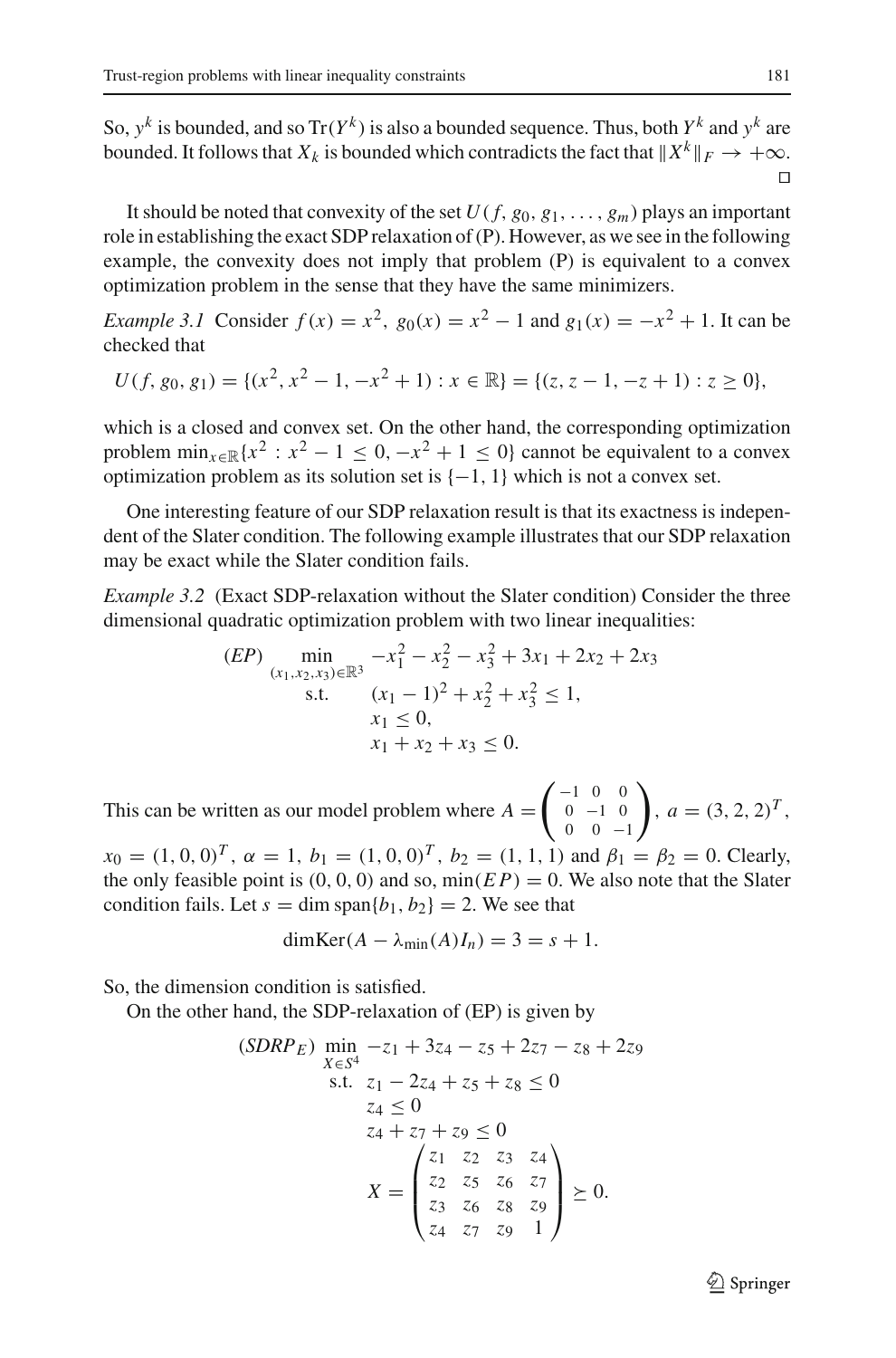Since 
$$
z_1 = z_2 = ... = z_9 = 0
$$
 is feasible for  $(SDRP_E)$ , min $(SDRP_E) \le 0$ . Moreover,  
for each feasible  $X = \begin{pmatrix} z_1 & z_2 & z_3 & z_4 \\ z_2 & z_5 & z_6 & z_7 \\ z_3 & z_6 & z_8 & z_9 \\ z_4 & z_7 & z_9 & 1 \end{pmatrix} \succeq 0$ , we have  $z_1 \ge 0$ ,  $z_5 \ge 0$ ,  
 $z_8 \ge z_9^2 \ge 0$  and  $z_5 \ge z_7^2 \ge 0$ . (3.2)

<span id="page-11-0"></span>This gives us that

$$
-2z_4 \le z_1 - 2z_4 + z_5 + z_8 \le 0
$$

and so,  $z_4 \ge 0$ . As  $z_4 \le 0$ , we have  $z_4 = 0$  and so,  $z_1 + z_5 + z_8 \le 0$ . Hence,  $z_1 = z_5 = z_8 = 0$  and  $z_7 = z_9 = 0$  (by [\(3.2\)](#page-11-0)). Thus,  $\min(SDRP_E) = 0 = \min(EP)$ .

In the following, we use a simple one-dimensional quadratic optimization problem to show that the SDP relaxation may not be exact if our sufficient dimension condition [\(2.2\)](#page-4-1) is not satisfied.

*Example 3.3* (Importance of sufficient dimension condition) Consider the minimization problem

$$
(EP_1) \ \min_{x \in \mathbb{R}} \{ f(x) : g_0(x) \le 0, g_1(x) \le 0 \},\
$$

where  $f(x) = x - x^2$ ,  $g_0(x) = x^2 - 1$ ,  $g_1(x) = -x$ ,  $n = 1$  and  $m = 1$ . Then,  $f(x) = x^T A x + a^T x + r$  with  $A = -1$ ,  $a = 1$  and  $r = 0$ ,  $g_0(x) = ||x - x_0||^2 - \alpha$ with  $x_0 = 0$ ,  $\alpha = 1$  and  $g_1(x) = b_1^T x - \beta_1$  with  $b_1 = 1$  and  $\beta_1 = 0$ . Clearly,  $dim \text{Ker}(A - \lambda_{\min}(A)I_n) = 1 < 2 = \dim \text{span}{b_1} + 1.$ 

The SDP relaxation of  $(E P_1)$  is given by

$$
(SDRP_{E1}) \min_{X \in S^2} -z_1 + z_2
$$
  
s.t.  $z_1 - 1 \le 0$   
 $-z_2 \le 0$   
 $X = \begin{pmatrix} z_1 & z_2 \\ z_2 & 1 \end{pmatrix} \ge 0.$ 

It can be easily verified that  $min(EP_1) = 0$  and  $min(SDRP_{E_1}) = -1$ . Thus, the SDP relaxation of  $(EP_1)$  is not exact.

Consider the quadratic optimization problem with one norm constraint and a rankone quadratic inequality constraint:

$$
(P_0) \min_{\substack{x \in \mathbb{R}^n \\ \text{s.t.} \quad ||x - x_0||^2 \le \alpha, \\ (b^T x)^2 \le r,}} \quad x^T A x + a^T x
$$

where  $A \in S^{n \times n}$ ,  $a, x_0, b \in \mathbb{R}^n$ ,  $\alpha \in \mathbb{R}$  and  $r > 0$ .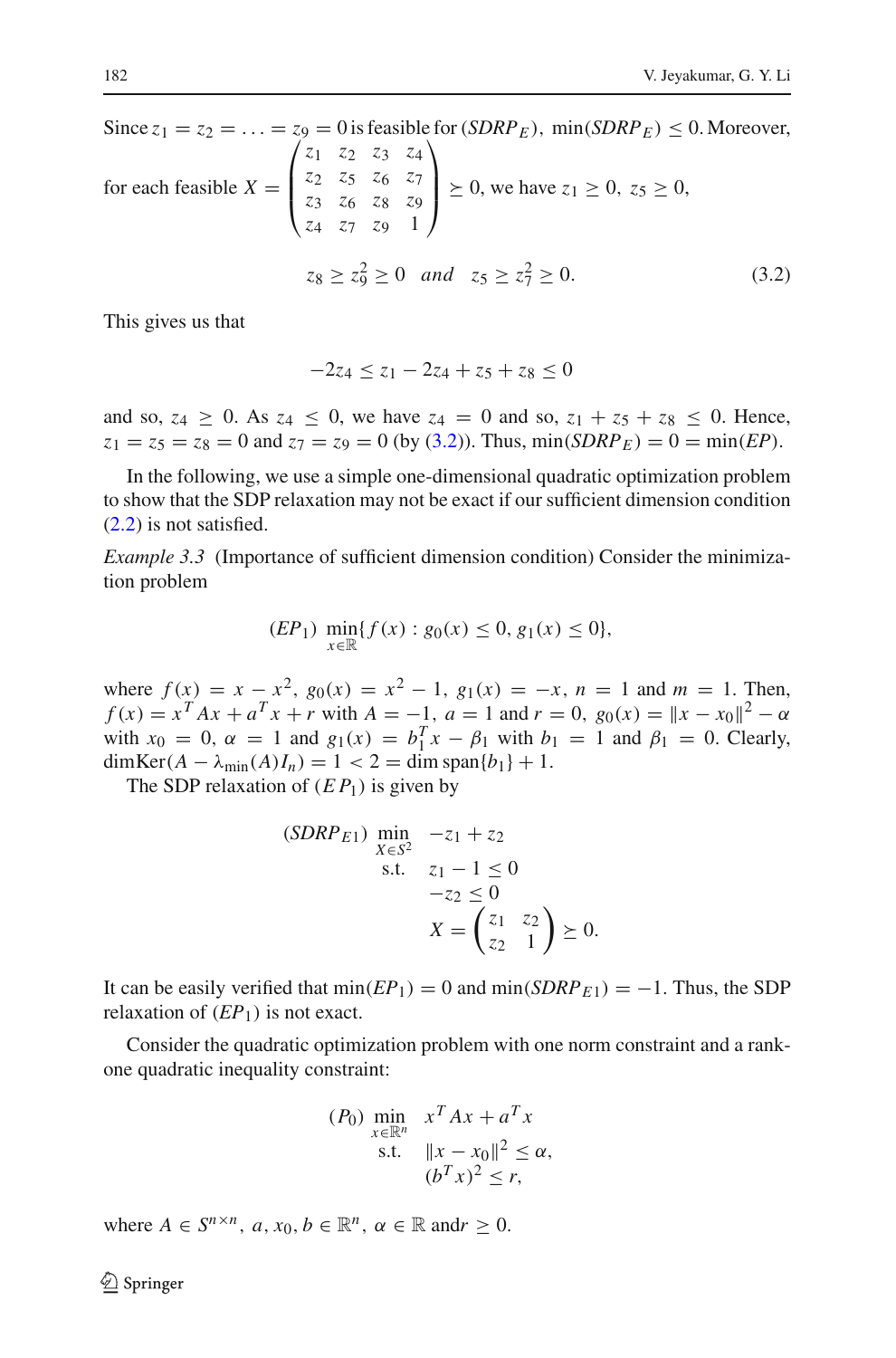Model problems of this form arise from the application of the trust-region method for the minimization of a nonlinear function with a discrete constraint. For instance, consider the trust-region approximation problem

$$
\min_{x \in \mathbb{R}^n} x^T A x + a^T x
$$
\n
$$
\text{s.t.} \quad \|x - x_0\|^2 \le \alpha,
$$
\n
$$
b^T x \in \{1, -1\}.
$$

The continuous relaxation of this problem becomes

$$
\min_{x \in \mathbb{R}^n} x^T A x + a^T x
$$
  
s.t. 
$$
\|x - x_0\|^2 \le \alpha,
$$

$$
-1 \le b^T x \le 1,
$$

which is, in turn, equivalent to  $(P_0)$  with  $r = 1$ .

The SDP-relaxation of  $(P_0)$  is given by

$$
(SDRP0) \min_{X \in S_{+}^{n+1}} \text{Tr}(\tilde{M}X)
$$
  
s.t. 
$$
\text{Tr}(\tilde{H}_0 X) \le 0
$$

$$
\text{Tr}(\tilde{H}_i X) \le 0, \quad i = 1, 2
$$

$$
X_{n+1,n+1} = 1.
$$

where

$$
\tilde{M} = \begin{pmatrix} A & a/2 \\ a^T/2 & 0 \end{pmatrix}, \tilde{H}_0 = \begin{pmatrix} I_n & -x_0 \\ -x_0 & ||x_0||^2 - \alpha \end{pmatrix}
$$

$$
H_1 = \begin{pmatrix} 0 & b/2 \\ b^T/2 & -\sqrt{r} \end{pmatrix} \text{ and } H_2 = \begin{pmatrix} 0 & -b/2 \\ -b^T/2 & \sqrt{r} \end{pmatrix}.
$$

We now obtain the following exact SDP-relaxation result for the problem (*P*0) under a dimension condition.

**Corollary 3.1** (Trust-region model with rank-one constraint) *Suppose that* dimKer  $(A - \lambda_{\min}(A)I_n) \geq 2$ . Then, the semi-definite relaxation is exact for  $(P_0)$ , i.e.,  $\min(P_0) = \min(SDRP_0)$ .

*Proof* Note that  $(b^T x)^2 \le r$  is equivalent to  $-\sqrt{r} \le b^T x \le \sqrt{r}$ . In this case the dimension condition of Theorem [3.1](#page-9-0) reduces to the assumption that

$$
\dim \text{Ker}(A - \lambda_{\min}(A)I_n) \ge \dim \text{span}\{b, -b\} + 1.
$$

The conclusion follows from Theorem [3.1](#page-9-0) and the fact that dim span $\{b, -b\} \leq 1$ .  $\Box$ 

*Remark 3.1* (Approximate S-lemma and SDP Relaxations) For a general homogeneous quadratic optimization problem with multiple convex quadratic constraints, an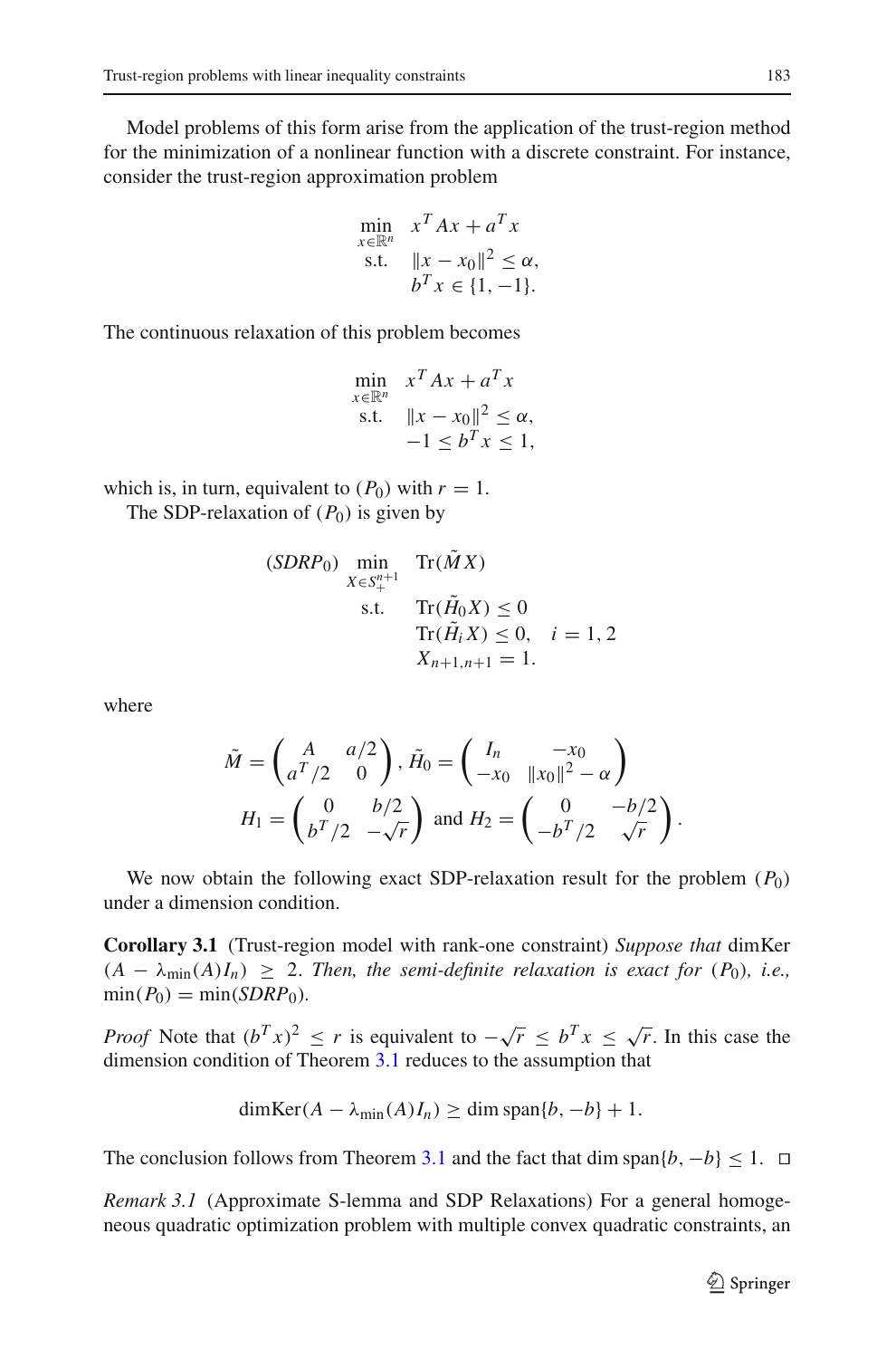estimate for the ratio between the optimal value of the underlying quadratic optimization and its associated SDP relaxation problem has been given in [\[7\]](#page-34-11) (see "Appendix"). This result is known as an approximate S-lemma as it provides the approximate ratio from the SDP relaxation to the underlying problem. Clearly, Theorem [3.1](#page-9-0) shows that the ratio between the optimal value of the underlying quadratic optimization problem and its associated SDP relaxation problem is one for the extended trust region problem (P), under the dimension condition. For other nonconvex quadratic optimization problems where the corresponding ratio also equals one, see [\[30](#page-35-13)].

Consider the quadratic optimization problem with the constraint set described by the intersection of an Euclidean ball and a box:

$$
(P_1) \min_{x \in \mathbb{R}^n} x^T A x + a^T x
$$
  
s.t.  $||x||^2 \le 1$ ,  
 $-l_i \le x_i \le l_i$ ,  $i = 1, ..., n$ ,

where  $l_i > 0$ . This class of nonconvex quadratic problems is known to be NP-hard. Indeed, when  $l_i \leq \frac{1}{2}$  and *A* is negative definite, the norm constraint,  $||x||^2 \leq 1$ , becomes superfluous and so, the problem  $(P_1)$  reduces to the quadratic concave minimization problem with bounded constraints which is an NP-hard problem (cf. [\[7](#page-34-11)]). Using the approximate S-lemma of [\[7\]](#page-34-11) and a semidefinite programming relaxation, one can find an estimate for the value of the nonconvex quadratic problem  $(P_1)$ .

We note that our dimension condition fails for  $(P_1)$ . To see this, take  $m =$ 2*n*,  $b_i = e_i$ ,  $i = 1, ..., n$  and  $b_i = -e_i$ ,  $i = n + 1, ..., 2n$ . Then, we see that  $\dim \text{span}\{b_1,\ldots,b_n\} = n$  in this case, and so, the dimension condition reduces to  $dim \text{Ker}(A - \lambda_{\min}(A)I_n) \geq n + 1$  which is impossible.

On the other hand, consider the following semi-definite relaxation of  $(P_1)$  (see [\[7](#page-34-11)])

$$
(SDRP_1) \min_{X \in S_+^{n+1}} \text{Tr}(MX)
$$
  
s.t.  $\text{Tr}(H_0X) \le 1$ ,  
 $\text{Tr}(H_iX) \le 1, \quad i = 1, ..., n$   
 $\text{Tr}(H_{2n+1}X) \le 1$ ,

<span id="page-13-0"></span>where

$$
M = \begin{pmatrix} A & a/2 \\ a^T/2 & 0 \end{pmatrix}, H_0 = \begin{pmatrix} I_n & 0 \\ 0 & 0 \end{pmatrix}
$$
 (3.3)

$$
H_i = \begin{pmatrix} \frac{1}{l_i^2} \text{diag}(e_i) & 0 \\ 0 & 0 \end{pmatrix}, \ i = 1, \dots, n, \text{ and } H_{n+1} = \begin{pmatrix} 0_{n \times n} & 0 \\ 0 & 1 \end{pmatrix}. \tag{3.4}
$$

Following [\[7](#page-34-11)], we can get

$$
2\log(6n+6)\min(P_1) \leq \min(SDRP_1) \leq \min(P_1) \leq 0.
$$

To see this, we first note that  $\min(P_1)$  equals the optimal value of the following optimization problem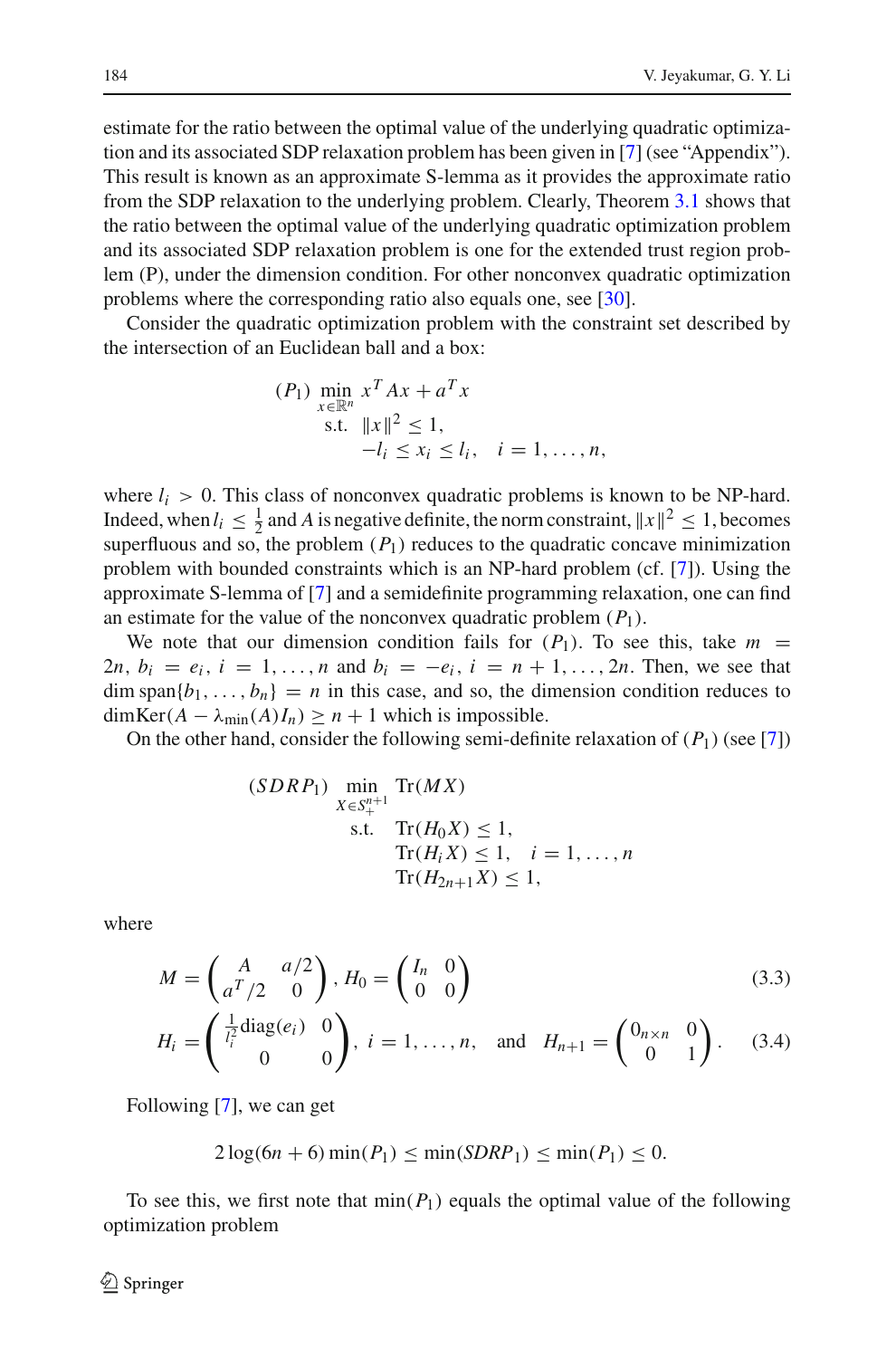$$
\min_{\substack{(x,t)\in\mathbb{R}^n\times\mathbb{R} \\ \text{s.t.} \quad ||x||^2 \le 1, \\ \frac{1}{l_i^2}x_i^2 \le 1, \\ t^2 \le 1. \quad i = 1,\dots, n, \\ t^2 \le 1.
$$

which is, in turn, equal to the negative of the optimal value of the following quadratically constrained quadratic problem

$$
(QCQ_1) \max_{y=(x^T, t)^T \in \mathbb{R}^n \times \mathbb{R}} \left\{ -y^T M y : y^T H_0 y \le 1, y^T H_i y \le 1, i = 1, ..., n+1 \right\}
$$

where *M* and  $H_i$ ,  $i = 0, 1, \ldots, n + 1$  are defined as in [\(3.3\)](#page-13-0) and [\(3.4\)](#page-13-0). Note that rank  $H_i = 1, i = 1, 2, ..., n+1$  and  $\sum_{i=0}^{n+1} H_i > 0$ . So, [\[7](#page-34-11), Lemma A.6, Approximate S-lemma] implies that

$$
\max(QCQ_1) \le \min(SDP_1) \le 2\log\left(6\sum_{i=1}^{n+1} \text{rank}\,H_i\right) \max(QCQ_1)
$$

$$
= 2\log(6n+6)\max(QCQ_1),\tag{3.5}
$$

<span id="page-14-1"></span>where  $(SDP_1)$  is given by

$$
(SDP_1) \quad \min_{\mu_0, ..., \mu_{n+1} \ge 0} \left\{ \sum_{i=0}^{n+1} \mu_i : M + \sum_{i=0}^{n+1} \mu_k H_k \ge 0 \right\}.
$$

It can be verified that  $(SDP<sub>1</sub>)$  is the Lagrange dual problem of the semi-definite problem

$$
(SP1) \max_{X \in S_{+}^{n+1}}
$$
 Tr( $-MX$ )  
s.t. Tr( $H0X$ )  $\leq 1$ ,  
Tr( $HiX$ )  $\leq 1$ ,  $i = 1,..., n$   
Tr( $Hn+1X$ )  $\leq 1$ ,

and Slater condition holds for  $(SP_1)$ . So,  $min(SDP_1) = max(SP_1)$ . Finally, the con-clusion follows from [\(3.5\)](#page-14-1) by noting that max( $SP_1$ ) = − min(*SDRP*<sub>1</sub>).

# <span id="page-14-0"></span>**4 Global optimality and strong duality**

<span id="page-14-2"></span>In this section, we present a necessary and sufficient condition for global optimality of (P) and consequently, obtain strong duality between (P) and (D) whenever the dimension condition is satisfied and Slater's condition holds for (P). Related global optimality and duality results for nonconvex quadratic optimization can be found in [\[14](#page-35-14)[,17](#page-35-15),[19](#page-35-16),[23\]](#page-35-17).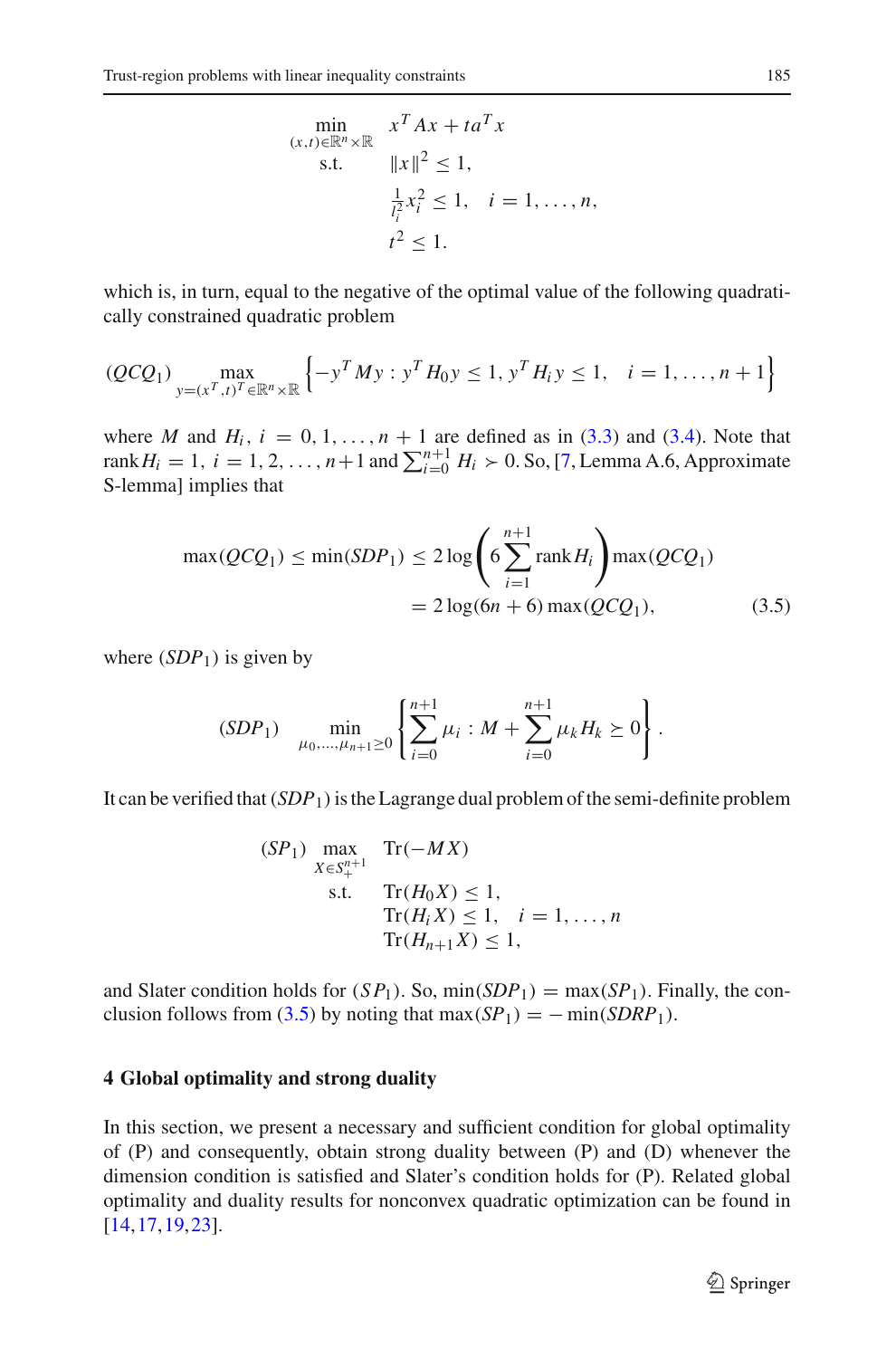**Theorem 4.1** (Necessary and sufficient global optimality condition) *For (P), suppose that there exists*  $\overline{x} \in \mathbb{R}^n$  *with*  $\|\overline{x} - x_0\|^2 < \alpha$  *and*  $b_i^T \overline{x} < \beta_i$ ,  $i = 1, ..., m$ , *and that the dimension condition [\(2.2\)](#page-4-1) is satisfied. Let x*<sup>∗</sup> *be a feasible point of (P). Then, x*<sup>∗</sup> *is a global minimizer of (P) if and only if there exists*  $(\lambda_0, \lambda_1, ..., \lambda_m) \in \mathbb{R}^{m+1}_+$  *such that the following condition holds:*

$$
\begin{cases}\n2((A + \lambda_0 I_n)x^*) = -(a + 2\lambda_0(x^* - x_0) \\
+ \sum_{i=1}^m \lambda_i b_i), \\
\lambda_0(\|x^* - x_0\|^2 - \alpha) = 0 \text{ and } \lambda_i(b_i^T x^* - \beta_i) = 0, \\
i = 1, ..., m, \\
A + \lambda_0 I_n \succeq 0, \quad \text{(Second Order Condition)}.\n\end{cases}
$$
\n(KKT Condition)

*Proof* [**Necessary condition for optimality**]. Let *x*<sup>∗</sup> be a global minimizer of (P). Then, the following inequality system has no solution:

$$
||x - x_0||^2 \le \alpha, \ b_i^T x \le \beta_i, \ i = 1, \dots, m, \ x^T A x + a^T x < (x^*)^T A x^* + a^T x^*.
$$

In particular, letting  $\gamma = -((x^*)^T A x^* + a^T x^*)$ , the following inequality system also has no solution:

$$
||x - x_0||^2 < \alpha, \ b_i^T x < \beta_i, \ i = 1, \dots, m, \ x^T A x + a^T x + \gamma < 0.
$$

Then,  $0 \notin \text{int}U(f, g_0, g_1, \ldots, g_m)$ , where

$$
U(f, g_0, g_1, \ldots, g_m) := \{ (f(x), g_0(x), g_1(x), \ldots, g_m(x)) : x \in \mathbb{R}^n \} + \mathbb{R}^{m+2}_+
$$

is a convex set by proposition [2.1.](#page-5-0) Moreover, as *f*, *gi* are all continuous, we see that

$$
\{(f(x), g_0(x), g_1(x), \ldots, g_m(x)) : x \in \mathbb{R}^n\} + \mathrm{int} \mathbb{R}^{m+2}_+ = \mathrm{int}U(f, g_0, g_1, \ldots, g_m)
$$

is also convex.

Now, by the convex separation theorem, there exists  $(\mu, \tilde{\lambda}_0, \tilde{\lambda}_1, \ldots, \tilde{\lambda}_m) \in$  $\mathbb{R}^{m+2}_+ \setminus \{0\}$  such that, for all  $x \in \mathbb{R}^n$ ,

$$
\mu\left(x^T A x + a^T x + \gamma\right) + \tilde{\lambda}_0(\|x - x_0\|^2 - \alpha) + \sum_{i=1}^m \tilde{\lambda}_i(b_i^T x - \beta_i) \ge 0.
$$

By the strict feasibility condition, we see that  $\mu \neq 0$ . Thus, for all  $x \in \mathbb{R}^n$ 

$$
x^{T}Ax + a^{T}x + \gamma + \lambda_0 \left( \|x - x_0\|^2 - \alpha \right) + \sum_{i=1}^{m} \lambda_i (b_i^{T}x - \beta_i) \ge 0.
$$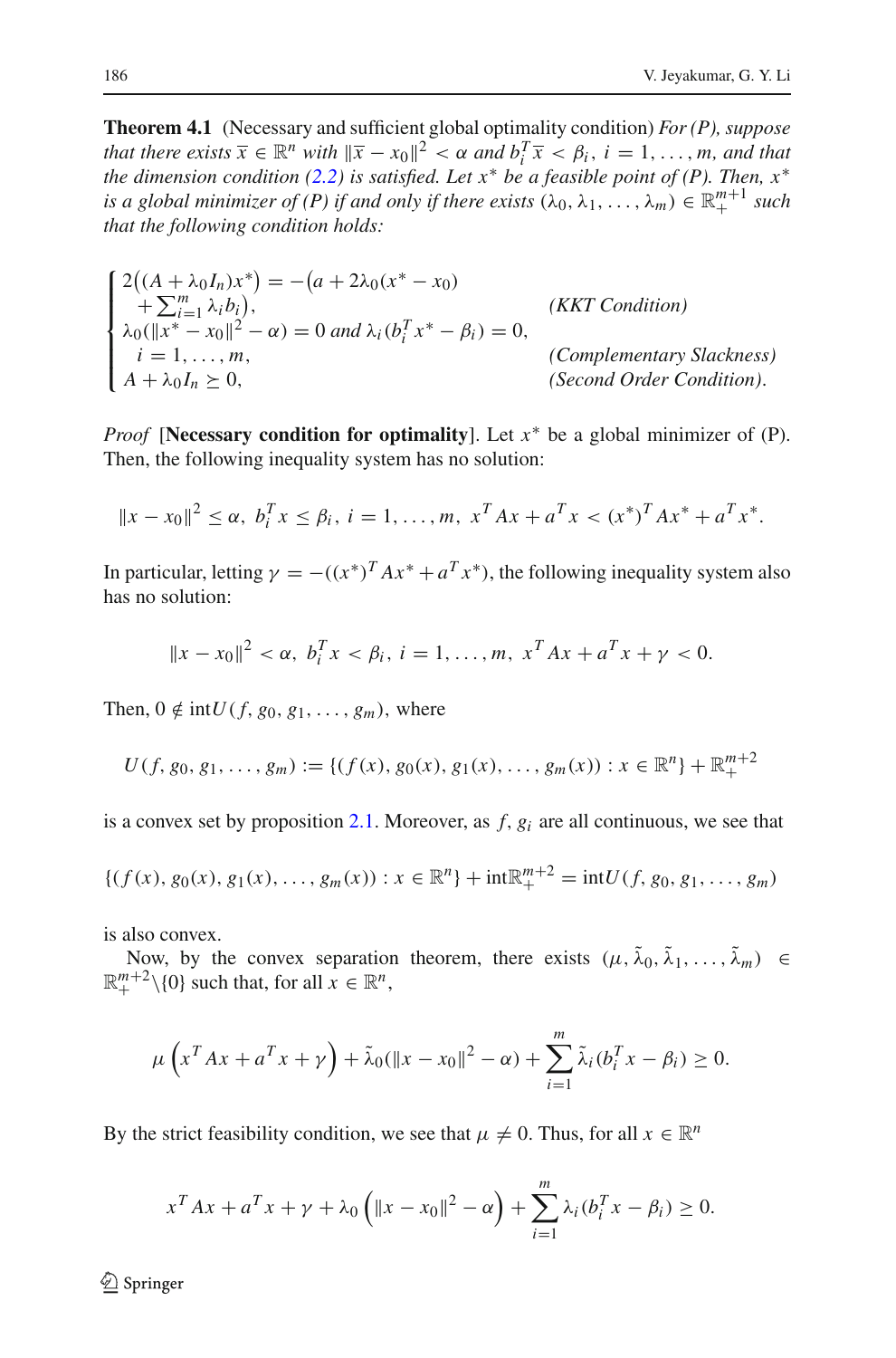where  $\lambda_i = \frac{\tilde{\lambda}_i}{\mu}$ ,  $i = 0, 1, \dots, m$ . Letting  $x = x^*$ , we see that

$$
\lambda_0 \left( \|x^* - x_0\|^2 - \alpha \right) + \sum_{i=1}^m \lambda_i \left( b_i^T x^* - \beta_i \right) \ge 0.
$$

As *x*<sup>∗</sup> is feasible for (P), it follows that

$$
\lambda_0\left(\|x^*-x_0\|^2-\alpha\right)=0 \text{ and } \lambda_i\left(b_i^Tx^*-\beta_i\right)=0, \quad i=1,\ldots,m.
$$

Let  $h(x) := x^T A x + a^T x + \lambda_0 \left( \|x - x_0\|^2 - \alpha \right) + \sum_{i=1}^m \lambda_i (b_i^T x - \beta_i)$ . Then, we see that *x*<sup>\*</sup> is a global minimizer of *h*, and so,  $\nabla h(x^*) = 0$  and  $\nabla^2 h(x^*) \ge 0$ . That is to say,

$$
2(A + \lambda_0 I_n) x^* + \left( a + 2\lambda_0 (x^* - x_0) + \sum_{i=1}^m \lambda_i b_i \right) = 0 \text{ and } A + \lambda_0 I_n \ge 0.
$$

[**Sufficient condition for optimality**] Conversely, if the optimality condition holds, then we see that  $h(x) := x^T A x + a^T x + \lambda_0 (\|x - x_0\|^2 - \alpha) + \sum_{i=1}^m \lambda_i (b_i^T x - \beta_i)$ is convex with  $\nabla h(x^*) = 0$  and  $\nabla^2 h(x^*) \geq 0$ . So,  $x^*$  is a global minimizer of *h*, and hence, for all feasible point  $x \in \mathbb{R}^n$  of (P),

$$
x^{T}Ax + a^{T}x \ge x^{T}Ax + a^{T}x + \lambda_{0} \left( \|x - x_{0}\|^{2} - \alpha \right) + \sum_{i=1}^{m} \lambda_{i} \left( b_{i}^{T}x - \beta_{i} \right)
$$
  
\n
$$
\ge (x^{*})^{T}Ax^{*} + a^{T}x^{*} + \lambda_{0} \left( \|x^{*} - x_{0}\|^{2} - \alpha \right) + \sum_{i=1}^{m} \lambda_{i} \left( b_{i}^{T}x^{*} - \beta_{i} \right)
$$
  
\n
$$
= (x^{*})^{T}Ax^{*} + a^{T}x^{*},
$$

where the last equality follows by the complementary condition. Thus,  $x^*$  is a global minimizer of  $(P)$ .

Consider the Lagrangian dual problem of (P):

$$
(D) \ \ \max_{\lambda_i\geq 0} \min_{x\in\mathbb{R}^n} \left\{ x^T A x + a^T x + \lambda_0 \left( \|x-x_0\|^2 - \alpha \right) + \sum_{i=1}^m \lambda_i (b_i^T x - \beta_i) \right\}.
$$

<span id="page-16-0"></span>We now show that the strong duality holds under the dimension condition together with the Slater condition.

**Corollary 4.1** (Strong Duality) *Suppose that there exists*  $\overline{x} \in \mathbb{R}^n$  *with*  $\|\overline{x} - x_0\|^2 < \alpha$ *and*  $b_i^T \overline{x} < \beta_i$ ,  $i = 1, ..., m$ , and that the dimension condition [\(2.2\)](#page-4-1) is satisfied.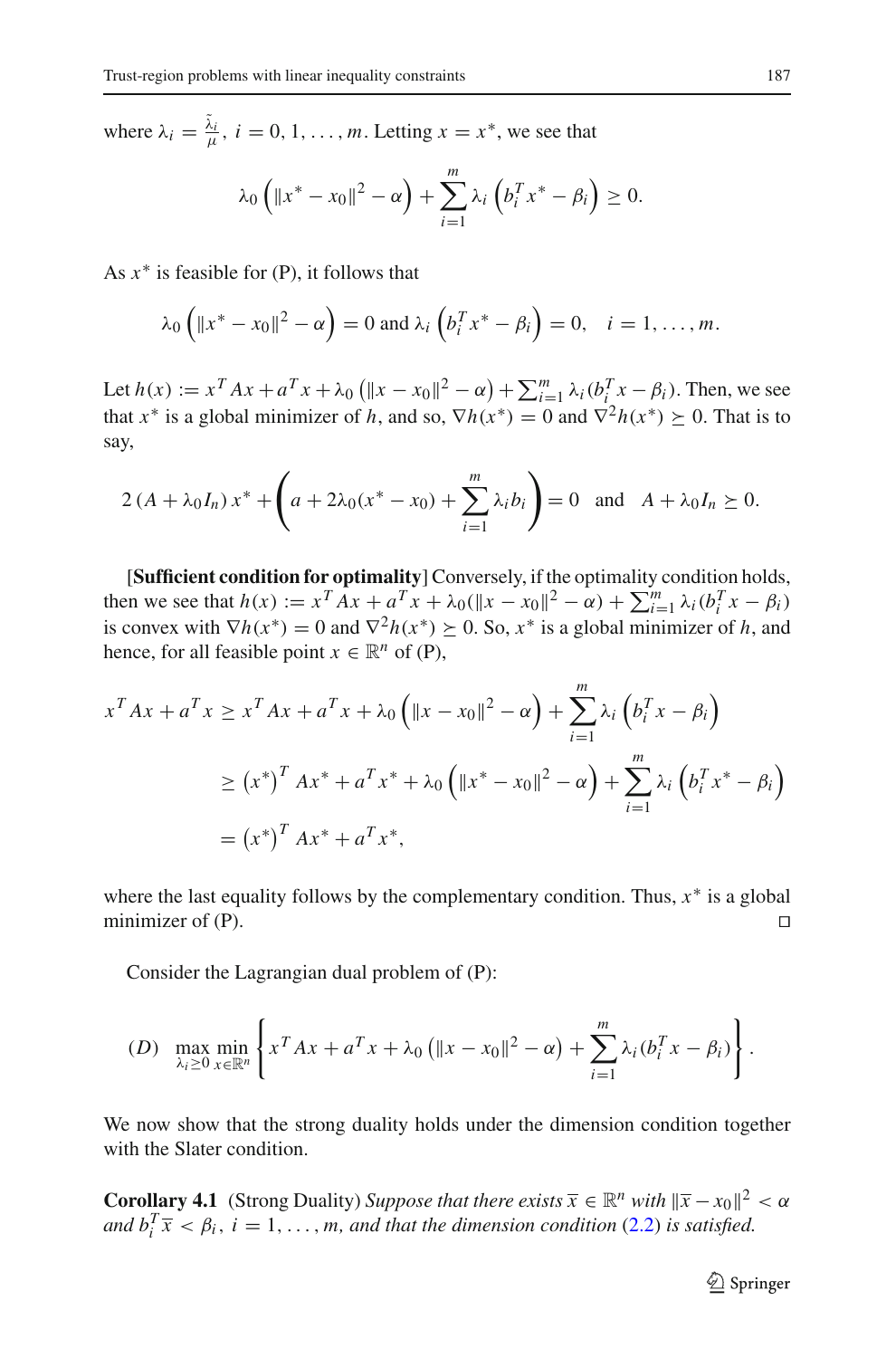*Then, strong duality holds, i.e.,*

<span id="page-17-0"></span>
$$
\min_{x \in \mathbb{R}^n} \left\{ x^T A x + a^T x : ||x - x_0||^2 \le \alpha, \ b_i^T x \le \beta_i, \ i = 1, ..., m \right\}
$$
\n
$$
= \max_{\lambda_i \ge 0} \min_{x \in \mathbb{R}^n} \left\{ x^T A x + a^T x + \lambda_0 (\|x - x_0\|^2 - \alpha) + \sum_{i=1}^m \lambda_i (b_i^T x - \beta_i) \right\}. \tag{4.1}
$$

*where the maximum in* [\(4.1\)](#page-17-0) *is attained.*

*Proof* First of all, we note that the following weak duality always holds:

$$
\min_{x \in \mathbb{R}^n} \left\{ x^T A x + a^T x : ||x - x_0||^2 \le \alpha, \ b_i^T x \le \beta_i, \ i = 1, ..., m \right\} \\
\ge \max_{\lambda_i \ge 0} \min_{x \in \mathbb{R}^n} \left\{ x^T A x + a^T x + \lambda_0 (\|x - x_0\|^2 - \alpha) + \sum_{i=1}^m \lambda_i (b_i^T x - \beta_i) \right\}.
$$

To see the reverse inequality, let *x*<sup>\*</sup> be a minimizer of min<sub>*x*∈R*n*</sub> {*x*<sup>*T*</sup> *Ax* +  $a^Tx$  :  $||x - x_0||^2 \le \alpha$ ,  $b_i^T x \le \beta_i$ ,  $i = 1, \ldots, m$ . Then, by Theorem [4.1,](#page-14-2) there exists  $(\lambda_0, \lambda_1, \ldots, \lambda_m) \in \mathbb{R}^{m+1}_+$  such that the following condition holds:

$$
\begin{cases} 2(A + \lambda_0 I_n)x^* = -(a + 2\lambda_0(x^* - x_0) + \sum_{i=1}^m \lambda_i b_i), \\ \lambda_0(\|x^* - x_0\|^2 - \alpha) = 0 \text{ and } \lambda_i(b_i^T x^* - \beta_i) = 0, i = 1, ..., m, \\ A + \lambda_0 I_n \succeq 0 \end{cases}
$$

Then we see that  $h(x) := x^T A x + a^T x + \lambda_0 (\|x - x_0\|^2 - \alpha) + \sum_{i=1}^m \lambda_i (b_i^T x - \beta_i)$ is convex with  $\nabla h(x^*) = 0$  and  $\nabla^2 h(x^*) \geq 0$ . So,  $x^*$  is a global minimizer of *h*, and hence, for all  $x \in \mathbb{R}^n$ 

$$
x^{T}Ax + a^{T}x + \lambda_{0} (||x - x_{0}||^{2} - \alpha) + \sum_{i=1}^{m} \lambda_{i} (b_{i}^{T}x - \beta_{i})
$$
  
\n
$$
\geq (x^{*})^{T}Ax^{*} + a^{T}x^{*} + \lambda_{0} (||x^{*} - x_{0}||^{2} - \alpha) + \sum_{i=1}^{m} \lambda_{i} (b_{i}^{T}x^{*} - \beta_{i})
$$
  
\n
$$
= (x^{*})^{T}Ax^{*} + a^{T}x^{*}.
$$

Thus, the reverse inequality is true and the maximum in [\(4.1\)](#page-17-0) is attained. So, the conclusion follows. 

It is easy to see that, for the extended trust-region model problem with linear inequality constraints, our Corollary [4.1](#page-16-0) shows that the ratio between the optimal value of the underlying problem and its associated SDP relaxation problem is one whenever the dimension condition is satisfied. For other quadratic optimization problems where the approximate ratio, is one see [\[30\]](#page-35-13).

Consider the following nonconvex quadratic optimization problem subject to a norm constraint and a linear constraint: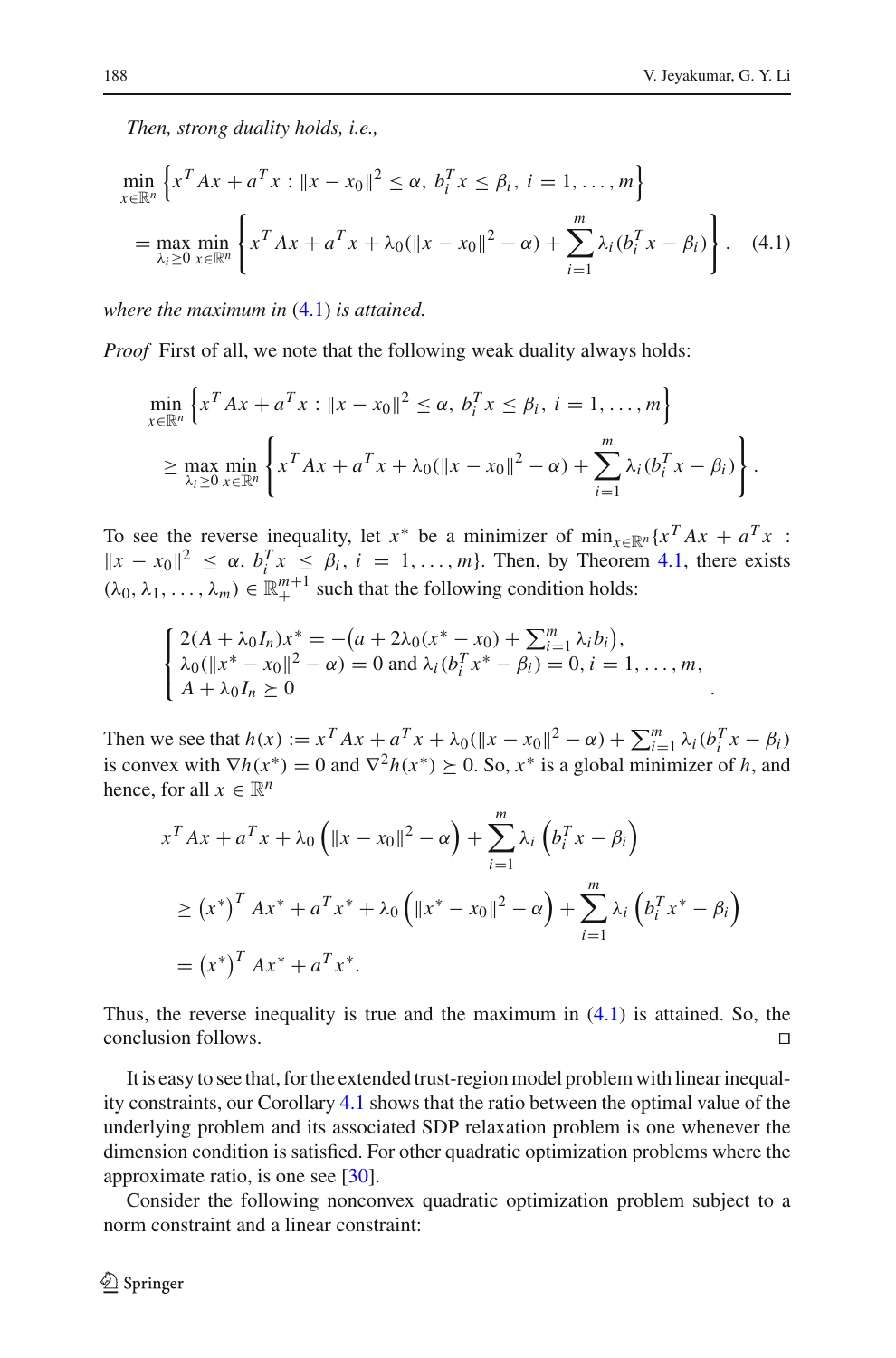$$
(P_2) \min_{x \in \mathbb{R}^n} x^T A x + a^T x
$$
  
s.t.  $||x - x_0||^2 \le \alpha$ ,  
 $b_1^T x \le \beta_1$ ,

where  $b_1 \in \mathbb{R}^n$  and  $\beta_1 \in \mathbb{R}$ .

<span id="page-18-0"></span>As a corollary of Theorem [4.1,](#page-16-0) we now establish strong duality for  $(P_1)$  which was established in [\[3](#page-34-5)].

**Corollary 4.2** (Trust-region model with single linear constraint) [\[3,](#page-34-5) Theorem 3.6] *For problem*  $(P_1)$ *, suppose that*  $\dim(\text{Ker}(A - \lambda_{\min}(A)I_n)) \geq 2$  *and suppose that there exists*  $\overline{x}$  *such that*  $\|\overline{x} - x_0\|^2 < \alpha$  *and*  $b_1^T \overline{x} < \beta_1$ *. Then, strong duality holds for problem* (*P*1)*, i.e.,*

<span id="page-18-1"></span>
$$
\min_{x \in \mathbb{R}^n} \left\{ x^T A x + a^T x : ||x - x_0||^2 \le \alpha, \ b_1^T x \le \beta_1 \right\}
$$
\n
$$
= \max_{\lambda_0, \lambda_1 \ge 0} \min_{x \in \mathbb{R}^n} \left\{ x^T A x + a^T x + \lambda_0 (\|x - x_0\|^2 - \alpha) + \lambda_1 (b_1^T x \le \beta_1) \right\}, \quad (4.2)
$$

*and the maximum in* [\(4.2\)](#page-18-1) *is attained.*

*Proof* The conclusion follows by letting  $l = 1$  in Corollary [4.1](#page-16-0) and noting that  $s =$  $\text{span}{b_1} \leq 1.$ 

Let us note that, if the Slater condition is not satisfied, strong duality may fail while the SDP relaxation is exact. Indeed, the same problem discussed in Example [3.2](#page-10-0) can be used to illustrate this situation.

*Example 4.1* (Exact SDP-relaxation without Strong duality) Consider the same problem in Example [3.2:](#page-10-0)

$$
(EP) \min_{\substack{(x_1, x_2, x_3) \in \mathbb{R}^3 \\ \text{s.t.}}} -x_1^2 - x_2^2 - x_3^2 + 3x_1 + 2x_2 + 2x_3
$$
  
s.t. 
$$
\substack{(x_1 - 1)^2 + x_2^2 + x_3^2 \le 1, \\ x_1 \le 0, \\ x_1 + x_2 + x_3 \le 0.}
$$

We have already shown that  $min(EP) = 0$ , the Slater condition fails for (EP) and the SDP relaxation of (EP) is exact. We now show that strong duality fails. The Lagrangian dual problem of (EP) is

$$
\begin{split}\n\max_{\lambda_0, \lambda_1 \ge 0} \min_{(x_1, x_2, x_3) \in \mathbb{R}^3} \left\{ -x_1^2 - x_2^2 - x_3^2 + 3x_1 + 2x_2 + 2x_3 + \lambda_0 \left( (x_1 - 1)^2 + x_2^2 + x_3^2 - 1 \right) + \lambda_1 x_1 + \lambda_2 (x_1 + x_2 + x_3) \right\} \\
&= \max_{\lambda_0, \lambda_1 \ge 0} \min_{(x_1, x_2, x_3) \in \mathbb{R}^3} \left\{ (\lambda_0 - 1)x_1^2 + (\lambda_1 + \lambda_2 - 2\lambda_0 + 3)x_1 + (\lambda_0 - 1)x_2^2 + (2 + \lambda_2)x_2 + (\lambda_0 - 1)x_3^2 + (2 + \lambda_2)x_3 \right\}.\n\end{split}
$$

 $\mathcal{D}$  Springer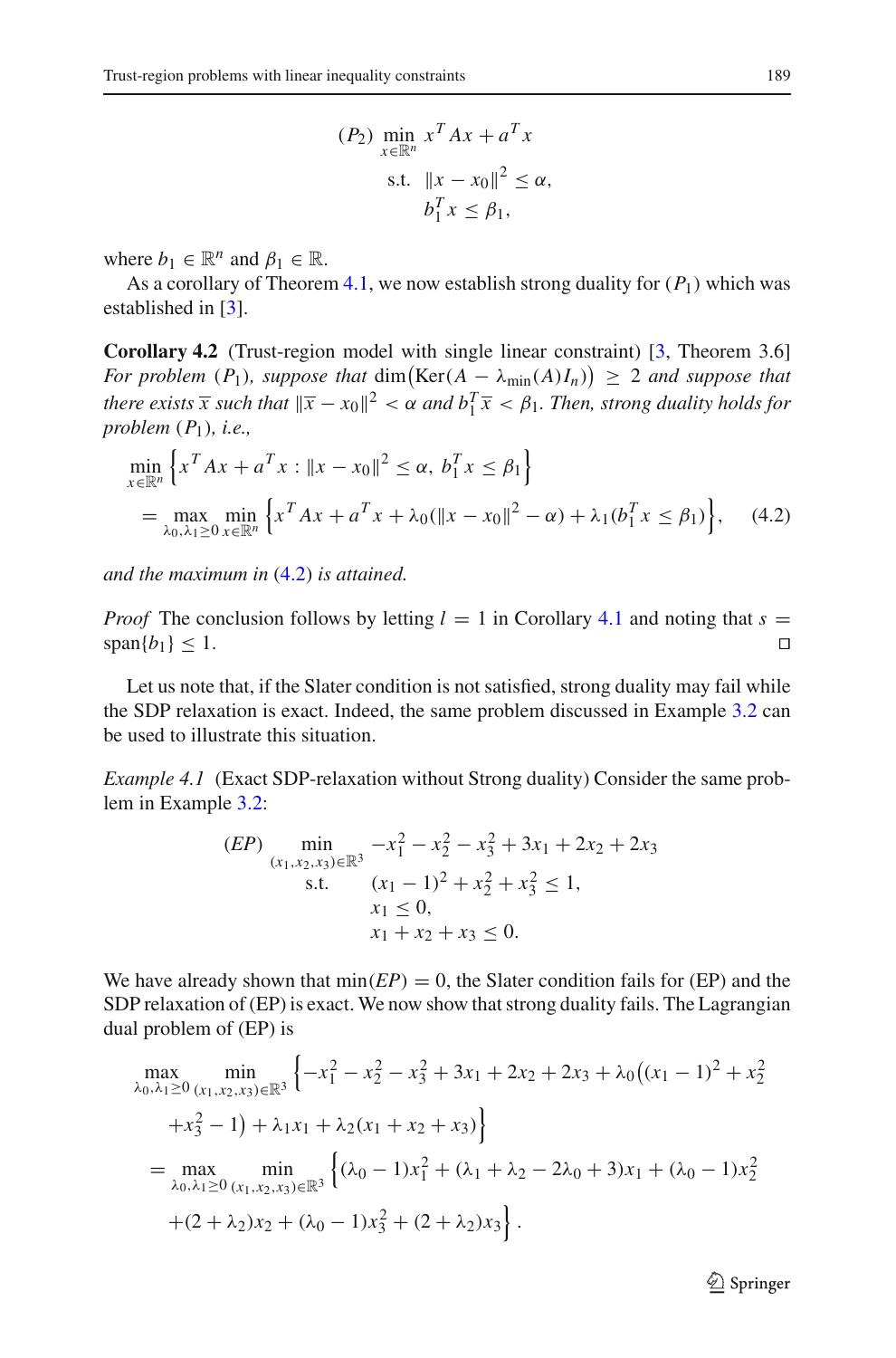For each  $\lambda_0, \lambda_1 \geq 0$ ,

$$
\min_{(x_1, x_2, x_3) \in \mathbb{R}^3} \left\{ (\lambda_0 - 1)x_1^2 + (\lambda_1 - 2\lambda_0 + 3)x_1 + (\lambda_0 - 1)x_2^2 + (2 + \lambda_2)x_2 + (\lambda_0 - 1)x_3^2 + (2 + \lambda_2)x_3 \right\}
$$
  
+  $(2 + \lambda_2)x_3$   
=  $\begin{cases} -\infty, & \text{if } \lambda_0 < 1, \\ -\infty, & \text{if } \lambda_0 = 1, \\ <0, & \text{if } \lambda_0 > 1. \end{cases}$ 

Hence, strong duality fails.

As a consequence of our strong duality theorem, we derive a dual characterization for the non-negativity of a nonconvex quadratic function over the extended trust-region constraints. This characterization can be regarded as a form of the celebrated S-lemma [\[5](#page-34-8)]. See "Appendix" for variants of S-lemma.

<span id="page-19-1"></span>**Corollary 4.3** (S-lemma for extended trust-regions) Let  $x_0$ ,  $a, b_i \in \mathbb{R}^n$  and  $\gamma$ ,  $\beta_i$ ,  $\alpha \in$  $\mathbb{R}, i = 1, \ldots, m$ . Suppose that there exists  $\overline{x} \in \mathbb{R}^n$  with  $\|\overline{x} - x_0\|^2 < \alpha$  and  $b_i^T \bar{x} < \beta_i$ ,  $i = 1, \ldots, m$ , and that the dimension condition [\(2.2\)](#page-4-1) is satisfied. Then, *the following statements are equivalent:*

(1) 
$$
||x - x_0||^2 - \alpha \le 0, b_i^T x - \beta_i \le 0, i = 1, ..., m \Rightarrow x^T A x + a^T x + \gamma \ge 0.
$$
  
(2)  $(\exists \lambda_i \ge 0, i = 0, 1, ..., m)(\forall x \in \mathbb{R}^n)$ 

$$
(x^T A x + a^T x + \gamma) + \lambda_0 (\|x - x_0\|^2 - \alpha) + \sum_{i=1}^m \lambda_i (b_i^T x - \beta_i) \ge 0.
$$

*Proof* We only need to show (1)  $\Rightarrow$  (2) as the converse implication always holds. To see this, suppose (1) holds. Then, the optimal value of the following optimization problem is greater than  $-\gamma$ 

$$
\min_{x \in \mathbb{R}^n} \left\{ x^T A x + a^T x : ||x - x_0||^2 \le \alpha, b_i^T x \le \beta_i, \quad i = 1, ..., m \right\}.
$$

Then, Corollary [4.1](#page-16-0) implies that

<span id="page-19-0"></span>
$$
\min_{x \in \mathbb{R}^n} \left\{ x^T A x + a^T x : ||x - x_0||^2 \le \alpha, \ b_i^T x \le \beta_i, \quad i = 1, ..., m \right\}
$$
\n
$$
= \max_{\lambda_i \ge 0} \min_{x \in \mathbb{R}^n} \left\{ x^T A x + a^T x + \lambda_0 (\|x - x_0\|^2 - \alpha) + \sum_{i=1}^m \lambda_i (b_i^T x - \beta_i) \right\} \ge -\gamma,
$$
\n(4.3)

and the maximum in  $(4.3)$  is attained. So,  $(2)$  follows.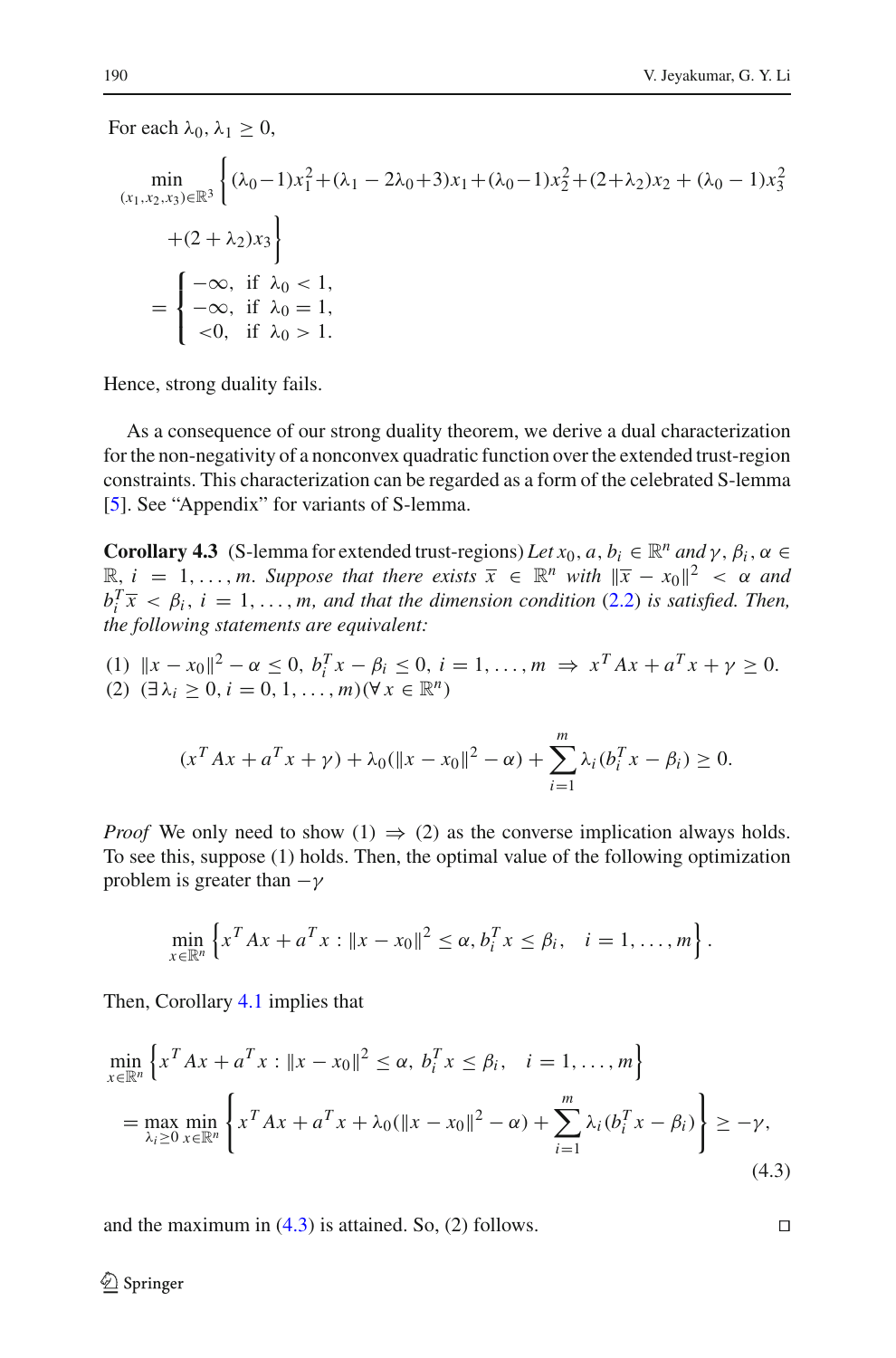Recall that the celebrated S-lemma states that, for two quadratic functions *f*, *g*,  $[g(x) \le 0 \Rightarrow f(x) \ge 0]$  is equivalent to the existence of  $\lambda \ge 0$  such that  $f + \lambda g$  is always nonnegative. Note that, in the case where  $b_i = 0$  and  $\beta_i = 1$ , the dimension condition is always satisfied as dimKer( $A - \lambda_{\min}(A)I_n$ ) ≥ 1 and  $\dim \text{span}{b_1,\ldots,b_m} = 0$ , and so, the above corollary reduces to the S-lemma in the case where  $g = ||x - x_0||^2 - \alpha$ .

It is worth noting that in Corollary [4.3,](#page-19-1) the strict feasibility condition cannot be dropped even if the dimension condition is satisfied. To see this, consider the following one-dimensional quadratic functions  $f(x) = x$  and  $g_0(x) = x^2$ . It can be verified that the dimension condition is satisfied and  $[g_0(x) \leq 0 \Rightarrow f(x) \geq 0]$ . On the other hand, for any  $\lambda \geq 0$ ,

$$
\inf_{x \in \mathbb{R}} \{ f(x) + \lambda g(x) \} = \begin{cases} -\frac{1}{4\lambda} < 0, \text{ if } \lambda > 0, \\ -\infty, \text{ if } \lambda = 0. \end{cases}
$$

Therefore, Corollary [4.3](#page-19-1) can fail if the strict feasibility condition is not satisfied.

On the other hand, if the strict feasibility condition fails, we now show that a new form of asymptotic S-lemma still holds. For related asymptotic S-lemma of this form for general quadratic constraint without Slater condition see [\[17](#page-35-15)].

**Corollary 4.4** (Asymptotic S-lemma) *Let*  $A \in S^n$ ,  $x_0, a, b_i \in \mathbb{R}^n$  *and*  $\gamma, \beta_i, \alpha \in S^n$  $\mathbb{R}, i = 1, ..., m \text{ with } \{x : ||x - x_0||^2 \le \alpha, b_i^T x \le \beta_i, i = 1, ..., m\} \neq \emptyset. \text{ Suppose}$ *that the dimension condition* [\(2.2\)](#page-4-1) *is satisfied.*

*Then, the following statements are equivalent:*

 $(1)$   $\|x - x_0\|^2 - \alpha \le 0$ ,  $b_i^T x - \beta_i \le 0$ ,  $i = 1, ..., m \implies x^T A x + a^T x + \gamma \ge 0$ .  $(2)$   $(∀ ∈ > 0) (∃ λ<sub>i</sub> ≥ 0, i = 0, 1, ..., m) (∀ x ∈ ℝ<sup>n</sup>)$ 

$$
(x^T A x + a^T x + \gamma) + \lambda_0 (\|x - x_0\|^2 - \alpha) + \sum_{i=1}^m \lambda_i (b_i^T x - \beta_i) + \epsilon \ge 0.
$$

*Proof*  $[(1) \Rightarrow (2)]$  Suppose that (1) holds. Let  $f(x) = x^T A x + a^T x + \gamma$ ,  $g_0(x) =$  $||x - x_0||^2 - \alpha$  and  $g_i(x) = b_i^T x - \beta_i$ ,  $i = 1, ..., m$ . Then, for each  $\epsilon >$ 0,  $(-\epsilon, 0, 0, \ldots, 0) \notin U(f, g_0, g_1, \ldots, g_m)$ . As the dimension condition [\(2.2\)](#page-4-1) holds, it follows from Proposition [2.1](#page-5-0) and Theorem 2.1 that  $U(f, g_0, g_1, \ldots, g_m)$  is a closed convex set. So, the strong separation theorem gives us that  $(\mu, \overline{\lambda}_0, \overline{\lambda}_1, \ldots, \overline{\lambda}_m) \in$  $\mathbb{R}^{m+2}_+ \setminus \{0\}$  and  $\delta \in \mathbb{R}$  such that

$$
-\mu\epsilon < \delta \leq \mu f(x) + \sum_{i=0}^{m} \overline{\lambda}_{i} g_{i}(x) \quad \text{for all } x \in \mathbb{R}^{n}.
$$

Then,  $\mu > 0$ . Otherwise,  $\mu = 0$ . Then,  $\sum_{i=0}^{m} \lambda_i g_i(x) \ge \delta > 0$  for all  $x \in \mathbb{R}^n$ . This is impossible as  $\sum_{i=0}^{m} \lambda_i g_i(a) \le 0$  for all  $a \in \{x : g_i(x) \le 0, i = 0, 1, ..., m\}$ . So, (2) follows with  $\lambda_i = \frac{\lambda_i}{\mu}, i = 0, 1, \dots, m$ .

 $[(2) \Rightarrow (1)]$  For any *x* with  $g_i(x) \leq 0$ , then (2) implies that for each  $\epsilon > 0$ , there exist  $\lambda_i \geq 0$  such that for all  $x \in \mathbb{R}^n$ ,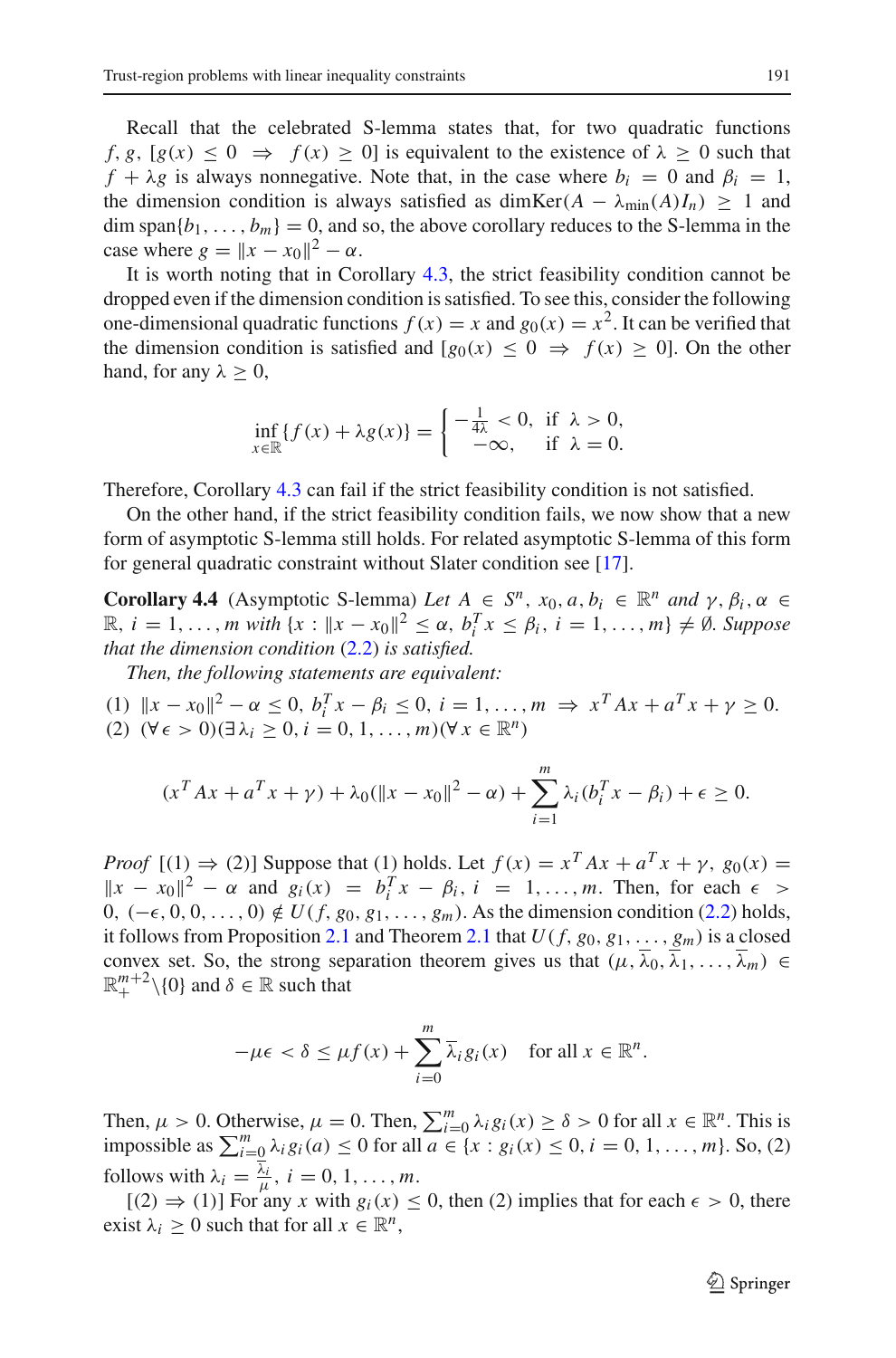$$
0 \le f(x) + \sum_{i=0}^{m} \lambda_i g_i(x) + \epsilon \le f(x) + \epsilon.
$$

Letting  $\epsilon \to 0$ , we see that  $f(x) \ge 0$ , and so, (1) follows.

Before we end this section, let us use the preceding example to illustrate the new form of asymptotic S-lemma.

*Example 4.2* (Example illustrating the asymptotic S-lemma) Consider the following one-dimensional quadratic functions  $f(x) = x$  and  $g_0(x) = x^2$ . It can be easily checked that  $[x^2 \leq 0 \Rightarrow x \geq 0]$  and the dimension condition is satisfied. Now, for each  $\epsilon > 0$ ,  $x + \frac{1}{4\epsilon}x^2 + \epsilon = \left(\frac{1}{2\sqrt{\epsilon}}x + \sqrt{\epsilon}\right)^2 \ge 0$ . So, our form of asymptotic S-lemma holds.

## <span id="page-21-0"></span>**5 Applications to robust optimization**

In this section, we establish SDP characterizations of the solution of a robust least squares problem (LSP) as well as a robust second order cone programming problem (SOCP) where the uncertainty set is given by the intersection of the norm constraint and the polyhedral constraint. Consequently, we show that solving the robust (LSP) or a robust (SOCP) is equivalent to solving a semi-definite linear programming problem and so the solution can be validated in polynomial time.

Let us note first that, for a  $(p \times q)$  matrix *M*, vec(*M*) denotes the vector in  $\mathbb{R}^{pq}$ obtained by stacking the columns of *M*. The tensor product of  $I_n$  and a matrix  $M \in$  $\mathbb{R}^{p \times p}$  is defined by

$$
I_n \otimes M := \begin{pmatrix} M & 0 & 0 & 0 & 0 \\ 0 & M & 0 & \ddots & 0 \\ \vdots & \ddots & \ddots & \ddots & \vdots \\ 0 & & \ddots & M & 0 \\ 0 & 0 & \dots & 0 & M \end{pmatrix} \in \mathbb{R}^{np \times np}.
$$

Consider the uncertainty set which is described by a matrix norm constraint and polyhedral constraints, i.e.,

<span id="page-21-1"></span>
$$
\mathcal{U} = \{\tilde{A}^{(0)} + \Delta : \Delta \in \mathbb{R}^{k \times (n+1)}, \|\Delta - \overline{\Delta}\|_F \leq \rho, \ (w^j)^T \text{vec}\Delta \leq \beta^j, j = 1, \dots, l\},\tag{5.1}
$$

where  $\tilde{A}^{(0)} := (A^{(0)}, a^{(0)}) \in \mathbb{R}^{k \times n} \times \mathbb{R}^k = \mathbb{R}^{k \times (n+1)}$  is the data of a given model, examined in this Section (see Sects. [5.1,](#page-24-0) [5.2\)](#page-26-0), and  $||M||_F$  is the Frobenius norm defined by  $||M||_F = \sqrt{\text{Tr}(M^T M)}$ . In the special case when  $l = 2$ ,  $w^2 = -w^1$  and  $\beta^1 =$  $-\beta^2 = 1$ , this uncertainty set reduces to an intersection of two ellipsoids which was examined in [\[4](#page-34-6)].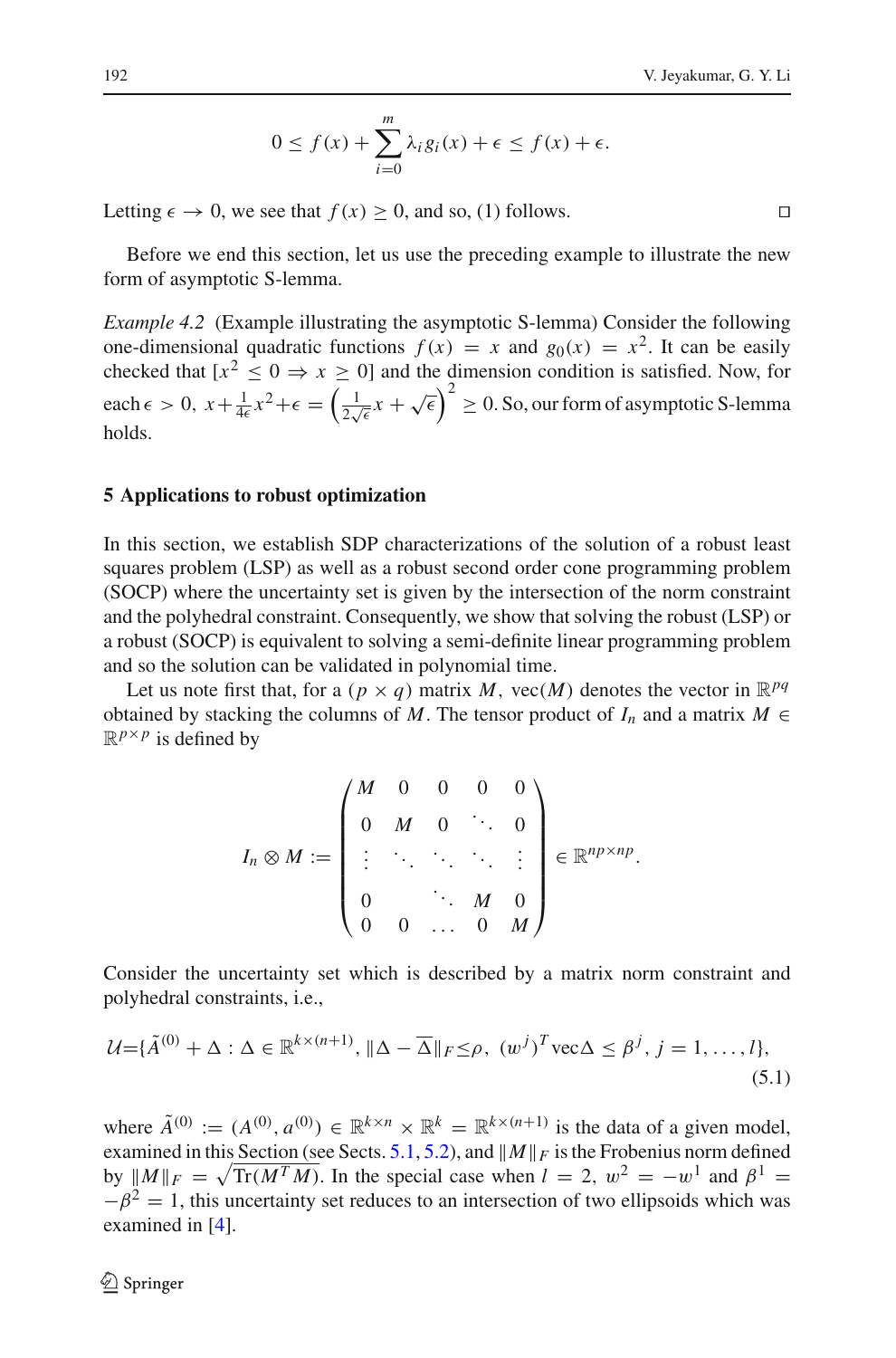We say  $(x, \lambda) \in \mathbb{R}^n \times \mathbb{R}$  is robust feasible for the quadratic constraint of the form  $||Ax - a||^2 < \lambda$  with respect to the uncertainty set *U* whenever max $\lambda$ <sub>*A*,*a*)∈ $U$ </sub>  $||Ax - b||$  $|a||^2 < \lambda$ . This form of quadratic constraint arises in a robust least squares models as well as a second order cone programming models.

<span id="page-22-1"></span>We now show that checking robust feasibility is equivalent to solving a SDP, under suitable conditions.

**Lemma 5.1** (SDP reformulation of robust feasibility) *Let*  $(x, \lambda) \in \mathbb{R}^n \times \mathbb{R}$  and *U be given as in [\(5.1\)](#page-21-1). Suppose that*  $k \geq s + 1$ *, where k is the number of rows in the matrix data of U and*  $s = \dim \text{span}\{w^1, \ldots, w^l\}$ *, and that*  $\{\Delta : \|\Delta - \overline{\Delta}\|_F <$  $\rho$ ,  $(w^{j})^{T}$  vec  $\Delta < \beta^{j}$ ,  $j = 1,...,l$   $\neq \emptyset$ . Then,  $(x, \lambda)$  *is robust feasible for the quadratic constraint*  $||Ax - a||^2 < \lambda$  *with respect to the uncertainty set U if and only if there exist*  $\lambda^0$ , ...,  $\lambda^l \geq 0$  *such that* 

$$
\begin{pmatrix}\nI_k & I_k \otimes \tilde{x} & A^{(0)}x - a^{(0)} \\
(I_k \otimes \tilde{x})^T & \lambda^0 I_{k(n+1)} & -\lambda^0 b + \frac{1}{2} \sum_{j=1}^l \lambda^j w^j \\
(A^{(0)}x - a^{(0)})^T & \left(-\lambda^0 b + \frac{1}{2} \sum_{j=1}^l \lambda^j w^j\right)^T & \lambda - \lambda^0 (\gamma - ||b||^2) - \sum_{j=1}^l \lambda^j \beta^j\n\end{pmatrix} \succeq 0,
$$

*where*  $\tilde{x} = (x^T, -1)^T \in \mathbb{R}^{n+1}$ ,  $b = \text{vec}(\overline{\Delta})$  *and*  $\gamma = \rho^2 - \text{Tr}(\overline{\Delta}^T \overline{\Delta})$ *.* 

*Proof* Let  $\Delta = (\Delta A, \Delta a) \in \mathbb{R}^{k \times n} \times \mathbb{R}^k = \mathbb{R}^{k \times (n+1)}$ . For  $x \in \mathbb{R}^n$ , denote  $\tilde{x} =$  $(x^T, -1)^T \in \mathbb{R}^{n+1}$ . From the definition of U, we note that  $\max_{(A, a) \in U} ||Ax - a||^2 \leq \lambda$ if and only if

$$
\|\Delta - \overline{\Delta}\|_F^2 \le \rho^2, \ (w^j)^T \text{vec}\Delta \le \beta^j, \ j = 1, \dots, l \ \Rightarrow \|A^{(0)}x - a^{(0)} + \Delta \tilde{x}\|^2 \le \lambda,
$$

which is equivalent to the following implication

$$
\operatorname{Tr}(\Delta^T \Delta - 2\overline{\Delta}^T \Delta + \overline{\Delta}^T \overline{\Delta}) \le \rho^2, \ (w^j)^T \operatorname{vec}\Delta \le \beta^j, \ j = 1, \dots, l
$$
  
\n
$$
\Rightarrow \operatorname{Tr}(\Delta \tilde{x} \tilde{x}^T \Delta^T + 2(A^{(0)} x - a^{(0)}) \tilde{x}^T \Delta + (A^{(0)} x - a^{(0)}) (A^{(0)} x - a^{(0)})^T) - \lambda \le 0.
$$

Note that, for matrix *A*,  $C \in \mathbb{R}^{p \times s}$  and  $B \in \mathbb{R}^{p \times p}$ ,

$$
\operatorname{Tr}(A^T B A) = \operatorname{vec}(A)^T (I_s \otimes B) \operatorname{vec}(A) \text{ and } \operatorname{Tr}(A^T C) = \operatorname{vec}(A)^T \operatorname{vec}(C). \tag{5.2}
$$

<span id="page-22-0"></span>Let  $u = \text{vec}(\Delta) \in \mathbb{R}^{k(n+1)}$ . Then, using the identities in [\(5.2\)](#page-22-0), we see that  $\max_{(A,a)\in\mathcal{U}} ||Ax-a||^2 \leq \lambda$  if and only if the following implication holds

$$
||u - b||^{2} \leq \gamma, (w^{j})^{T} u \leq \beta^{j}, j = 1, ..., l \Rightarrow u^{T} Qu + a^{T} u + (r + \lambda) \geq 0
$$

where  $Q = -(I_k \otimes \tilde{x}\tilde{x}^T), q = -\text{vec}(2\tilde{x}(A^{(0)}x - a^{(0)})^T), r = -\text{Tr}((A^{(0)}x - a^{(0)})^T)$  $a^{(0)}$ )( $A^{(0)}x - a^{(0)}$ )<sup>T</sup>),  $b = \text{vec}(\overline{\Delta})$  and  $\gamma = \rho^2 - \text{Tr}(\overline{\Delta}^T \overline{\Delta})$ . As  $Q = -(I_k \otimes \tilde{x}\tilde{x}^T)$ , and so, dimKer( $Q - \lambda_{\min}(Q)I_{k(n+1)} \ge k \ge s + 1$ .

 $\mathcal{D}$  Springer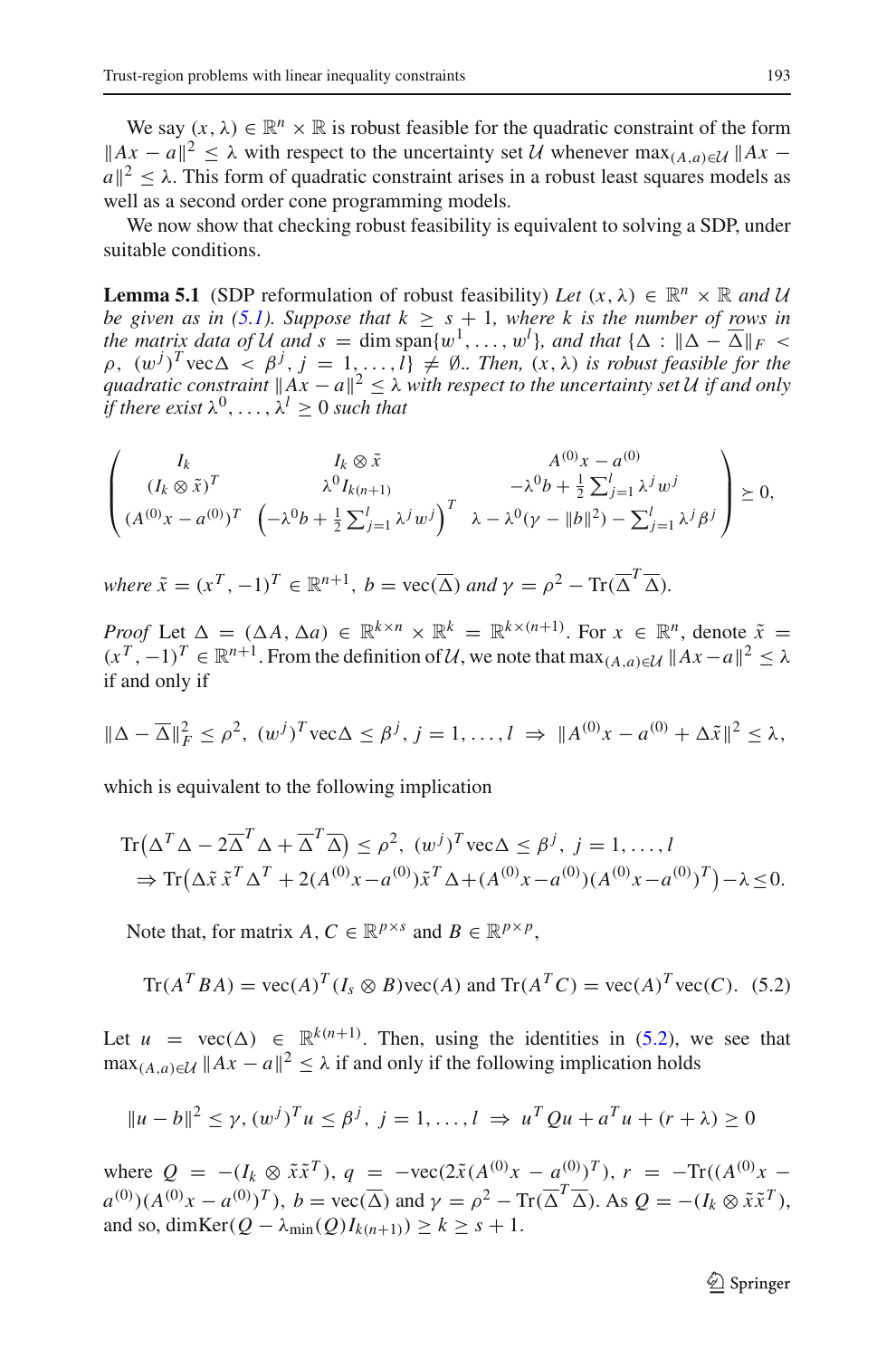$$
\dim \text{Ker}(Q - \lambda_{\min}(Q)I_{k(n+1)}) + \dim \left(\bigcap_{j=1}^{l} (w^{j})^{\perp}\right)
$$
  
 
$$
\ge (s+1) + (k(n+1) - s) \ge k(n+1) + 1,
$$

where  $k(n + 1)$  is the dimension of the given matrix data. Since U has a non-empty interior, by the extended version of S-lemma (Corollary [4.3\)](#page-19-1), we see that  $\max_{(A,a)\in\mathcal{U}} ||Ax-a||^2 \leq \lambda$  if and only if there exist  $\lambda^0, \lambda^1, \ldots, \lambda^l \geq 0$  such that for all  $u \in \mathbb{R}^{k(n+1)}$ ,

$$
(u^T Q u + q^T u + r + \lambda) + \lambda^0 (\|u - b\|^2 - \gamma) + \sum_{j=1}^l \lambda^j ((w^j)^T u - \beta^j) \ge 0
$$

which is equivalent to

$$
\begin{pmatrix}\nQ + \lambda^0 I_{k(n+1)} & \frac{1}{2}(q - 2\lambda^0 b + \sum_{j=1}^l \lambda^j w^j) \\
\frac{1}{2}(q - 2\lambda^0 b + \sum_{j=1}^l \lambda^j w^j)^T & r + \lambda - \lambda^0 (\gamma - ||b||^2) - \sum_{j=1}^l \lambda^j \beta^j\n\end{pmatrix} \succeq 0.
$$
 (5.3)

<span id="page-23-0"></span>We now apply the method of Schur complement that, for  $M_i \in S^n$ ,  $i = 1, 2, 3$  with  $M_1 > 0, \ \binom{M_1}{M_1^T} \frac{M_2}{M_3}$  $M_2^T$   $M_3$  $\left(0 \right) \geq 0 \Leftrightarrow M_3 - M_2^T M_1^{-1} M_2 \geq 0$ , to reformulate [\(5.3\)](#page-23-0) into linear matrix inequalities. To see this, note that

$$
Q = -\left(I_k \otimes \tilde{x}\tilde{x}^T\right) = -(I_k \otimes \tilde{x})\left(I_k \otimes \tilde{x}\right)^T
$$
  
\n
$$
q = -\text{vec}\left(2\tilde{x}\left(A^{(0)}x - a^{(0)}\right)^T\right) = -2\left(I_k \otimes \tilde{x}\right)\left(A^{(0)}x - a^{(0)}\right)
$$
  
\n
$$
r = -\text{Tr}\left(\left(A^{(0)}x - a^{(0)}\right)\left(A^{(0)}x - a^{(0)}\right)^T\right) = -\|A^{(0)}x - a^{(0)}\|^2,
$$

and let  $M_1 = I_k$ ,  $M_2 = (I_k \otimes \tilde{x}, A^{(0)}x - a^{(0)})$  and

$$
M_3 = \begin{pmatrix} \lambda^0 I_{k(n+1)} & -\lambda^0 b + \frac{1}{2} \sum_{j=1}^l \lambda^j w^j \\ \left( -\lambda^0 b + \frac{1}{2} \sum_{j=1}^l \lambda^j w^j \right)^T \lambda - \lambda^0 \left( \gamma - \|b\|^2 \right) - \sum_{j=1}^l \lambda^j \beta^j \end{pmatrix}.
$$

Then, max $(A, a) \in \mathcal{U}$   $||Ax-a||^2 \leq \lambda$  is equivalent to the following linear matrix inequality problem: there exist  $\lambda^0, \ldots, \lambda^l \geq 0$  such that

$$
\begin{pmatrix}\nI_k & I_k \otimes \tilde{x} & A^{(0)}x - a^{(0)} \\
(I_k \otimes \tilde{x})^T & \lambda^0 I_{k(n+1)} & -\lambda^0 b + \frac{1}{2} \sum_{j=1}^l \lambda^j w^j \\
(A^{(0)}x - a^{(0)})^T & (-\lambda^0 b + \frac{1}{2} \sum_{j=1}^l \lambda^j w^j)^T & \lambda - \lambda^0 (\gamma - ||b||^2) - \sum_{j=1}^l \lambda^j \beta^j\n\end{pmatrix} \succeq 0.
$$

<sup>2</sup> Springer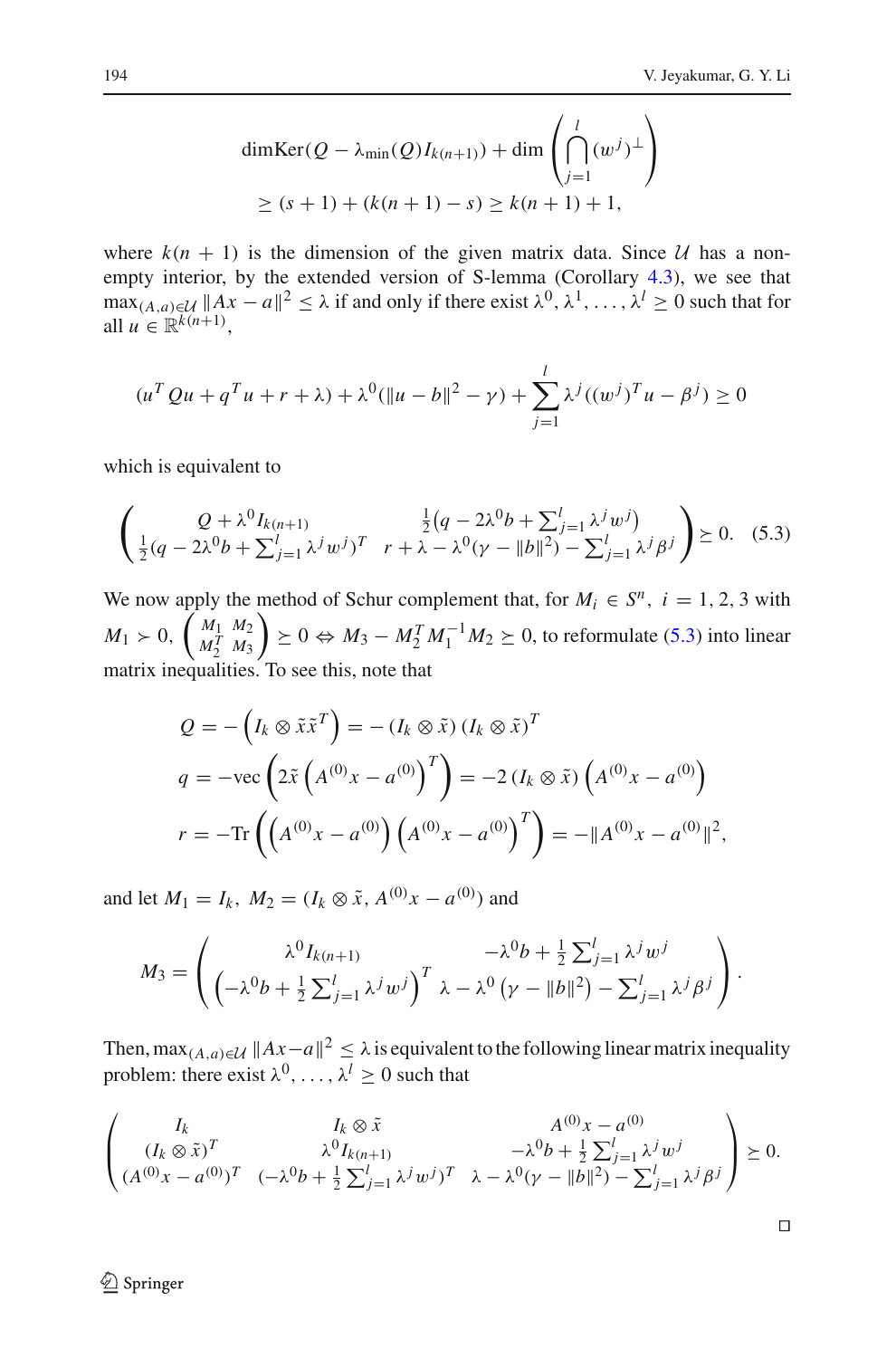*Remark 5.1* (Key to SDP reformulation) The key to the SDP reformulation in Lemma [5.1](#page-22-1) is that the robust feasibility of a given point can be equivalently rewritten as a quadratic optimization problem where the Hessian of the objective function is −*Ik* ⊗  $\tilde{x}\tilde{x}^T$  (which has at least multiplicity *k* for each of its eigenvalues). So, the assumption that  $k \geq s + 1$  guarantees our dimension condition. This enables us to convert the robust problem into a SDP using our S-lemma. This technique has been exploited and used in robust optimization recently, see [\[3,](#page-34-5)[4\]](#page-34-6).

#### <span id="page-24-0"></span>5.1 Robust least squares

Consider the least squares problem (LSP) under data uncertainty (see [\[13](#page-34-12)])

$$
(LSP)\min_{x\in\mathbb{R}^n} \|Ax - a\|^2
$$

where the data  $(A, a) \in \mathbb{R}^{k \times n} \times \mathbb{R}^k$  is uncertain and it belongs to the matrix uncertainty set  $U$ . The robust counterpart of the uncertain least squares problem can be stated as follows:

$$
(RLSP) \min_{x \in \mathbb{R}^n} \max_{(A,a) \in \mathcal{U}} \|Ax - a\|^2,
$$

which seeks a solution  $x \in \mathbb{R}^n$  that minimizes the worst case data error with respect to all possible values of  $(A, a) \in \mathcal{U}$ .

The tractability of the robust problem (RSLP) strongly relies on the choice of the uncertainty set  $U$ . For example, if the uncertainty set  $U$  is described by a single ellipsoid then (RSLP) can be reformulated as a semidefinite programming problem, and so, is tractable (see El Ghaoui and Lebretis [\[13](#page-34-12)]). Also, if *U* is given by an intersection of two ellipsoids, (RSLP) can be reformulated as a semidefinite programming problem under suitable regularity conditions (see [\[3](#page-34-5)]). However, if the uncertainty set  $U$  is given by an intersection of finitely many, but more than two, ellipsoids, then (RSLP) is generally not tractable (see [\[7](#page-34-11)]).

Here, we provide a new tractable case where the uncertainty is  $U$  is given by [\(5.1\)](#page-21-1).

<span id="page-24-1"></span>**Theorem 5.1** (SDP characterization of (RSLP) solution) *Let*  $x \in \mathbb{R}^n$ *. For problem (RSLP) with U* defined as in [\(5.1\)](#page-21-1), assume that  $k \geq s+1$ , where k is the number of rows *in the matrix data of U and*  $s = \dim \text{span}\{w^1, \ldots, w^l\}$ *, and that*  $\{\Delta : \|\Delta - \overline{\Delta}\|_F$  <  $\rho$ ,  $(w^{j})^{T}$  vec  $\Delta \langle \beta^{j}, j = 1, ..., l \rangle \neq \emptyset$ . *Then x solves (RLSP) if and only if*  $(x, \lambda, \lambda^0, \ldots, \lambda^l) \in \mathbb{R}^n \times \mathbb{R} \times \mathbb{R}_+ \times \cdots \times \mathbb{R}_+$  solves the following linear semi*definite programming problem:*

$$
\min_{(x,\lambda)\in\mathbb{R}^n\times\mathbb{R},\lambda^0,\ldots,\lambda^l\geq 0} \min_{\lambda\in\mathbb{R}^n\times\mathbb{R},\lambda^0,\ldots,\lambda^l\geq 0} \frac{I_k\otimes\tilde{x}}{\lambda^0 I_{k(n+1)}}\left(\frac{I_k}{(A^{(0)}x-a^{(0)})^T}\begin{array}{cc}I_k\otimes\tilde{x} & A^{(0)}x-a^{(0)} \\ \lambda^0 I_{k(n+1)} & -\lambda^0 b+\frac{1}{2}\sum_{j=1}^l\lambda^j w^j \\ (A^{(0)}x-a^{(0)})^T & (-\lambda^0 b+\frac{1}{2}\sum_{j=1}^l\lambda^j w^j)^T & \lambda-\lambda^0(\gamma-\|b\|^2)-\sum_{j=1}^l\lambda^j\beta^j\end{array}\right)\geq 0\right\},
$$

 $\mathcal{L}$  Springer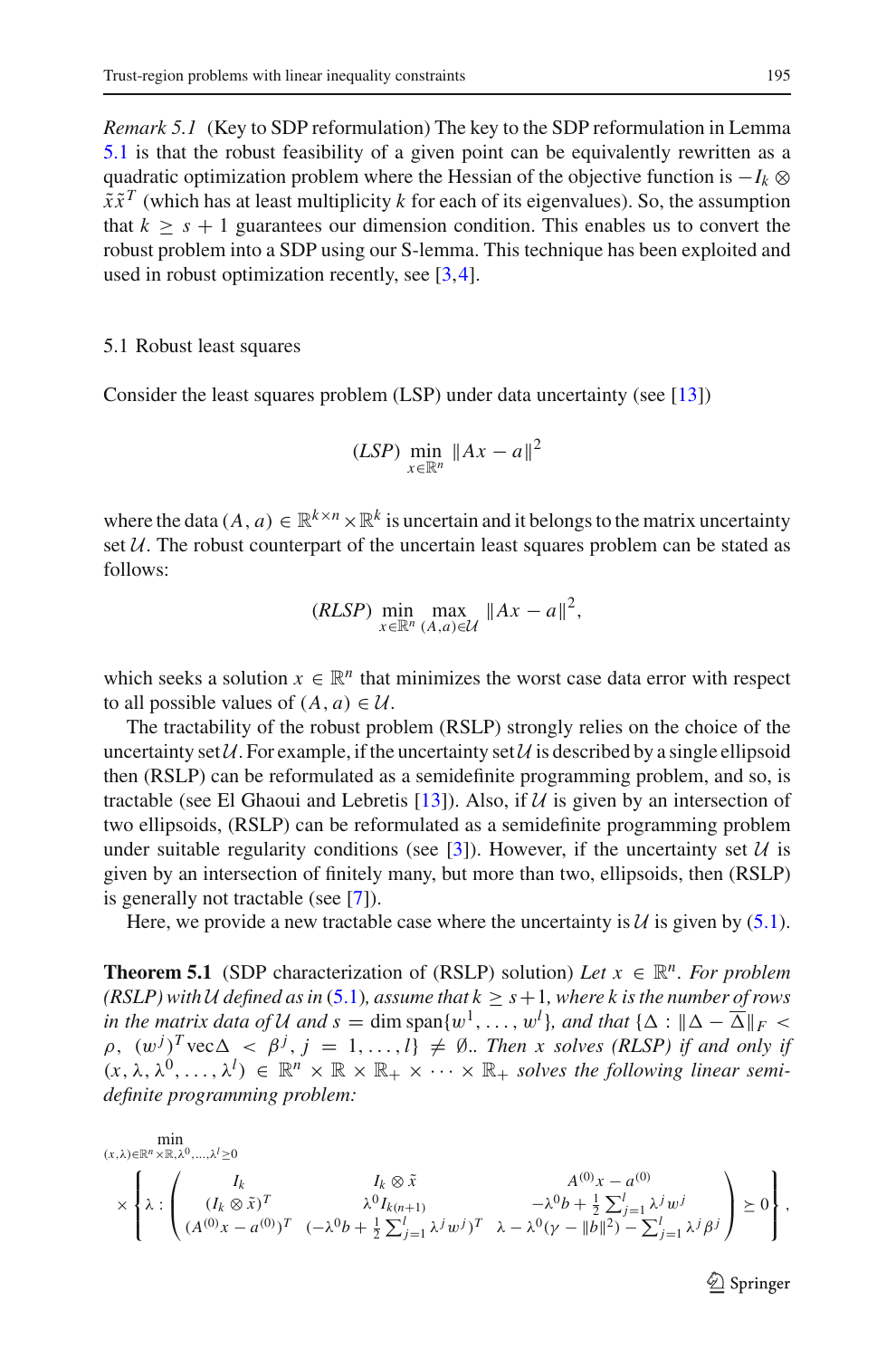*for some*  $\lambda \in \mathbb{R}$  *and*  $\lambda^0, \ldots, \lambda^l > 0$ *, where*  $\tilde{x} = (x^T, -1)^T \in \mathbb{R}^{n+1}$ ,  $b = \text{vec}(\overline{\Delta})$  *and*  $\gamma = \rho^2 - \text{Tr}(\overline{\Delta}^T \overline{\Delta}).$ 

*Proof* Note that *x* is a solution of min<sub>*x*∈R<sup>*n*</sup></sub> max<sub>(*A,,a*)∈*U* ||A*x* − *a*||<sup>2</sup> if and only if</sub> there exists  $\lambda \in \mathbb{R}$  such that  $(x, \lambda)$  solves  $\min_{(x, \lambda) \in \mathbb{R}^n \times \mathbb{R}} {\lambda : \max_{(A, a) \in \mathcal{U}} \|Ax - x\|_A}$  $a\|^2 < \lambda$ . Then, by Lemma [5.1,](#page-22-1) we see that  $x \in \mathbb{R}^n$  solves (RLSP) if and only if  $(x, \lambda, \lambda^0, \ldots, \lambda^l) \in \mathbb{R}^n \times \mathbb{R} \times \mathbb{R}_+ \times \cdots \times \mathbb{R}_+$  solves the following linear semidefinite programming problem:

$$
(x,\lambda) \in \mathbb{R}^n \times \mathbb{R}, \lambda^0, ..., \lambda^l \ge 0
$$
\n
$$
\times \left\{ \lambda : \begin{pmatrix} I_k & I_k \otimes \tilde{x} & A^{(0)}x - a^{(0)} \\ (I_k \otimes \tilde{x})^T & \lambda^0 I_{k(n+1)} & -\lambda^0 b + \frac{1}{2} \sum_{j=1}^l \lambda^j w^j \\ (A^{(0)}x - a^{(0)})^T & (-\lambda^0 b + \frac{1}{2} \sum_{j=1}^l \lambda^j w^j)^T & \lambda - \lambda^0 (\gamma - ||b||^2) - \sum_{j=1}^l \lambda^j \beta^j \end{pmatrix} \ge 0 \right\}
$$

for some  $\lambda \in \mathbb{R}$  and  $\lambda^0, \ldots, \lambda^l > 0$ .

Consider the special case of the uncertainty set, *U*, in [\(5.1\)](#page-21-1) where  $l = 1$ ,  $\overline{\Delta} =$ 0,  $w^1 = 0$  and  $\beta^1 = 1$ . In this case, the *U* reduces to the matrix norm uncertainty set of the form

$$
\mathcal{U} = \{\tilde{A}^{(0)} + \Delta : \Delta \in \mathbb{R}^{k \times (n+1)}, \|\Delta\|_F \le \rho\},\tag{5.4}
$$

<span id="page-25-0"></span>and the tractability of robust least squares problem (RLSP) was established in El Ghoui and Lebret [\[13\]](#page-34-12). In the following Corollary we derive an SDP characterization of (RLSP) for the uncertainty set [\(5.4\)](#page-25-0).

**Corollary 5.1** (Matrix norm uncertainty) Let  $x \in \mathbb{R}^n$ . For problem (RSLP) with *U defined as in* [\(5.4\)](#page-25-0)*, assume that*  $\rho > 0$ *. Then x solves (RLSP) if and only if*  $(x, \lambda, \lambda^0, \lambda^1) \in \mathbb{R}^n \times \mathbb{R} \times \mathbb{R}_+ \times \mathbb{R}_+$  solves the following linear semi-definite pro*gramming problem:*

$$
\min_{(x,\lambda)\in\mathbb{R}^n\times\mathbb{R},\lambda^0,\lambda^1\geq 0} \times \left\{\lambda : \begin{pmatrix} I_k & I_k\otimes \tilde{x} & A^{(0)}x - a^{(0)} \\ (I_k\otimes \tilde{x})^T & \lambda^0 I_{k(n+1)} & 0 \\ (A^{(0)}x - a^{(0)})^T & 0 & \lambda - \lambda^0\rho^2 - \lambda^1 \end{pmatrix} \geq 0 \right\}.
$$

*for some*  $\lambda \in \mathbb{R}$  *and*  $\lambda^0$ ,  $\lambda^1 > 0$ *, where*  $\tilde{x} = (x^T, -1)^T \in \mathbb{R}^{n+1}$ *.* 

*Proof* Let  $l = 1$ ,  $\overline{\Delta} = 0$ ,  $w^1 = 0$  and  $\beta^1 = 1$ . Then,  $s = \text{dimspan}\{w^1\} = 0$ , and so,  $k \ge 1 = s + 1$ . Moreover, as  $\rho > 0$ , the strict feasibility condition is satisfied for  $\Delta = 0$ . Thus, the conclusion follows by the preceding theorem.

Consider the special case of the uncertainty set, *U*, in [\(5.1\)](#page-21-1), where  $l = 2$ ,  $\overline{\Delta} =$ 0,  $w^2 = -w^1$  and  $\beta^1 = -\beta^2 = 1$ . In this case, *U* simplifies to case of an intersection of two ellipsoids of the form

$$
\mathcal{U} = \{\tilde{A}^{(0)} + \Delta : \Delta \in \mathbb{R}^{k \times (n+1)}, \|\Delta\|_F \le \rho, -1 \le (w^1)^T \text{vec}\Delta \le 1\}
$$
  
=  $\{\tilde{A}^{(0)} + \Delta : \Delta \in \mathbb{R}^{k \times (n+1)}, \text{Tr}(\Delta^T \Delta) \le \rho^2, \text{Tr}(\Delta^T B \Delta) \le 1\},$  (5.5)

<span id="page-25-1"></span>≰ Springer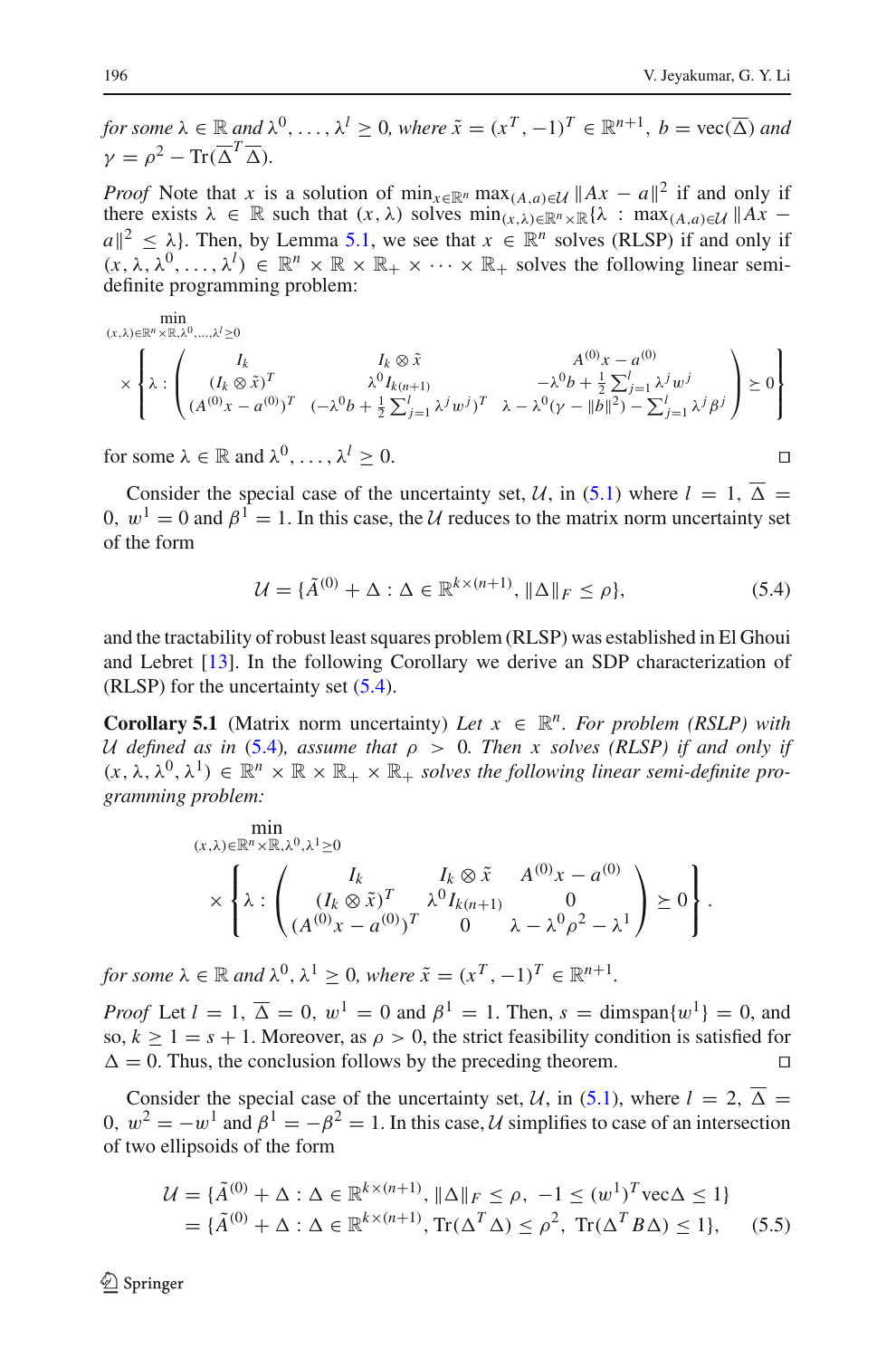where  $B = (w^1)(w^1)^T$ . In this case, an SDP characterization of robust solution was established in Beck and Eldar [\[3\]](#page-34-5). In this case we obtain the following corollary.

**Corollary 5.2** (Intersection of two ellipsoids uncertainty) Let  $x \in \mathbb{R}^n$ . For problem *(RSLP)* with *U* defined as in [\(5.5\)](#page-25-1)*,* assume that  $k > 2$ *, where k is the number of rows in the matrix data of U, and that*  $\rho > 0$ *. Then x solves (RLSP) if and only if*  $(x, \lambda, \lambda^0, \lambda^1, \lambda^2) \in \mathbb{R}^n \times \mathbb{R} \times \mathbb{R}_+ \times \mathbb{R}_+$  *solves the following linear semi-definite programming problem:*

$$
(x,\lambda)\in\mathbb{R}^n\times\mathbb{R},\lambda^0,\ldots,\lambda^l\geq 0
$$
  

$$
\times\left\{\lambda:\begin{pmatrix}I_k&I_k\otimes\tilde{x}&A^{(0)}x-a^{(0)}\\(I_k\otimes\tilde{x})^T&\lambda^0I_{k(n+1)}&\frac{1}{2}(\lambda^1w^1-\lambda^2w^1)\\(A^{(0)}x-a^{(0)})^T&\frac{1}{2}(\lambda^1w^1-\lambda^2w^1)^T&\lambda-\lambda^0\rho^2-(\lambda^1-\lambda^2)\end{pmatrix}\geq 0\right\},
$$

*for some*  $\lambda \in \mathbb{R}$  *and*  $\lambda^0$ ,  $\lambda^l$ ,  $\lambda^2 \geq 0$ , where  $\tilde{x} = (x^T, -1)^T \in \mathbb{R}^{n+1}$ .

*Proof* Let  $l = 2, \overline{\Delta} = 0, w^2 = -w^1$  and  $\beta^1 = -\beta^2 = 1$ . Then,  $s =$ dimspan $\{w^1, w^2\} \leq 1$ , and so,  $k \geq 2 \geq s+1$ . Moreover, as  $\rho > 0$ , the strict feasibility condition is satisfied for  $\Delta = 0$ . Thus, the conclusion follows from Theorem [5.1.](#page-24-1)  $\Box$ 

*Remark 5.2* (Tractability of (RLSP)) It follows easily from Theorem [5.1](#page-24-1) that finding a solution of the robust least squares with the uncertainty set given by an intersection of a norm constraint and a polyhedral constraint is equivalent to solving a linear semidefinite programming problem. Note that a linear semi-definite programming problem can be solved in polynomial time and  $s = \text{dimspan}\{w^1, \ldots, w^l\} \le l$  (and so,  $k \ge l+1$ implies that  $k > s + 1$ ). So, a solution of this robust least squares can be validated in polynomial time whenever  $k > l + 1$  where k is the number of rows in the matrix data *A* and *l* is the number of the linear inequalities that defines the uncertainty set.

# <span id="page-26-0"></span>5.2 Robust second order cone programming problems

Consider the linear second-order cone programs (SOCP) (cf. [\[1\]](#page-34-7)) under constraint data uncertainty

$$
\begin{array}{ll}\n\text{(SOCP)} & \min_{x \in \mathbb{R}^n} a^T x \\
\text{s.t.} & \|B_i x - b_i\| \le d_i, \ i = 1, \dots, m,\n\end{array}
$$

where the data  $\tilde{B}_i = (B_i, b_i) \in \mathbb{R}^{k_i \times n} \times \mathbb{R}^{k_i} = \mathbb{R}^{k_i \times (n+1)}$ ,  $i = 1, \dots, m$ , is uncertain and it belongs to the matrix uncertainty set  $U_i$ . The robust counterpart of the uncertain second-order cone problem can be stated as follows:

$$
\begin{array}{ll}\n(RSOCP) \min_{x \in \mathbb{R}^n} a^T x \\
\text{s.t.} \quad \|B_i x - b_i\| \le d_i, \ \forall (B_i, b_i) \in \mathcal{U}_i, \ i = 1, \dots, m.\n\end{array}
$$

Note that, although the (RSOCP) is, in general, not tractable [\[7](#page-34-11)] when  $U_i$  is given by an intersection of finitely ellipsoids, recently, Beck [\[4](#page-34-6)] has identified an interesting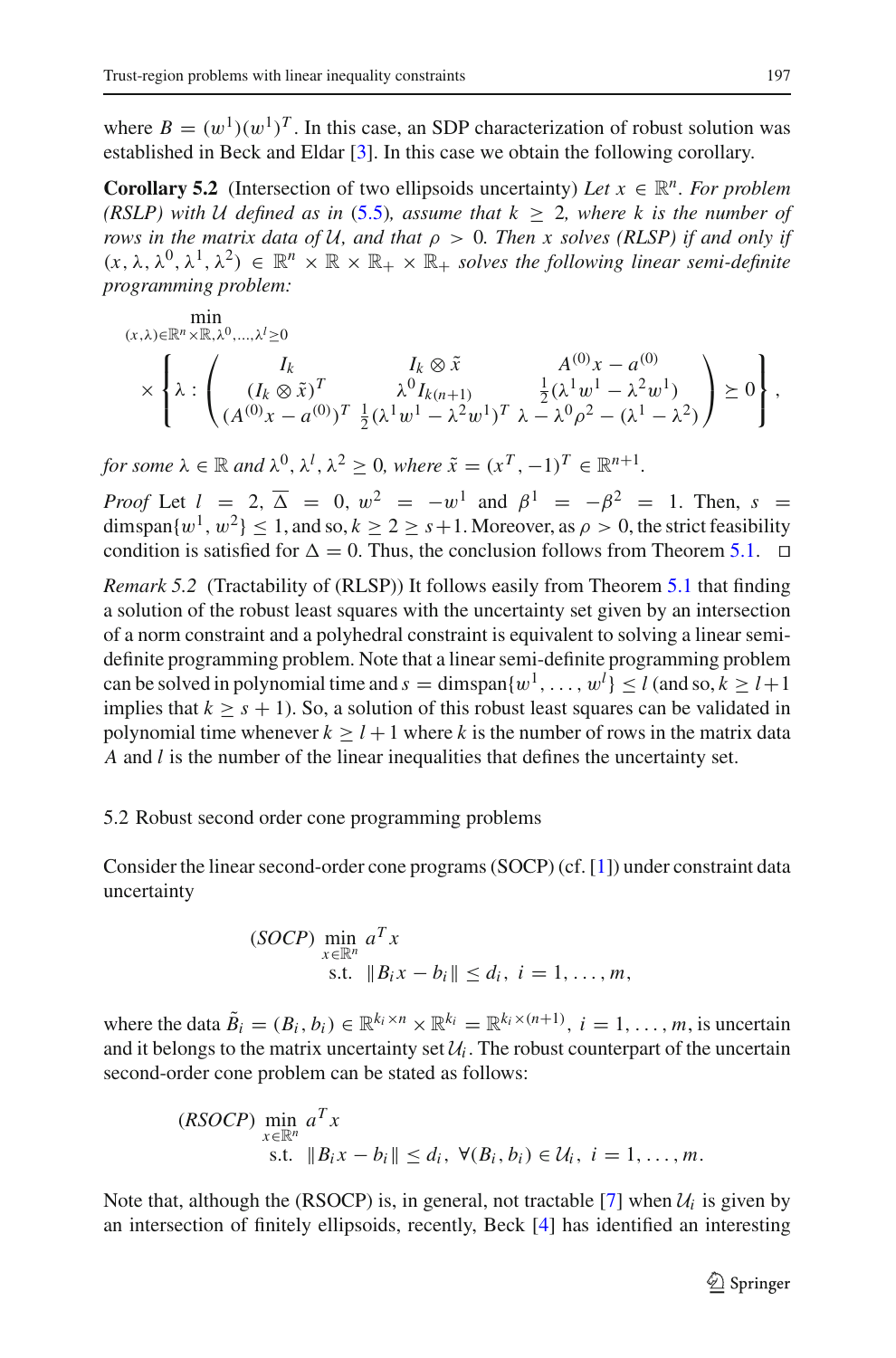tractable subclass where  $U_i$  is described by at most k many homogeneous quadratic inequalities under a suitable regularity condition.

<span id="page-27-0"></span>Here, we examine (RSOCP) in the case where the uncertainty set is given by an intersection of a matrix norm constraint and polyhedral constraints, i.e.,

$$
\mathcal{U}_i = \left\{ \tilde{B}_i^{(0)} + \Delta_i : \Delta_i \in \mathbb{R}^{k_i \times (n+1)}, \|\Delta_i - \overline{\Delta}_i\|_F \le \rho_i, (w_i^j)^T \text{vec}\Delta_i \right\}
$$
  

$$
\le \beta_i^j, j = 1, \dots, l_i \right\},
$$
 (5.6)

with  $\tilde{B}_i^{(0)} := (B_i^{(0)}, b_i^{(0)}) \in \mathbb{R}^{k_i \times n} \times \mathbb{R}^k = \mathbb{R}^{k_i \times (n+1)}$  and  $||M||_F$  is the Frobenius norm defined by  $||M||_F = \sqrt{\text{Tr}(M^T M)}$ . We denote  $s_i = \dim \text{span}\{w_i^1, \ldots, w_i^l\}$ ,  $i =$ 1,..., *m*.

We note that our model differs from the model considered in [\[4\]](#page-34-6) because a polyhedral set in  $\mathbb{R}^{(n+1)\times(n+1)}$  cannot, in general, be described as the finite intersection of sets of the form  $\{\Delta \in \mathbb{R}^{(n+1)\times(n+1)} : ||C_j \Delta^T||_F^2 \le \rho_j^2\}$  in general.

<span id="page-27-1"></span>**Theorem 5.2** (SDP characterization of (RSOCP) solution) *For problem (RSOCP) with*  $U_i$  *defined as in* [\(5.6\)](#page-27-0)*.* Assume that, for each  $i = 1, \ldots, m$ ,  $k_i \geq s_i + 1$ , and that  $\{\Delta_i : \|\Delta_i - \overline{\Delta}_i\|_F < \rho_i, \ (w_i^j)^T \text{vec}\Delta_i < \beta_i^j, j = 1, \ldots, l_i\} \neq \emptyset.$  A point  $x \in \mathbb{R}^n$ *solves (RSOCP) if and only if*  $(x, \lambda_1, ..., \lambda_m) \in \mathbb{R}^n \times \mathbb{R}^{l_1+1}_+ \times ... \times \mathbb{R}^{l_m+1}_+$  *solves the following linear semi-definite programming problem:*

$$
\min_{\lambda_i^0, ..., \lambda_i^l \ge 0, x \in \mathbb{R}^n} \min_{\lambda_i^0, \lambda_i^0 \ge 0, x \in \mathbb{R}^n} \left\{ a^T x : \begin{pmatrix} I_{k_i} & I_{k_i} \otimes \tilde{x} & B_i^{(0)} x - b_i^{(0)} \\ (I_{k_i} \otimes \tilde{x})^T & \lambda_i^0 I_{k_i(n+1)} & -\lambda_i^0 \overline{b}_i + \frac{1}{2} \sum_{j=1}^{l_i} \lambda_i^j w_i^j \\ (B_i^{(0)} x - b_i^{(0)})^T & (-\lambda_i^0 \overline{b}_i + \frac{1}{2} \sum_{j=1}^{l_i} \lambda_i^j w_i^j)^T & d_i^2 - \lambda_i^0 (\overline{\gamma}_i - ||\overline{b}_i||^2) - \sum_{j=1}^{l_i} \lambda_j^j \beta_i^j \end{pmatrix} \ge 0 \right\},
$$

*for some*  $\lambda_i = (\lambda_i^0, \lambda_i^1, \dots, \lambda_i^{l_i}) \in \mathbb{R}^{l_i+1}_+$ ,  $i = 1, \dots, m$ , where  $\tilde{x} = (x^T, -1)^T \in$  $\mathbb{R}^{n+1}$  *and*  $\overline{b}_i = \text{vec}(\overline{\Delta}_i)$  *and*  $\overline{\gamma}_i = \rho_i^2$ *.* 

*Proof* Note that a point *x* is robust feasible if, for all  $i = 1, \ldots, m$ ,

$$
\max_{(B_i, b_i) \in \mathcal{U}_i} \|B_i x - b_i\|^2 \le d_i^2.
$$

So, Lemma [5.1](#page-22-1) implies that the robust feasibility of *x* can be equivalently rewritten as the following linear matrix inequality problem: for all  $i = 1, \ldots, m$ , there exist  $\lambda_i^0, \ldots, \lambda_i^{l_i} \geq 0$  such that

$$
\begin{pmatrix}\nI_{k_i} & I_{k_i} \otimes \tilde{x} & B_i^{(0)}x - b_i^{(0)} \\
(I_{k_i} \otimes \tilde{x})^T & \lambda_i^0 I_{k_i(n+1)} & -\lambda_i^0 \overline{b}_i + \frac{1}{2} \sum_{j=1}^{l_i} \lambda_i^j w_i^j \\
(B_i^{(0)}x - b_i^{(0)})^T & (-\lambda_i^0 \overline{b}_i + \frac{1}{2} \sum_{j=1}^{l_i} \lambda_i^j w_i^j)^T & d_i^2 - \lambda_i^0 (\overline{\gamma}_i - ||\overline{b}_i||^2) - \sum_{j=1}^{l_i} \lambda_i^j \beta_i^j\n\end{pmatrix} \succeq 0.
$$

Thus, the conclusion follows.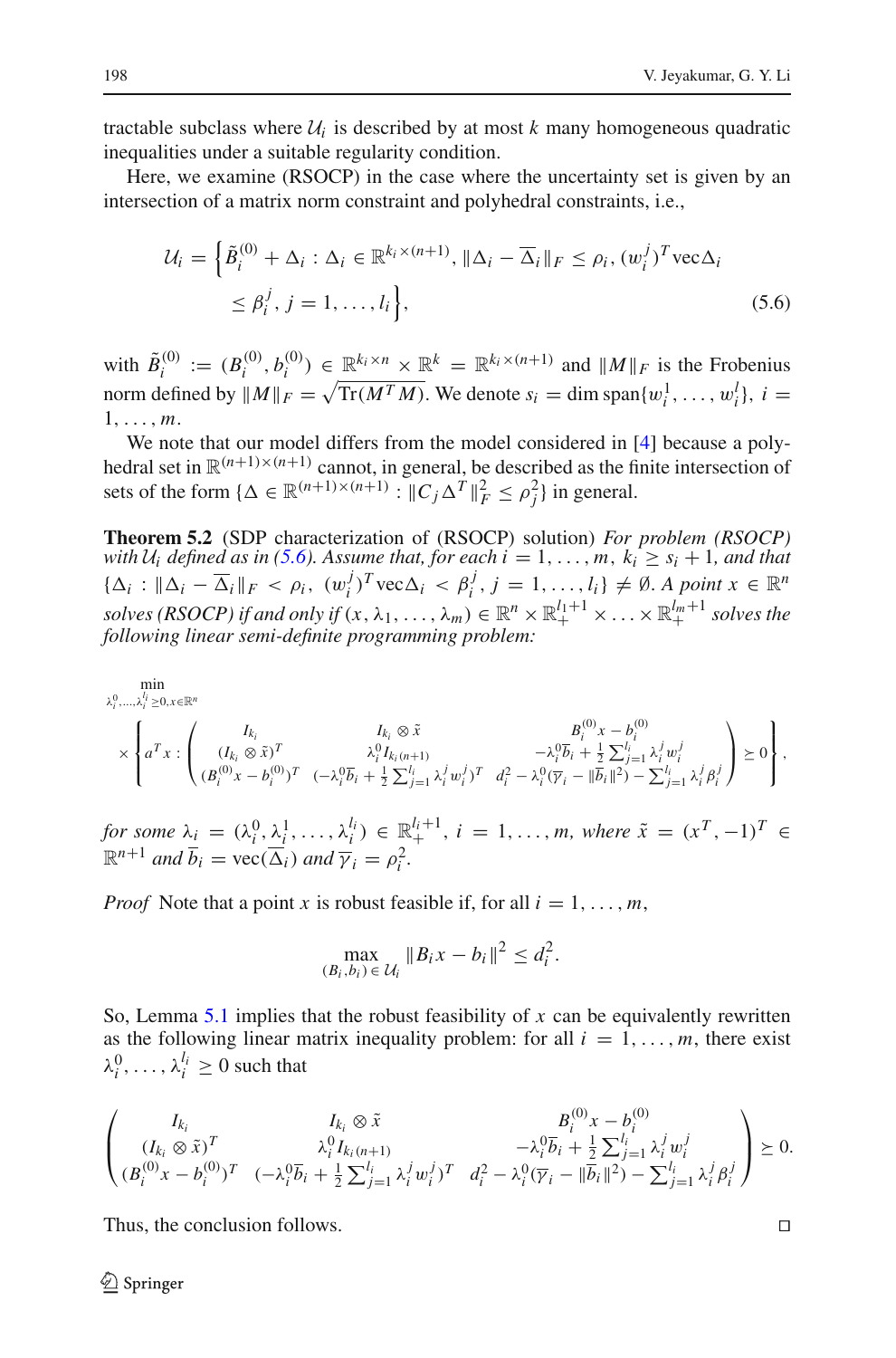Consider the special case of the uncertainty set [\(5.6\)](#page-27-0), where  $l_i = 1$ ,  $\overline{\Delta} = 0$ ,  $w_i^1 = 0$ and  $\beta_i^1 = 1, i = 1, \ldots, m$ . In this case  $\mathcal{U}_i$  reduces to the matrix norm uncertainty set of the form

$$
\mathcal{U}_i = \{\tilde{A}_i^{(0)} + \Delta_i : \Delta_i \in \mathbb{R}^{k_i \times (n+1)}, \|\Delta_i\|_F \le \rho\}.
$$
\n
$$
(5.7)
$$

<span id="page-28-0"></span>An SDP characterization of robust solution of second-order cone programming problem was established in [\[7](#page-34-11)].

**Corollary 5.3** (Matrix norm uncertainty) *Let*  $x \in \mathbb{R}^n$ *. For problem (RSOCP) with U defined as in [\(5.7\)](#page-28-0), assume that*  $\rho > 0$ *. Then x solves (RSOCP) if and only if*  $(x, \lambda, \lambda_i^0, \lambda_i^1) \in \mathbb{R}^n \times \mathbb{R} \times \mathbb{R}_+ \times \mathbb{R}_+$  *solves the following linear semi-definite programming problem:*

$$
\min_{(x,\lambda)\in\mathbb{R}^n\times\mathbb{R},\lambda_i^0,\lambda_i^1\geq 0} \times \left\{\lambda : \begin{pmatrix} I_k & I_k\otimes \tilde{x} & A^{(0)}x - a^{(0)} \\ (I_k\otimes \tilde{x})^T & \lambda^0 I_{k_i(n+1)} & 0 \\ (A^{(0)}x - a^{(0)})^T & 0 & \lambda - \lambda_i^0\rho^2 - \lambda_i^1 \end{pmatrix} \geq 0 \right\},
$$

*for some*  $\lambda \in \mathbb{R}$  *and*  $\lambda_i^0, \lambda_i^l \geq 0$ *, where*  $\tilde{x} = (x^T, -1)^T \in \mathbb{R}^{n+1}$ *.* 

*Proof* Let  $l_i = 1, \overline{\Delta} = 0, w_i^1 = 0$  and  $\beta_i^1 = 1, i = 1, ..., m$ . Then,  $s_i =$ dimspan $\{w_i^1\} = 0$ , and so,  $k_i \ge 1 \ge s_i + 1$ . Moreover, as  $\rho > 0$ , the strict feasibility condition is satisfied for  $\Delta = 0$ . Thus, the conclusion follows from Theorem  $5.2.$ 

Consider another special case of the uncertainty set [\(5.6\)](#page-27-0), where  $k_i = k - 1$ ,  $\overline{\Delta}_i =$ 0,  $\beta_i^l = -\beta_i^{l+k-1} = 1$  and  $w_i^l = -w_i^{l+k-1} = w_i^l$ ,  $l = 1, ..., 2k_i$ ,  $i = 1, ..., m$ . In this case, the uncertainty set  $\mathcal{U}_i$  simplifies to the intersection of k many ellipsoids of the form

<span id="page-28-1"></span>
$$
\mathcal{U}_{i} = \{\tilde{A}_{i}^{(0)} + \Delta_{i} : \Delta_{i} \in \mathbb{R}^{k \times (n+1)}, \|\Delta_{i}\|_{F} \le \rho_{i}, -1 \le (w^{l})^{T} \text{vec}\Delta_{i} \le 1, l = 1, ..., k-1\}
$$

$$
= \{\tilde{A}_{i}^{(0)} + \Delta_{i} : \Delta_{i} \in \mathbb{R}^{k \times (n+1)}, \text{Tr}(\Delta_{i}^{T} \Delta_{i}) \le \rho_{i}^{2}, \text{Tr}(\Delta_{i}^{T} C^{l} \Delta_{i}) \le 1, l = 1, ..., k-1\},\tag{5.8}
$$

where  $C^l = (w^l)(w^l)^T$ ,  $l = 1, ..., k - 1$ . The following robust solution characterization in terms of SDP has been given in Beck [\[4\]](#page-34-6).

**Corollary 5.4** [\[4](#page-34-6), Section 4.3] (Intersection of many ellipsoids uncertainty) *Let*  $x \in$  $\mathbb{R}^n$ *. For problem (RSOCP) with*  $U_i$  *defined as in* [\(5.8\)](#page-28-1)*, assume that*  $\rho_i > 0$ *. A point*  $x \in \mathbb{R}^n$  *solves (RSOCP)* if and only if  $(x, \lambda_1, ..., \lambda_m) \in \mathbb{R}^n \times \mathbb{R}^{2k-1}_+ \times \cdots \times \mathbb{R}^{2k-1}_+$ *solves the following linear semi-definite programming problem:*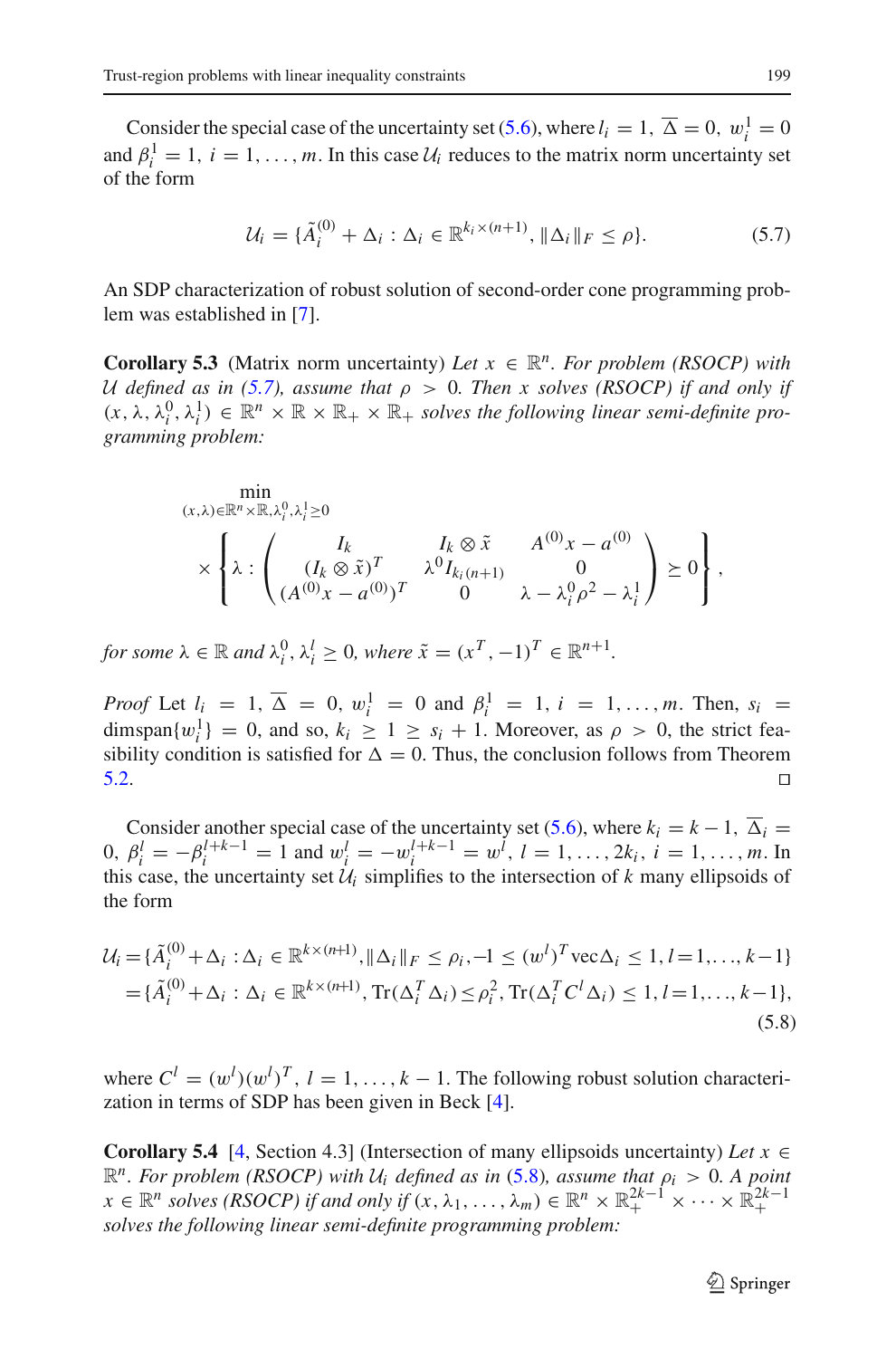min  $\lambda_i^0, \ldots, \lambda_i^{2(k-1)} \geq 0, x \in \mathbb{R}^n$ 

$$
\times\left\{a^T x:\left(\begin{array}{ccccc}I_{k_i} & I_{k_i}\otimes \tilde{x} & B_i^{(0)}x-b_i^{(0)} \\(I_{k_i}\otimes \tilde{x})^T & \lambda_i^0I_{k_i(n+1)} & \frac{1}{2}\left(\sum_{j=1}^{k-1}\lambda_i^jw^j-\sum_{j=1}^{k-1}\lambda_i^{j+k-1}w^j\right) \\(B_i^{(0)}x-b_i^{(0)})^T & \frac{1}{2}\left(\sum_{j=1}^{k-1}\lambda_i^jw^j-\sum_{j=1}^{k-1}\lambda_i^{j+k-1}w^j\right)^T & d_i^2-\lambda_i^0\rho_i^2-\sum_{j=1}^{k-1}\lambda_i^j+\sum_{j=1}^{k-1}\lambda_i^{j+k-1}\right\}\end{array}\right\}\geq 0\right\},
$$

*for some*  $\lambda_i = (\lambda_i^0, \lambda_i^1, \ldots, \lambda_i^{2(k-1)}) \in \mathbb{R}_+^{2k-1}, i = 1, \ldots, m$ , where  $\tilde{x} = (x^T, -1)^T \in$  $\mathbb{R}^{n+1}$ 

*Proof* Let  $k_i = k - 1$ ,  $\overline{\Delta}_i = 0$ ,  $w_i^l = -w_i^{l+k-1} = w^l$  and  $\beta_i^l = -\beta_i^{l+k-1} = 1$ ,  $l =$ 1,...,  $2k_i$ ,  $i = 1, ..., m$ . Then,  $s_i = \dim \text{span}\{w^1, ..., w^{2(k-1)}\} \le k - 1$ , and so,  $k_i = k > s_i + 1$ . Moreover, as  $\rho_i > 0$ , the strict feasibility condition is satisfied for  $\Delta = 0$ . Thus, the conclusion follows by the preceding theorem.

#### <span id="page-29-0"></span>**6 Extensions and further research**

In this section, we present how our approach extends to more general trust-region problems that incorporate uniform convex quadratic inequalities. To examine this, consider the system of quadratic functions,  $f(x) = x^T A x + a^T x + \gamma$ ,  $g_0(x) = ||x - x||^2$  $x_0$ <sup> $2 - \alpha$ </sup> and  $g_i(x) = \|Bx\|^2 + b_i^T x - \beta_i$ ,  $i = 1, ..., m$ , where  $A \in S^{n \times n}$ ,  $B \in \mathbb{R}^{l \times n}$ with  $l \in \mathbb{N}$ ,  $a, x_0, b_i \in \mathbb{R}^n$  and  $\gamma, \alpha, \beta_i \in \mathbb{R}$ . In this case, we can consider the following *extended dimension condition*

$$
\dim\bigl(\text{Ker}(A - \lambda_{\min}(A)I_n) \cap \text{Ker}(B)\bigr) \ge s + 1,\tag{6.1}
$$

<span id="page-29-1"></span>where *s* is the dimension of span $\{b_1, \ldots, b_m\}$ .

Clearly, if the matrix *B* is zero, then the above quadratic systems and the extended dimension condition reduce to the quadratic systems and its associated dimension condition, studied in Sects. [2–](#page-3-0)[4.](#page-14-0) On the other hand, in the case when *B* has rank *n*, our dimension condition  $(6.1)$  fails.

As we see in the following Proposition, the hidden convexity property of Sect. [2](#page-3-0) follows for the above general quadratic system under the extended dimension condition.

<span id="page-29-2"></span>**Proposition 6.1** (Hidden convexity of General Quadratic Systems) Let  $f(x) =$  $x^T A x + a^T x + \gamma$ ,  $g_0(x) = ||x - x_0||^2 - \alpha$  and  $g_i(x) = ||Bx||^2 + b_i^T x - \beta_i$ ,  $i =$ 1,..., *m*,  $A \in S^{n \times n}$ ,  $B \in \mathbb{R}^{l \times n}$  *with*  $l \in \mathbb{N}$ ,  $a, x_0, b_i \in \mathbb{R}^n$  *and*  $\gamma, \alpha, \beta_i \in \mathbb{R}$ . *Suppose that the extended dimension condition* [\(6.1\)](#page-29-1) *is satisfied.*

*Then,*

$$
U(f, g_0, g_1, \ldots, g_m) := \{ (f(x), g_0(x), g_1(x), \ldots, g_m(x)) : x \in \mathbb{R}^n \} + \mathbb{R}_+^{m+2}
$$

*is a convex set.*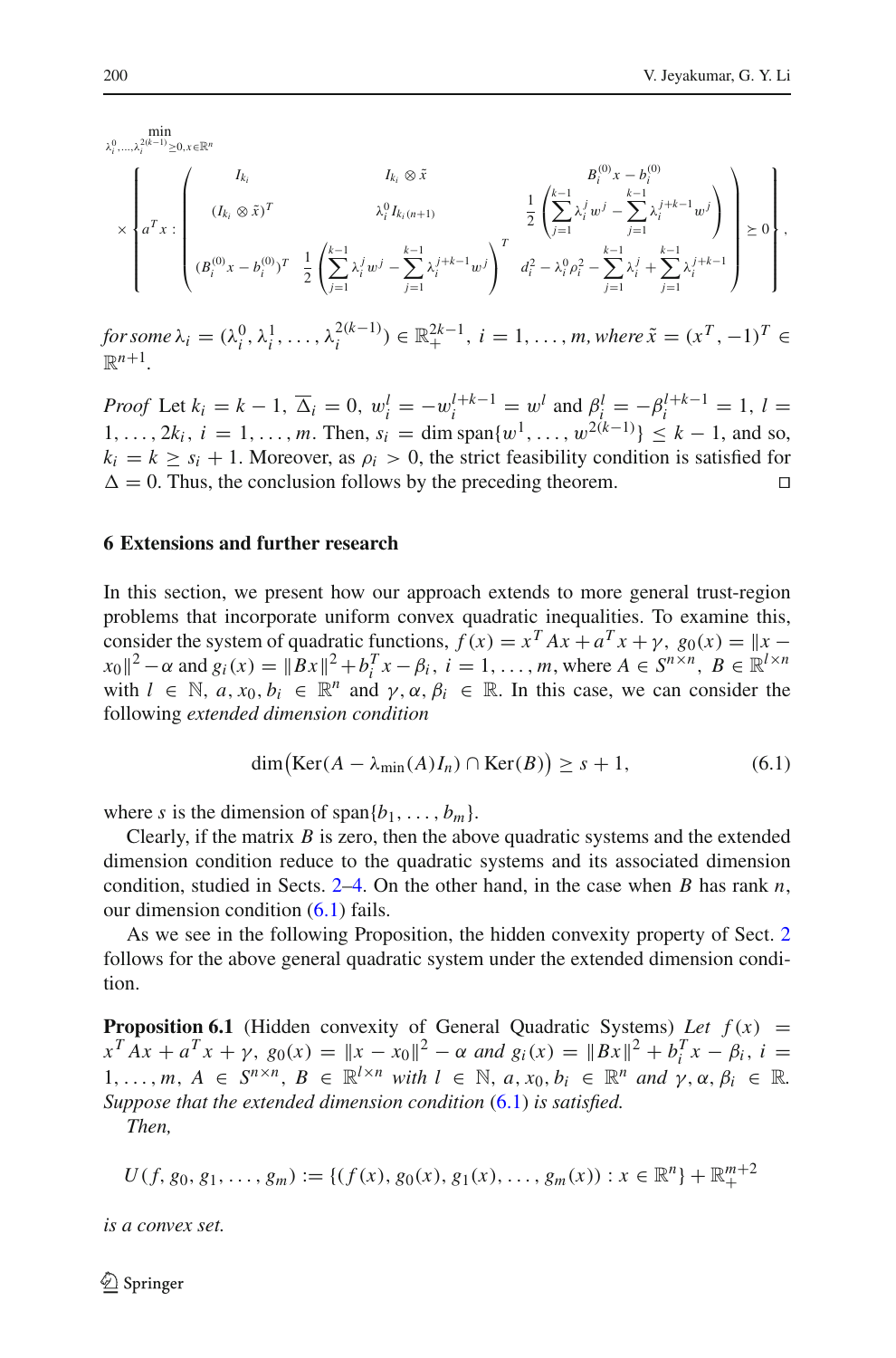*Proof* As in the proof of Theorem [2.1,](#page-3-1) we can assume without loss of generality that *A* is not positive semidfinite. Define *h* by  $h(x) = \min_{x \in \mathbb{R}^n} {f(x) : ||x - x_0||^2} \le$  $\alpha + r$ ,  $||Bx||^2 + b_i^T x \leq \beta + s_i$ ,  $i = 1, ..., m$  if  $x \in D := \{(r, s_1, ..., s_m)$ :  $||x - x_0||^2 \le \alpha + r$ ,  $||Bx||^2 + b_i^T x \le \beta_i + s_i$  for some  $x \in \mathbb{R}^n$  and  $h(x) = +\infty$  if  $x \notin D$ . Using the same line of arguments as in Theorem [2.1,](#page-3-1) we can easily verify that  $U(f, g_0, g_1, \ldots, g_m) =$  epi*h*. Moreover, *h* is convex if the minimization problem

$$
\min_{x \in \mathbb{R}^n} \left\{ f(x) - \lambda_{\min}(A) \|x - x_0\|^2 : \|x - x_0\|^2 \le \alpha + r, \|Bx\|^2 + b_i^T x \le \beta_i + s_i \right\}
$$

attains its minimum at some  $\overline{x} \in \mathbb{R}^n$  with  $\|\overline{x} - x_0\|^2 = \alpha + r$  and  $\|Bx\|^2 + b_i^T \overline{x} \le \beta_i + s_i$ .

Indeed, this optimization problem has a minimizer on the sphere. This follows from the fact that there exists  $v \in \mathbb{R}^n \setminus \{0\}$  such that

$$
v \in \left(\bigcap_{i=1}^{m} b_i^{\perp}\right) \cap \text{Ker}(A - \lambda_{\text{min}}(A)I_n) \cap \text{Ker}(B). \tag{6.2}
$$

Otherwise,  $\left(\bigcap_{i=1}^m b_i^{\perp}\right) \cap \text{Ker}(A - \lambda_{\min}(A)I_n) \cap \text{Ker}(B) = \{0\}$ . Then it follows from our extended dimension condition,  $\dim (\mathrm{Ker}(A - \lambda_{\min}(A)I_n) \cap \mathrm{Ker}(B)) \geq s + 1$ , where *s* is the dimension of span ${b_1, \ldots, b_m}$ , that

$$
n + 1 = (s + 1) + (n - s) \le \dim(\text{Ker}(A - \lambda_{\min}(A)I_n \cap \text{Ker}(B)) + \dim\left(\bigcap_{i=1}^{m} b_i^{\perp}\right)
$$

$$
= \dim\left(\text{Ker}(A - \lambda_{\min}(A)I_n) \cap \text{Ker}(B) + \bigcap_{i=1}^{m} b_i^{\perp}\right)
$$

$$
+ \dim\left(\bigcap_{i=1}^{m} b_i^{\perp} \cap \text{Ker}(A - \lambda_{\min}(A)I_n \cap \text{Ker}(B))\right)
$$

$$
\le n,
$$

which is impossible.

So, the same line of arguments as in Theorem [2.1](#page-3-1) gives the desired conclusion.  $\Box$ 

Recently, in [\[3\]](#page-34-5), the authors considered trust region problem with one additional linear inequality constraint:

$$
(P_2) \qquad \min\{x^T A x + a^T x : ||x - x_0||^2 \le \alpha, \ b_1^T x \le \beta_1\}
$$

and showed that strong duality holds for  $(P_1)$  whenever dim $\left(\text{Ker}(A - \lambda_{\min}(A)I_n) \geq 2$ . Extending this, we consider the following quadratic optimizations with one additional convex quadratic constraint

$$
(GP_2) \qquad \min\{x^T A x + a^T x : ||x - x_0||^2 \le \alpha, ||Bx||^2 + b_1^T x \le \beta_1\}.
$$

 $\mathcal{D}$  Springer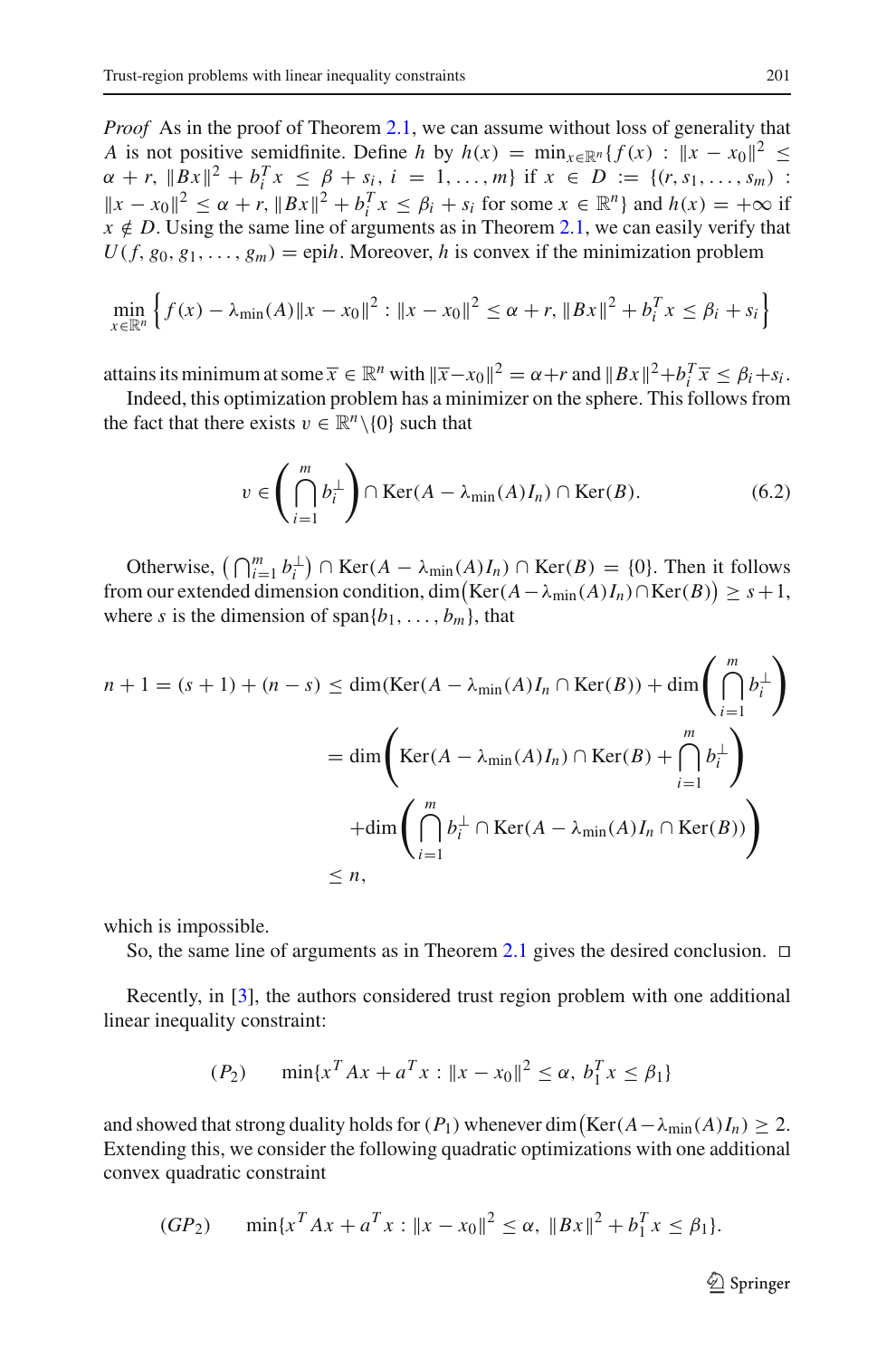Following similar methods of proof of Sect. [3](#page-8-0) and [4](#page-14-0) and using the preceding proposition, we derive SDP relaxation and strong duality results for(*G P*1) under the following dimension condition "dim $(\text{Ker}(A - \lambda_{\text{min}}(A)I_n) \cap \text{Ker}(B)) \ge 2$ ". However, it should be noted that, this dimension condition fails to be satisfied when *B* has rank *n* (the dimension of the underlying space). Indeed, in the case when *B* has rank *n*, an example was provided in [\[30,](#page-35-13) Page 263 EX<sub>1</sub>] showing that the model ( $GP_2$ ) does not enjoy exact SDP relaxation as well as strong duality in general.

<span id="page-31-0"></span>**Theorem 6.1** *For problem* (*GP*<sub>2</sub>)*, suppose that* dim  $(Ker(A - \lambda_{min}(A)I_n) \cap Ker(B)) \ge$ 2*. Then,* (*G P*2) *admits exact SDP relaxation. Moreover, suppose further that there exists*  $\overline{x}$  *such that*  $\|\overline{x} - x_0\|^2 < \alpha$  *and*  $\|B\overline{x}\|^2 + b_1^T \overline{x} < \beta_1$ *. Then, strong duality holds for problem* (*G P*2)*, i.e.,*

$$
\min_{x \in \mathbb{R}^n} \left\{ x^T A x + a^T x : ||x - x_0||^2 \le \alpha, ||Bx||^2 + b_1^T x \le \beta_1 \right\}
$$
  
= 
$$
\max_{\lambda_0, \lambda_1 \ge 0} \min_{x \in \mathbb{R}^n} \left\{ x^T A x + a^T x + \lambda_0 (||x - x_0||^2 - \alpha) + \lambda_1 (||Bx||^2 + b_1^T x \le \beta_1) \right\}.
$$

*Proof* From Proposition [6.1](#page-29-2) and the assumption dim  $(\text{Ker}(A - \lambda_{\min}(A)I_n) \cap \text{Ker}(B)) \ge$ 2, we see that  $U(f, g_0, g_1)$  is convex where  $f(x) = x^T A x + a^T x$ ,  $g_0(x) = ||x - x||^2$  $||x_0||^2 - \alpha$  and  $g_1(x) = ||Bx||^2 + b_1^T x - \beta_1$ . So, the first conclusion can be proved following similar line of argument as in Theorem [3.1](#page-9-0) while the second conclusion can be proved following similar line argument as in Theorem [4.1](#page-14-2) and Corollary [4.1.](#page-16-0) 

*Remark 6.1* A careful examination of the proof of above theorem shows that the conclusion of Theorem [6.1](#page-31-0) continues to hold for the quadratic problem  $\min\{x^T Ax +$  $a^Tx : ||x - x_0||^2 \le \alpha$ ,  $||Bx||^2 + b_i^Tx \le \beta_i$ ,  $i = 1, ..., l$  under the condition "dim (Ker( $A - \lambda_{\min}(A)I_n$ ) ∩ Ker( $B$ ))  $\ge l + 1$ ". For simplicity, we only considered  $(GP<sub>2</sub>)$  with two constraints.

In the special case of  $(GP_2)$ , where *B* is the zero matrix, the preceding theorem reduces to [\[3](#page-34-5), Theorem 3.6] (see Corollary [4.2\)](#page-18-0).

The following example illustrates that Theorem [6.1](#page-31-0) can be applied to some cases where *B* is not a zero matrix.

*Example 6.1* Consider the following quadratic minimization problem

$$
(P) \min \ -x_1^2 - x_2^2 - x_3^2 - 2x_1
$$
\n
$$
\text{s.t.} \quad x_1^2 + x_2^2 + x_3^2 + x_1 \le 1,
$$
\n
$$
x_1^2 + x_1 \le 0.
$$

This quadratic problem can be written as  $(GP_2)$  with  $f(x) = x^T A x + a^T x$  with *A* = −*I*<sub>3</sub> and *a* = (−2, 0, 0),  $g_0(x) = ||x - x_0||^2 - \alpha$  with  $x_0 = (-\frac{1}{2}, 0, 0)$ ,  $\alpha = \frac{5}{4}$ , and  $g_1(x) = ||Bx||^2 + b_1^T x - \beta_1$  with  $B =$  $\sqrt{2}$  $\mathbf{I}$ 100 000 000 ⎞  $\Big\}, b_1 = (1, 0, 0)$  and  $\beta_1 = 0$ .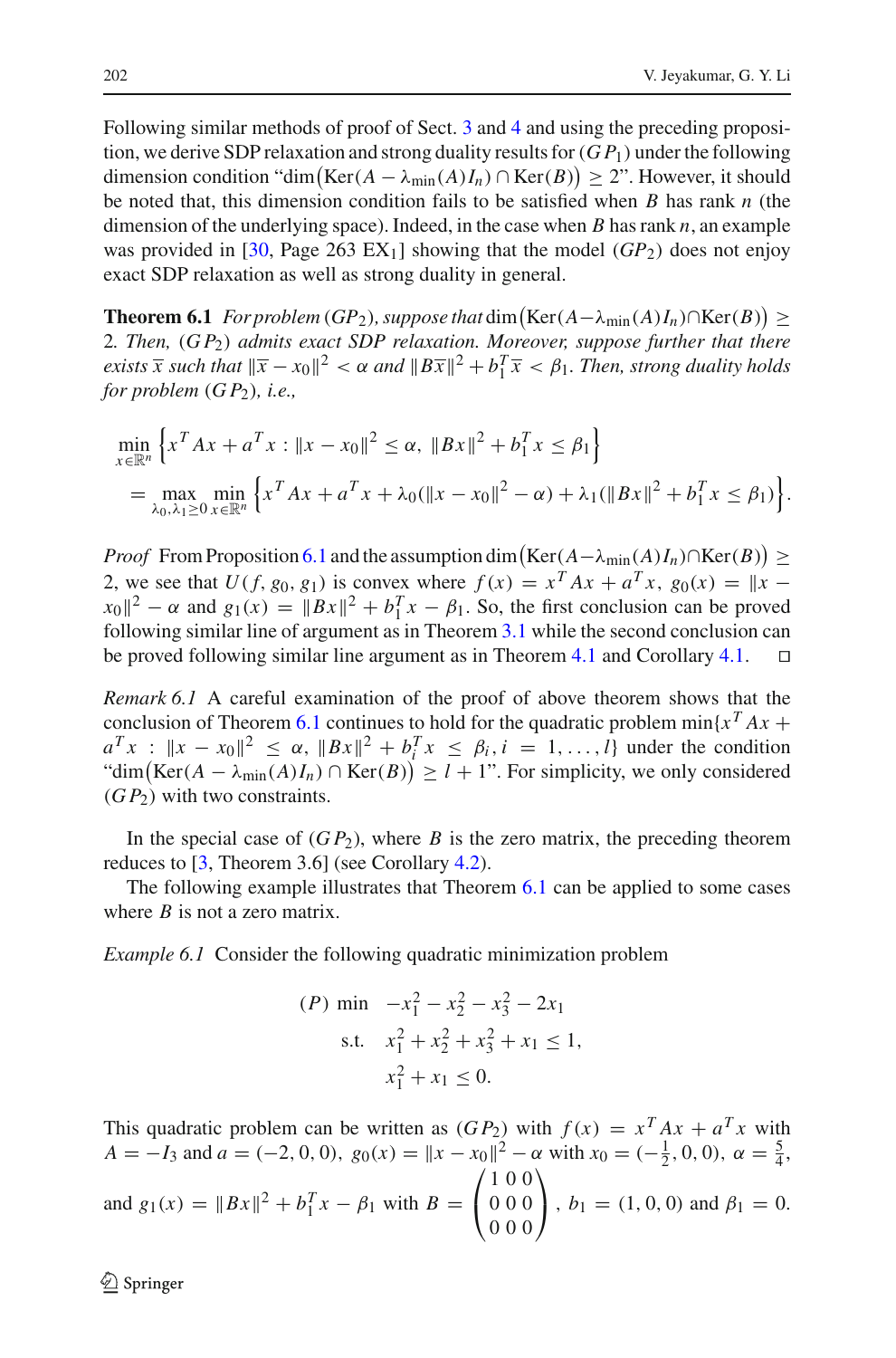One could verify that the strict feasibility condition is satisfied at  $\bar{x} = (-\frac{1}{2}, 0, 0)^T$ and

$$
\dim\bigl(\text{Ker}(A-\lambda_{\min}(A)I_n)\cap\text{Ker}(B)\bigr)=2.
$$

Next, we show that strong duality and exact SDP relaxation hold. To see this, we note that, for any feasible point *x* = (*x*<sub>1</sub>, *x*<sub>2</sub>, *x*<sub>3</sub>), we have  $-x_2^2 - x_3^2 \ge x_1^2 + x_1 - 1$ and  $-1 \le x_1 \le 0$ , and hence,

$$
-x_1^2 - x_2^2 - x_3^2 - 2x_1 \ge -x_1 - 1 \ge -1.
$$

So, it can be easily seen that the optimal value of (P) is  $-1$  and (0, 1, 0) is a global minimizer. Let  $\lambda_0 = 1$  and  $\lambda_1 = 1$ . Then,

$$
\min\{f(x) + \lambda_0 g_0(x) + \lambda_1 g_1(x)\} = \min\{x_1^2 - 1\} = -1 = \min(P).
$$

So, the inequalities  $\max(D) \leq \min(SDRP) \leq \min(P)$  imply that the strong duality and exact SDP relaxation hold.

Finally, we note that our approach and results in the present work suggest that the exact SDP-relaxation and strong duality may extend to multi-variate polynomial problems with a norm constraint and linear inequalities under an appropriate dimension condition. Moreover, it would be interesting to examine further potential applications of strong duality to robust optimization problems. These will be our future research direction and will be examined in a forthcoming study.

# **7 Appendix: Technical results**

For the sake of self-containment, in this Section, we provide known technical results on hidden convexity of quadratic systems, S-lemma and tractable classes of robust optimization.

## 7.1 Hidden convexity of quadratic systems

The basic and probably the most useful result on the joint-range convexity of homogeneous quadratic functions, known as Dine's Theorem [\[11\]](#page-34-10), states as follows:

**Lemma 7.1** (Dine's Theorem)  $[11]$  *Let*  $A_1, A_2 \in S^n$ . *Then, the set*  $\{(x^T A_1 x, x^T A_2 x)$ :  $x \in \mathbb{R}^n$  *is convex.* 

Dine's theorem is known to fail for three homogeneous in general. Polyak [\[25\]](#page-35-9) established the following joint-range convexity result for three homogeneous quadratic functions under a positive definite condition on the matrices involved.

**Lemma 7.2** (Polyak's Lemma [\[25](#page-35-9), Theorem 2.1]) *Let*  $n \geq 2$  *and let*  $A_1, A_2, A_3 \in S^n$ . *Suppose that there exist*  $\gamma_1, \gamma_2, \gamma_3 \in \mathbb{R}$  *such that*  $\gamma_1 A_1 + \gamma_2 A_2 + \gamma_3 A_3 > 0$ *. Then the set*  $\{(x^T A_1 x, x^T A_2 x, x^T A_3 x) : x \in \mathbb{R}^n\}$  *is convex.*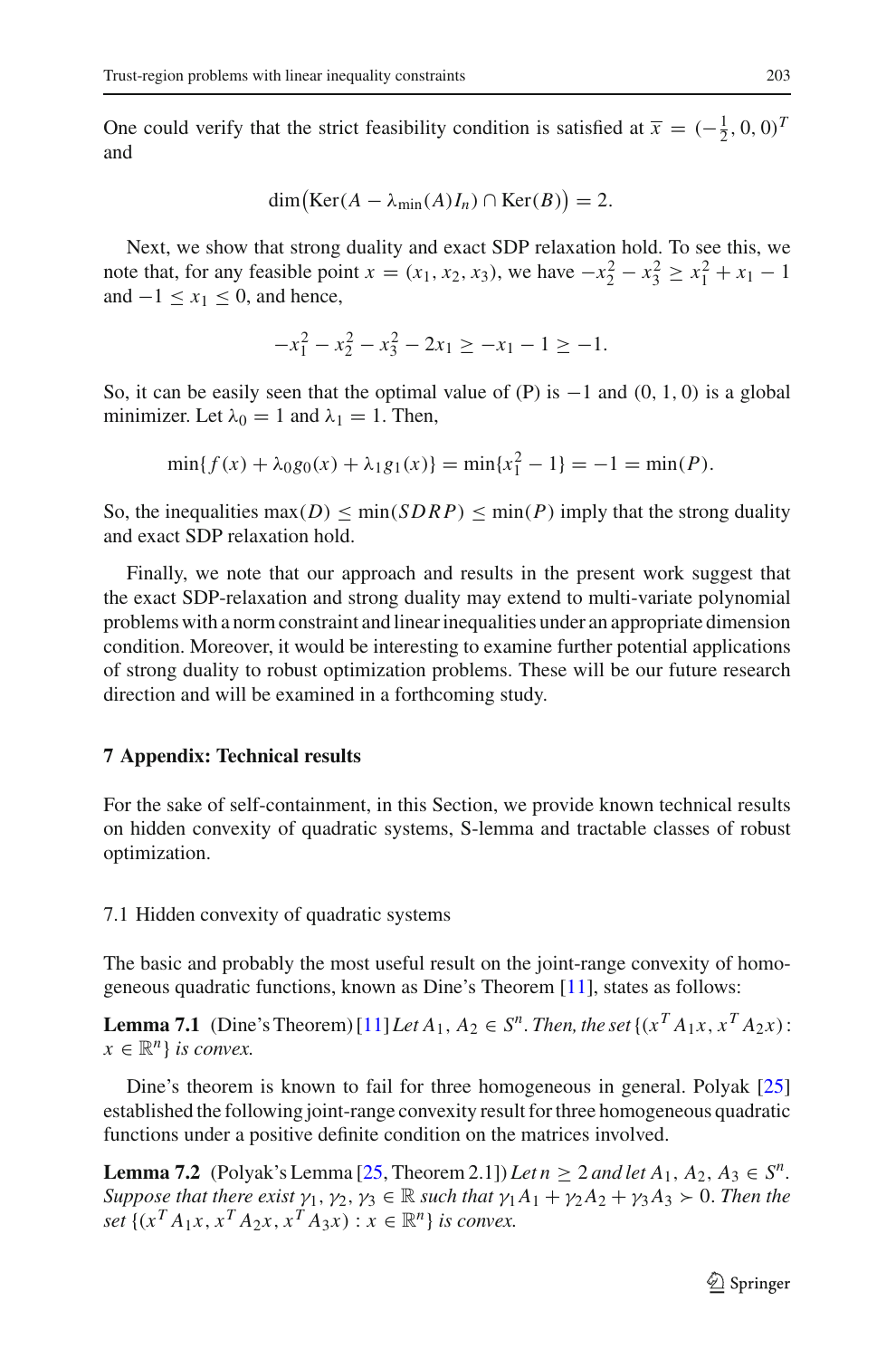7.2 S-lemma and approximate S-lemma

Using Dine's Theorem, Yakubovich (cf [\[24](#page-35-10)]) obtained the following fundamental *S*lemma which has played a key role in many areas of control and optimization.

**Lemma 7.3** (*S*-lemma [\[24\]](#page-35-10)) *Let*  $A_1, A_2 \in S^n$ ,  $a_1, a_2 \in \mathbb{R}^n$  *and*  $\alpha_1, \alpha_2 \in \mathbb{R}$ *. Suppose that there exists*  $x_0 \in \mathbb{R}^n$  *such that*  $x_0^T A_2 x_0 + a_2^T x_0 + \alpha_2 < 0$ *. Then the following statements are equivalent:*

(i) 
$$
x^T A_2 x + a_2^T x + \alpha_2 \le 0 \Rightarrow x^T A_1 x + a_1^T x + \alpha_1 \ge 0
$$
;  
\n(ii)  $(\exists \lambda \ge 0)(\forall x \in \mathbb{R}^n)(x^T A_1 x + a_1^T x + \alpha_1) + \lambda (x^T A_2 x + a_2^T x + \alpha_2) \ge 0$ .

For a homogeneous quadratic system with multiple convex quadratic constraints, Ben-Tal et al. [\[7\]](#page-34-11) derived the following approximate S-lemma which provides an estimate between an associated quadratic optimization problem and its SDP relaxation.

**Lemma 7.4** (Approximate S-lemma [\[7,](#page-34-11) Lemma A.6]) *Let R, H*<sub>0</sub>,  $H_1, \ldots, H_K$  *be symmetric*  $(p \times p)$  *matrices such that*  $H_i \geq 0$ ,  $i = 1, ..., K$  *and*  $\sum_{k=0}^{K} \lambda_i H_i > 0$ , *for some*  $\lambda_i \geq 0, i = 0, \ldots, K$ . *Consider the following quadratically constrained quadratic problem*

$$
(QCQ)
$$
  $\max_{y \in \mathbb{R}^p} \{y^T R y : y^T H_0 y \le 1, y^T H_i y \le 1, i = 1, ..., K\}$ 

*and the semidefinite optimization problem*

$$
(SDP) \quad \min_{\mu_0, ..., \mu_K \ge 0} \left\{ \sum_{i=0}^K \mu_i : \sum_{i=0}^K \mu_k H_k \ge R \right\}.
$$

*Then,*  $\max(QCQ) \le \min(SDP) \le \rho^2 \max(QCQ)$  *where*  $\rho = \sqrt{2 \log(6 \sum_{i=1}^{K} \text{rank} H_k)}$ .

7.3 Tractable classes of robust optimization problems

The following tractable classes of robust optimization problems are known.

*7.3.1 Robust least squares problems* [\[3](#page-34-5)[,13](#page-34-12)]

Consider the following robust least squares programming problem:

$$
(RLSP) \quad \min_{x \in \mathbb{R}^n} \max_{(A,a) \in \mathcal{U}} \|Ax - a\|^2,
$$

where  $U \subseteq \mathbb{R}^{k \times n} \times \mathbb{R}^k = \mathbb{R}^{k \times (n+1)}$ , is an uncertainty set. Then, (RLSP) can be equivalently rewritten as a semidefinite programming problem under the following two cases:

(i) *U* is an ellipsoid (see [\[13](#page-34-12)]), i.e.,  $\mathcal{U} = \{(A^{(0)}, a^{(0)}) + \Delta : \Delta \in \mathbb{R}^{k \times (n+1)}\}, \|\Delta - \Delta\| \leq \Delta$  $\overline{\Delta}$ || $_F \leq \rho$  };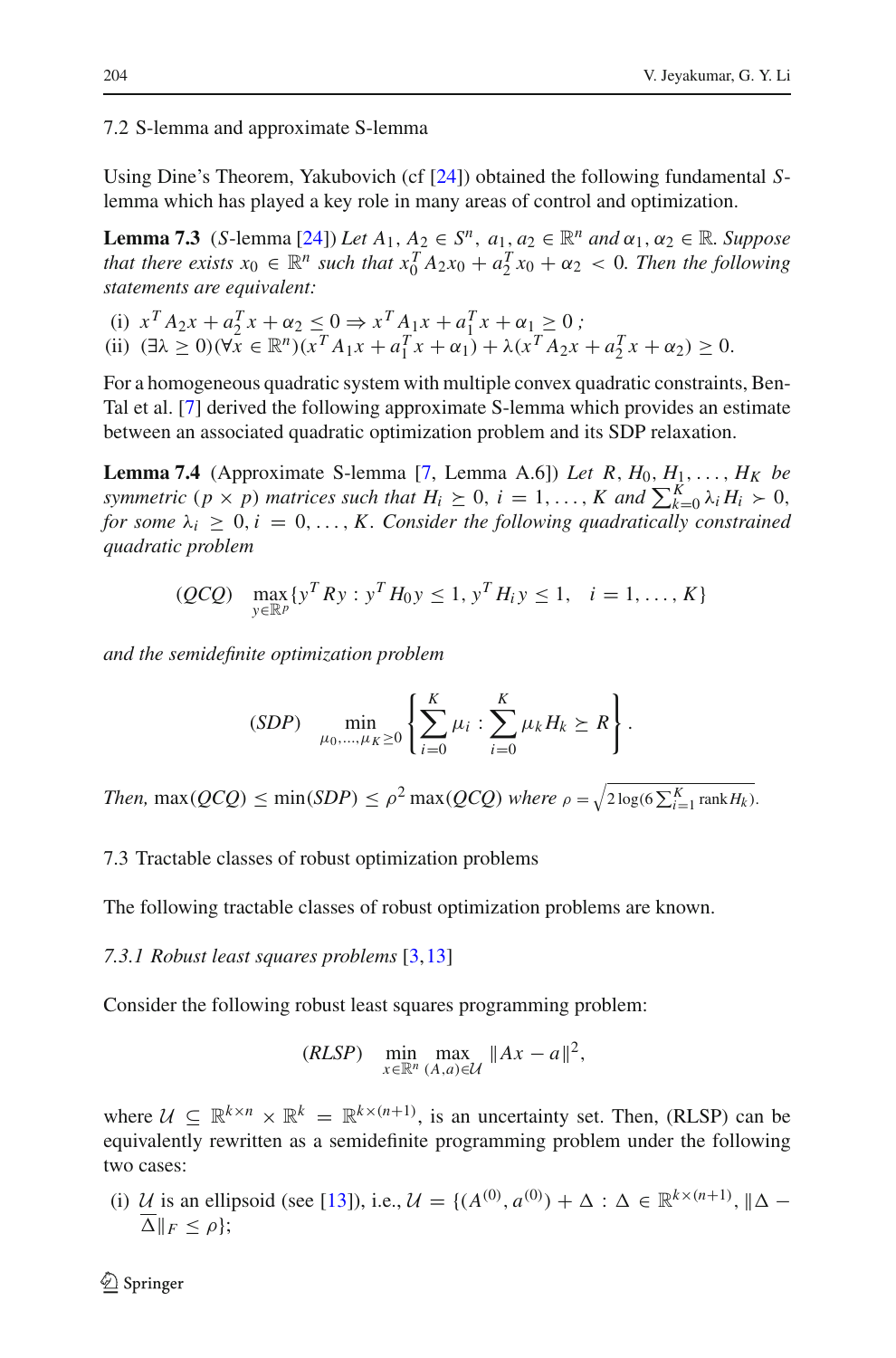(ii)  $k \ge 2$  and *U* is the intersection of two ellipsoids (see [\[3](#page-34-5)]), i.e,  $\mathcal{U} = \{(A^{(0)}, a^{(0)}) +$  $\Delta$ :  $\Delta \in \mathbb{R}^{k \times (n+1)}$ , Tr( $\Delta B_j \Delta$ )  $\leq \rho_j^2$ ,  $j = 1, 2$ } where  $B_j \in S^{n \times n}$  satisfying  $\gamma_1 B_1 + \gamma_2 B_2 > 0$  for some  $\gamma_1, \gamma_2 > 0$ .

# *7.3.2 Robust second-order cone programming problems* [\[4](#page-34-6),[7\]](#page-34-11)

Consider the following robust second order cone programming problem:

$$
\begin{array}{ll}\n(RSOCP) \min_{x \in \mathbb{R}^n} a^T x & \text{s.t.} & \|B_i x - b_i\| \le d_i, \ \forall (B_i, b_i) \in \mathcal{U}_i, \quad i = 1, \dots, m,\n\end{array}
$$

where  $U_i \subseteq \mathbb{R}^{k_i \times n} \times \mathbb{R}^{k_i} = \mathbb{R}^{k_i \times (n+1)}$ ,  $i = 1, ..., m$ , is an uncertainty set. Then, (RSOCP) can be equivalently rewritten as a semidefinite programming problem under the following two cases:

- (i)  $U_i$  is an ellipsoid (see [\[7](#page-34-11)]), i.e.,  $U_i = \{ (B_i^{(0)}, b_i^{(0)}) + \Delta_i : \Delta_i \in \mathbb{R}^{k_i \times (n+1)}, ||\Delta_i \overline{\Delta}_i \Vert_F \leq \rho_i$ :
- (ii)  $U_i$  is the intersection of at most k many ellipsoids (see [\[4\]](#page-34-6)), i.e,  $k_i = k$  with  $k \in \mathbb{N}$  and  $\mathcal{U}_i = \{ (B_i^{(0)}, b_i^{(0)}) + \Delta : \Delta \in \mathbb{R}^{k \times (n+1)}$ ,  $||C_j \Delta^T||_F^2 \le \rho_j^2$ ,  $j =$ 1,..., *k*}, where  $C_i \in \mathbb{R}^{(n+1)\times(n+1)}$  such that there exist  $\mu_i \in \mathbb{R}$  such that  $\sum_{j=1}^{k} \mu_j C_j^T C_j > 0.$

#### <span id="page-34-7"></span>**References**

- 1. Alizadeh, F., Goldfarb, D.: Second-order cone programming. Math. Program. Ser. B **95**, 351–370 (2003)
- <span id="page-34-1"></span>2. Burer, S., Anstreicher, K.M.: Second-order cone constraints for extended trust-region problems. Preprint, Optimization online, March (2011)
- <span id="page-34-5"></span>3. Beck, A., Eldar, Y.C.: Strong duality in nonconvex quadratic optimization with two quadratic constraints. SIAM J. Optim. **17**, 844–860 (2006)
- <span id="page-34-6"></span>4. Beck, A.: Convexity properties associated with nonconvex quadratic matrix functions and applications to quadratic programming. J. Optim. Theory Appl. **142**, 1–29 (2009)
- <span id="page-34-8"></span>5. Ben-Tal, A., Nemirovski, A.: Lectures on Modern Convex Optimization: Analysis, Algorithms and Engineering Applications. SIAM-MPS, Philadelphia (2000)
- <span id="page-34-2"></span>6. Ben-Tal, A., Ghaoui, L.E., Nemirovski, A.: *Robust Optimization*. Princeton Series in Applied Mathematics (2009)
- <span id="page-34-11"></span>7. Ben-Tal, A., Nemirovski, A., Roos, C.: Robust solutions of uncertain quadratic and conic quadratic problems. SIAM J. Optim. **13**(2), 535–560 (2002)
- <span id="page-34-3"></span>8. Bertsimas, D., Brown, D., Caramanis, C.: Theory and applications of robust optimization. SIAM Rev. **53**, 464–501 (2011)
- <span id="page-34-4"></span>9. Bertsimas, D., Pachamanova, D., Sim, M.: Robust linear optimization under general norms. Oper. Res. Lett. **32**, 510–516 (2004)
- <span id="page-34-0"></span>10. Conn, A.R., Gould, N.I.M., Toint, P.L.: Trust-Region Methods. MPS-SIAM Series in Optimization, SIAM, Philadelphia, PA (2000)
- <span id="page-34-10"></span>11. Dines, L.L.: On the mapping of quadratic forms. Bull. Am. Math. Soc. **47**, 494–498 (1941)
- <span id="page-34-9"></span>12. Fradkov, A.L., Yakubovich, V.A.: The S-procedure and duality relations in nonconvex problems of quadratic programming. Leningrad, Russia. Vestn. Leningr. Univ. **6**, 101–109 (1979)
- <span id="page-34-12"></span>13. El Ghaoui, L., Lebret, H.: Robust solution to least-squares problems with uncertain data. SIAM J. Matrix Anal. Appl. **18**(4), 1035–1064 (1997)